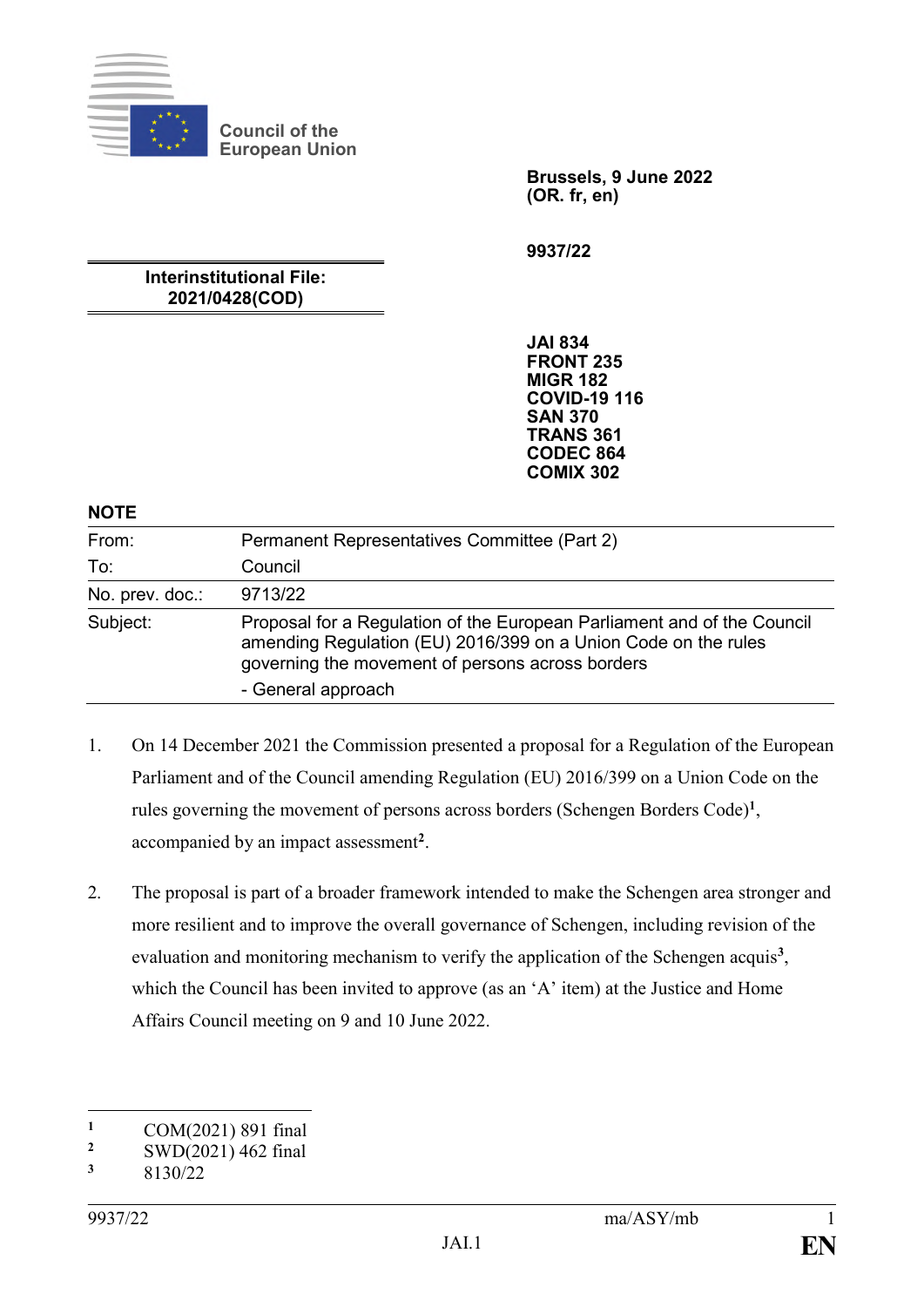- 3. The proposed revision of the Schengen Borders Code is structured around four main strands. First, it strengthens the legal tools available to the Member States to counter manoeuvres to instrumentalise migrants at the EU's external borders. Second, the revision draws on the lessons learned from the COVID-19 crisis and endeavours to provide a more solid legal foundation for measures imposing restrictions at the external borders in the event of a health crisis, by creating a framework at European level. Third, with regard to the internal borders, the new provisions being proposed strive to promote the use of alternative measures, in particular with a view to stepping up the use of technological measures. In particular, the revision creates a new mechanism for the transfer between Member States of persons who are in irregular situations. In parallel, the Commission has proposed amending Directive 2008/115 of the European Parliament and of the Council on common standards and procedures in Member States for returning illegally staying third-country nationals (the Return Directive), allowing Member States to negotiate new readmission agreements or renegotiate existing ones**<sup>4</sup>** . Fourth and finally, the revision provides a response to persistent threats within the Schengen area by updating the framework for reintroducing and extending controls at the internal borders and by providing new safeguards to preserve the freedom of movement; it creates a new, specific mechanism in Article 28 to coordinate measures for re-establishing controls at the internal borders where a serious threat to public policy or internal security affects several Member States, putting the overall functioning of the Schengen area at risk.
- 4. Work on the proposal, which took place in the presence of the Associated States, began in the Council's Working Party on Frontiers under the Slovenian Presidency on 14 December 2021. Discussions continued under the French Presidency at eight Working Party meetings and two meetings of the JHA Counsellors**<sup>5</sup>** .

<sup>1</sup> **<sup>4</sup>** OJ L 348, 24.12.2008, p. 98-107.

**<sup>5</sup>** For its part, the European Parliament appointed Ms Sylvie Guillaume (S&D, FR) as rapporteur.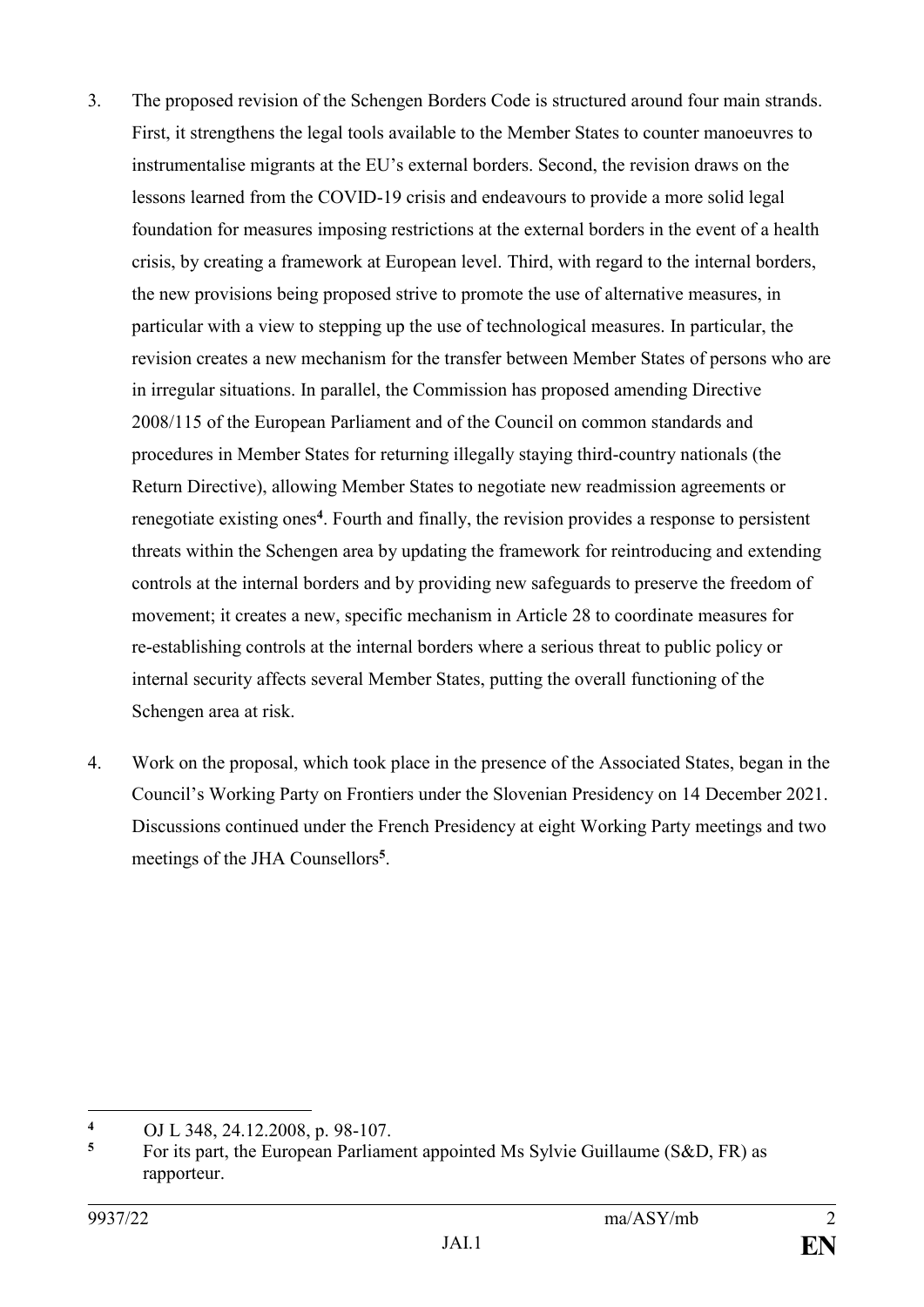Further to the proceedings in the Council preparatory bodies, improvements have been made to the text, in particular by:

- clarifying the concept of instrumentalisation by simplifying the definition and adding text about the action Member States may take when faced with such situations. The special situation of Cyprus has also been taken into account;
- addressing, in Article 21a, the desire expressed by Member States for more flexibility on the travel and health-related restrictions that can be applied at the external borders, while respecting national competences on health. While keeping the principle of essential categories, the compromise proposed by the Presidency enables their definitions to be decided on whenever a new crisis occurs. In addition, the Member States may adopt stricter health measures, provided they do not have a negative impact on the functioning of the Schengen area. The situation of persons in transit has been clarified, as has that of border regions;
- clarifying use of the procedure for transfers between Member States in Article 23a by describing the police cooperation criterion in more detail and making it clear that use of this procedure, which takes place in a bilateral cooperation framework, is voluntary.
- 5. With regard to providing a framework for reintroducing and extending internal border controls, the Commission's proposal aims to address persistent threats Member States may face, while strengthening procedural safeguards. To ensure that this measure is a last resort, the Presidency has endeavoured to shore up those safeguards:
	- by making the criteria and justifications advanced by Member States when reintroducing or extending controls more objective, in particular by having the Member State concerned conduct a risk assessment. This, combined with the escalation over time of Member States' obligations concerning justification, will enable the Commission to undertake a more thorough evaluation of the need for and proportionality of such controls;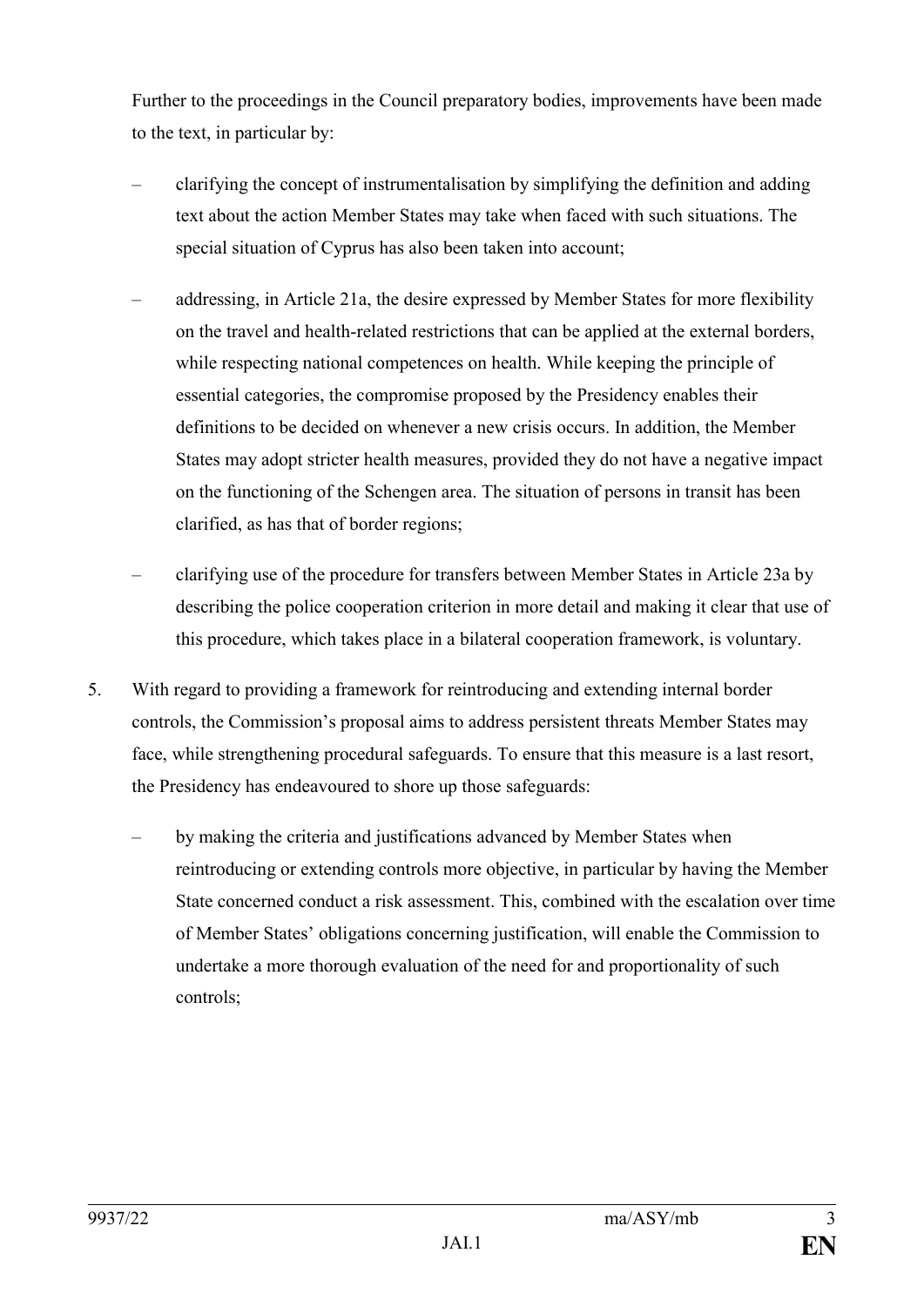- by making consultations between Member States mandatory when they are requested by the Member States directly affected;
- by making it a requirement for the Commission to issue an opinion where there is any doubt as to the need for or proportionality of the reintroduction or extension. That opinion must, in any event, be issued after 12 months;
- by ensuring that the special situation of border regions is taken into account for those border controls.
- 6. The Judgment of the Grand Chamber of the Court of Justice of the EU in joined cases C-368/20 and C-369/20**<sup>6</sup>** , delivered after publication of the Commission proposal, confirms that it is for the co-legislators to define the general framework for the reintroduction and extension of internal border controls in the Schengen Borders Code. The right balance must be struck between the free movement of persons on the one hand and the need to safeguard public policy and internal security in the Member States on the other. Moreover, the possibility of reintroducing internal border controls constitutes an exception, to be interpreted strictly, to the principle of freedom of movement.

The Presidency, taking this judgment into account, has endeavoured to provide a better framework for the provisions. While it was possible, under Article 27a(5) of the Commission proposal, to contemplate internal border controls for an unlimited period, the Presidency has proposed limiting these provisions to major exceptional situations and requiring a much more thorough risk assessment to be provided when an additional period of 6 months is notified. Furthermore, the compromise proposal provides that the Commission must issue a recommendation identifying the actions and conditions for lifting the controls whenever there are concerns about necessity and proportionality.

1

**<sup>6</sup>** Judgment of the Court of Justice of 26 April 2022 in Joined Cases C‑ 368/20 and C‑ 369/20, ECLI:EU:C:2022:298.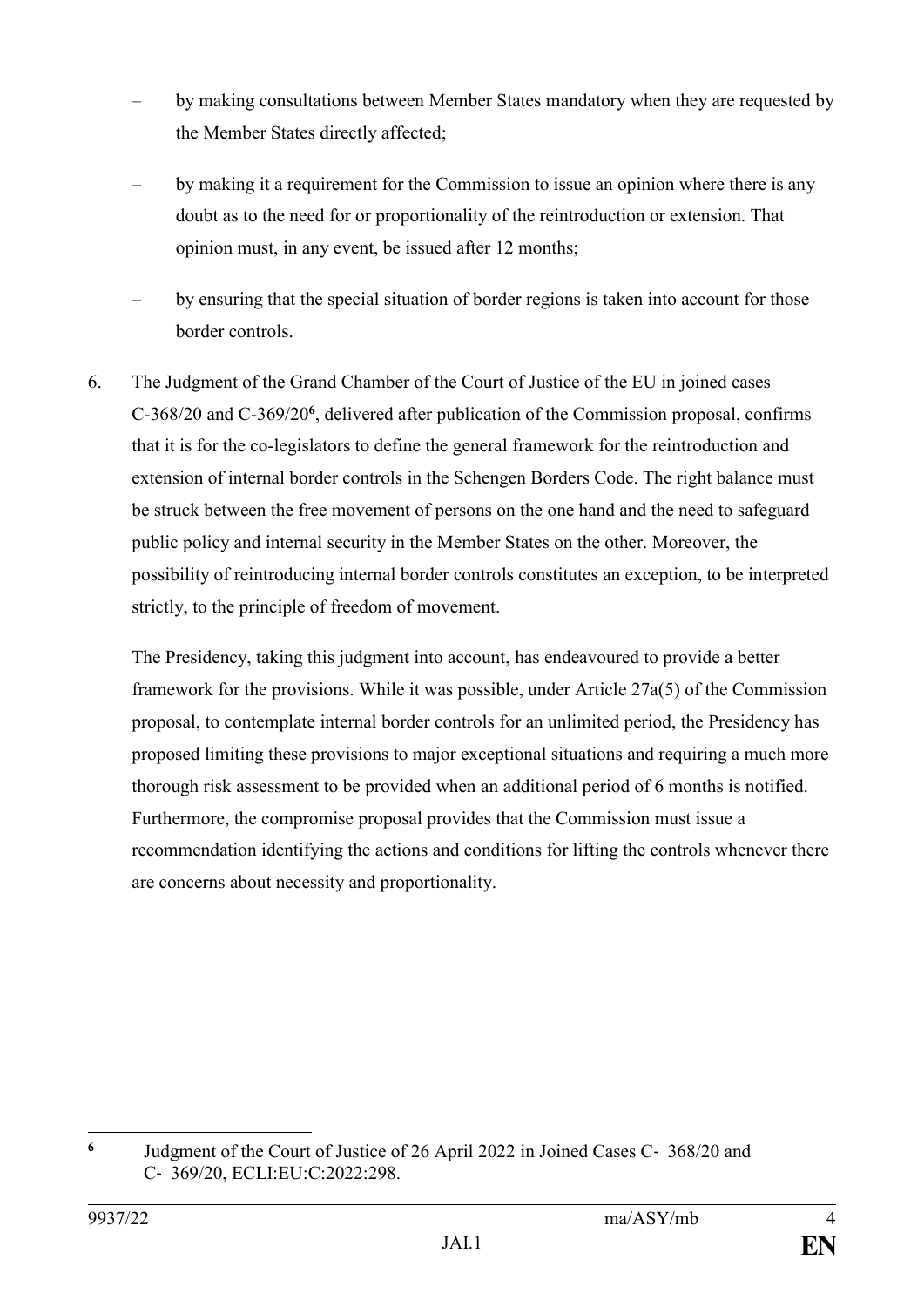Following the Coreper meeting on 1 June 2022, the Presidency inserted additional safeguards to further improve the framework for controls that may last more than two years and six months where no alternative measures are available. In such cases, the Commission will always be required to adopt a recommendation on whether the controls are proportional and necessary. The recommendation will have to specify a reasonable timeline for the controls to be lifted, and the Member State in question will have to take that deadline into account.

Coreper examined the amended text at its meeting on 8 June 2022 and decided to forward it to the Council. The Presidency has proposed further adjustments to recitals 27 and 44 and to Articles 27a and 28.

7. The Justice and Home Affairs Council is invited to examine the compromise proposal set out in the Annex to this note**<sup>7</sup>** at its meeting on 9 and 10 June 2022, with a view to the adoption of a general approach on the proposal for a Regulation of the European Parliament and of the Council amending Regulation (EU) 2016/399 on a Union Code on the rules governing the movement of persons across borders.

 $\overline{7}$ **<sup>7</sup>** The amendments to the original text are indicated in **bold underlined** or [...].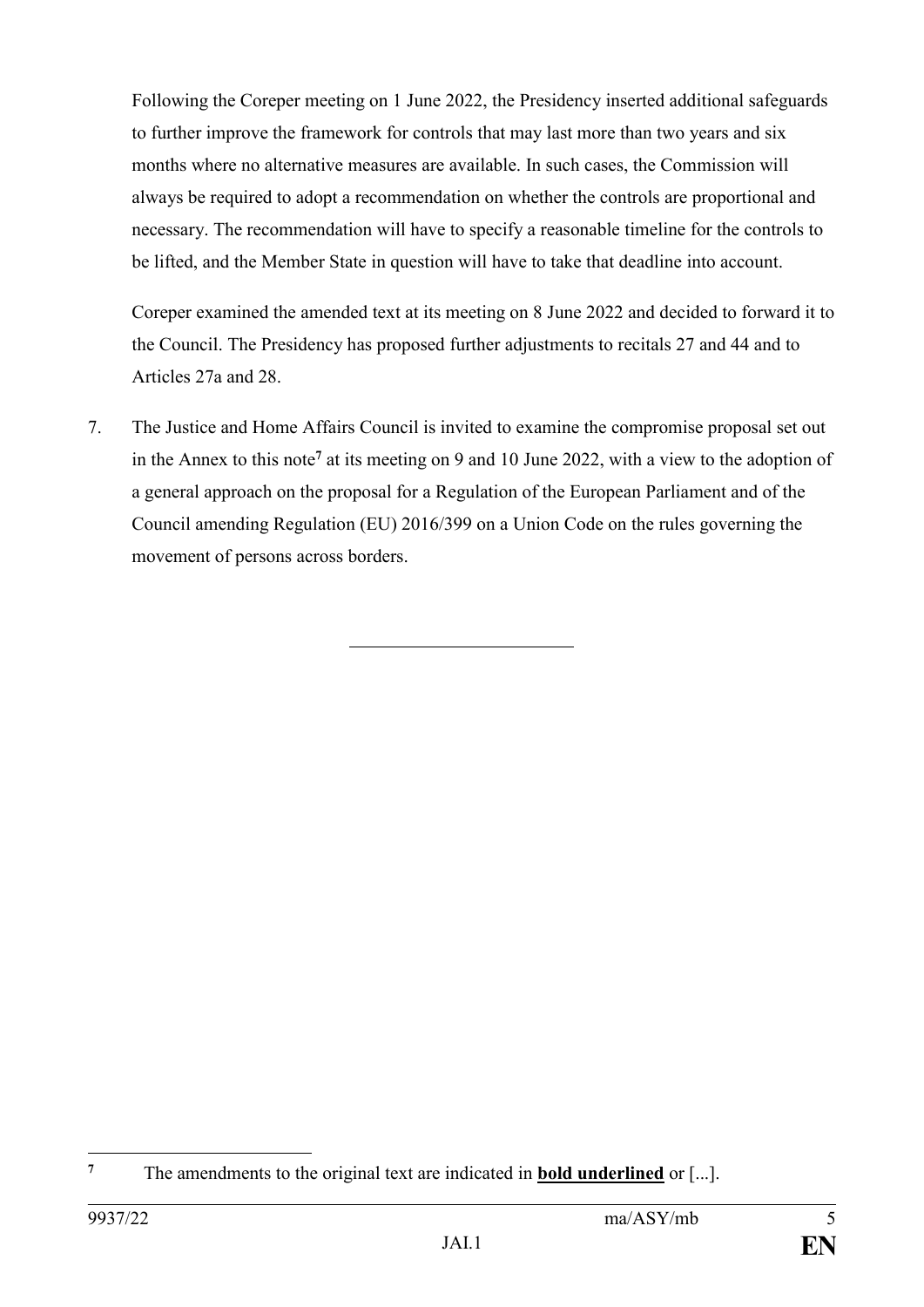### 2021/0428 (COD)

### Proposal for a

## **REGULATION OF THE EUROPEAN PARLIAMENT AND OF THE COUNCIL**

### **amending Regulation (EU) 2016/399 on a Union Code on the rules governing the movement of persons across borders**

### THE EUROPEAN PARLIAMENT AND THE COUNCIL OF THE EUROPEAN UNION

Having regard to the Treaty on the Functioning of the European Union, and in particular Article  $77(2)(b)$  and (e) and Article  $79(2)(c)$  thereof,

Having regard to the proposal from the European Commission,

After transmission of the draft legislative act to the national parliaments,

Acting in accordance with the ordinary legislative procedure,

Whereas:

- (1) In accordance with Article 3(2) of the Treaty on European Union ("TEU"), the Union comprises an area of freedom, security and justice that is free of internal border controls, in which the free movement of persons is ensured in conjunction with appropriate measures regarding external border controls, asylum, immigration and the prevention and combating of crime.
- (2) Regulation (EU) 2016/399 of the European Parliament and of the Council of 9 March 2016 ("Schengen Borders Code")**<sup>1</sup>** lays down rules governing the movement of persons to and from the area without controls at internal borders (the "Schengen Area") as well as between the Member States that participate in the Schengen Area.

1

**<sup>1</sup>** Regulation (EU) 2016/399 of the European Parliament and of the Council of 9 March 2016 on a Union Code on the rules governing the movement of persons across borders (Schengen Borders Code), OJ L 77, 23.3.2016, p. 1.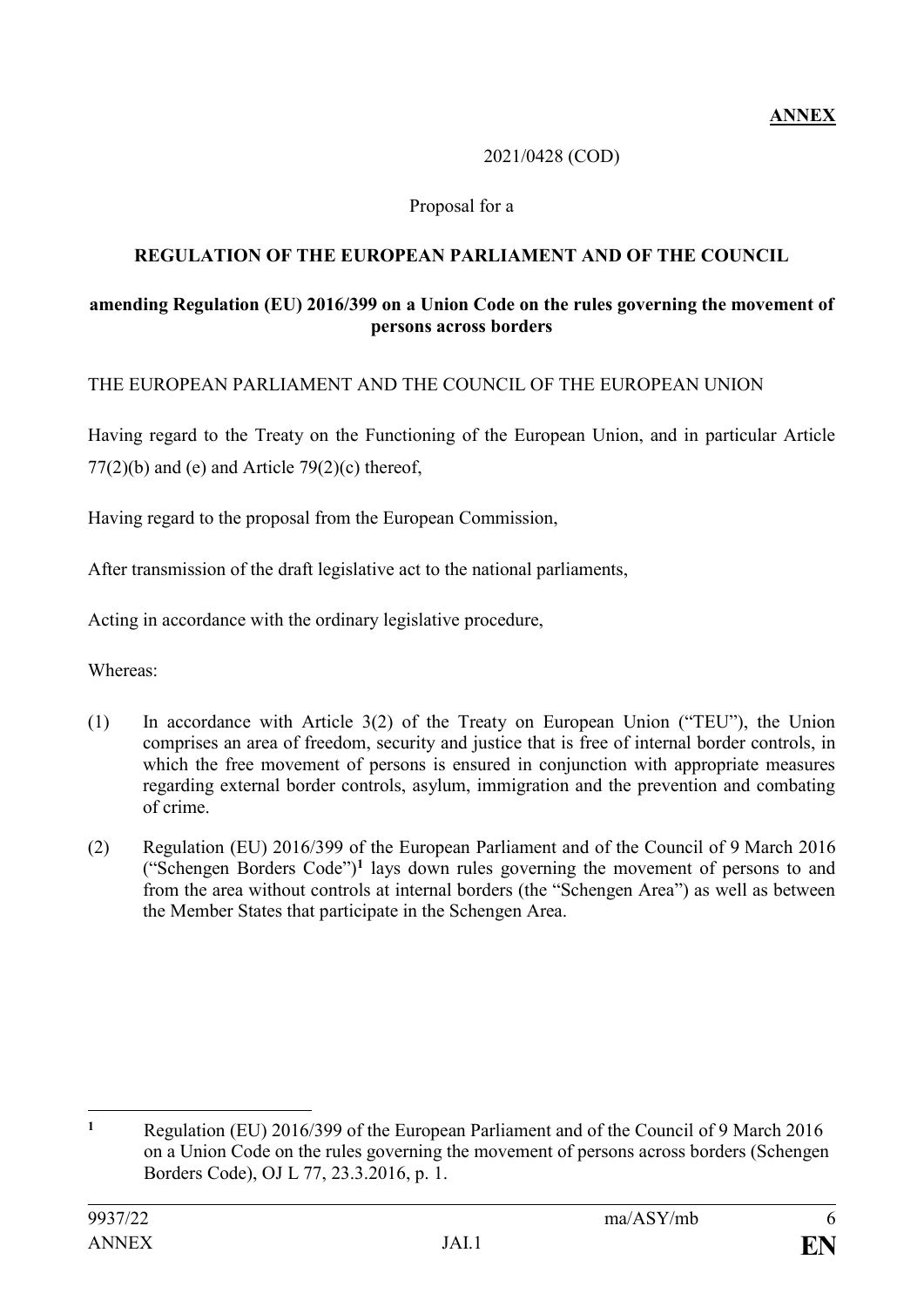- (3) In recent years, the Schengen area has been subject to unprecedented challenges, which by their nature were not confined to the territory of any single Member State. Such challenges underscored the fact that the preservation of public order and security in the Schengen area is a shared responsibility requiring joined and coordinated action between Member States and at Union level. They also highlighted gaps in the existing rules governing the functioning of the Schengen area both at external and internal borders and the need to create a stronger and more robust framework allowing for a more effective response to challenges faced by the Schengen area.
- (4) Border control at external borders is in the interest not only of the Member State at whose external borders it is carried out but of all Member States which have abolished internal border control and the Union as a whole. Member States are required to ensure high standards in management of their external borders, including through enhanced cooperation between border guards, police, customs and other relevant authorities. The Union provides active support through the provision of financing support by the Agencies, the European Border and Coast Guard in particular and management of the Schengen Evaluation Mechanism. The rules applicable to external borders need to be reinforced in order to better respond to new challenges that have recently emerged at the external borders.
- **(4a) European integrated border management, based on the four-tier access control model, comprises measures in third countries, such as under the common visa policy, measures with neighbouring third countries, border control measures at the external borders, risk analysis and measures within the Schengen area and return. Border control, including measures to facilitate legitimate border crossings, forms a key part of the European integrated border management. In order to prevent and detect crossborder crime at the external borders, in particular migrant smuggling, trafficking in human beings, and terrorism, Member States together with the European Border and Coast Guard Agency should implement the European integrated border management, based on the four-tier access control model.**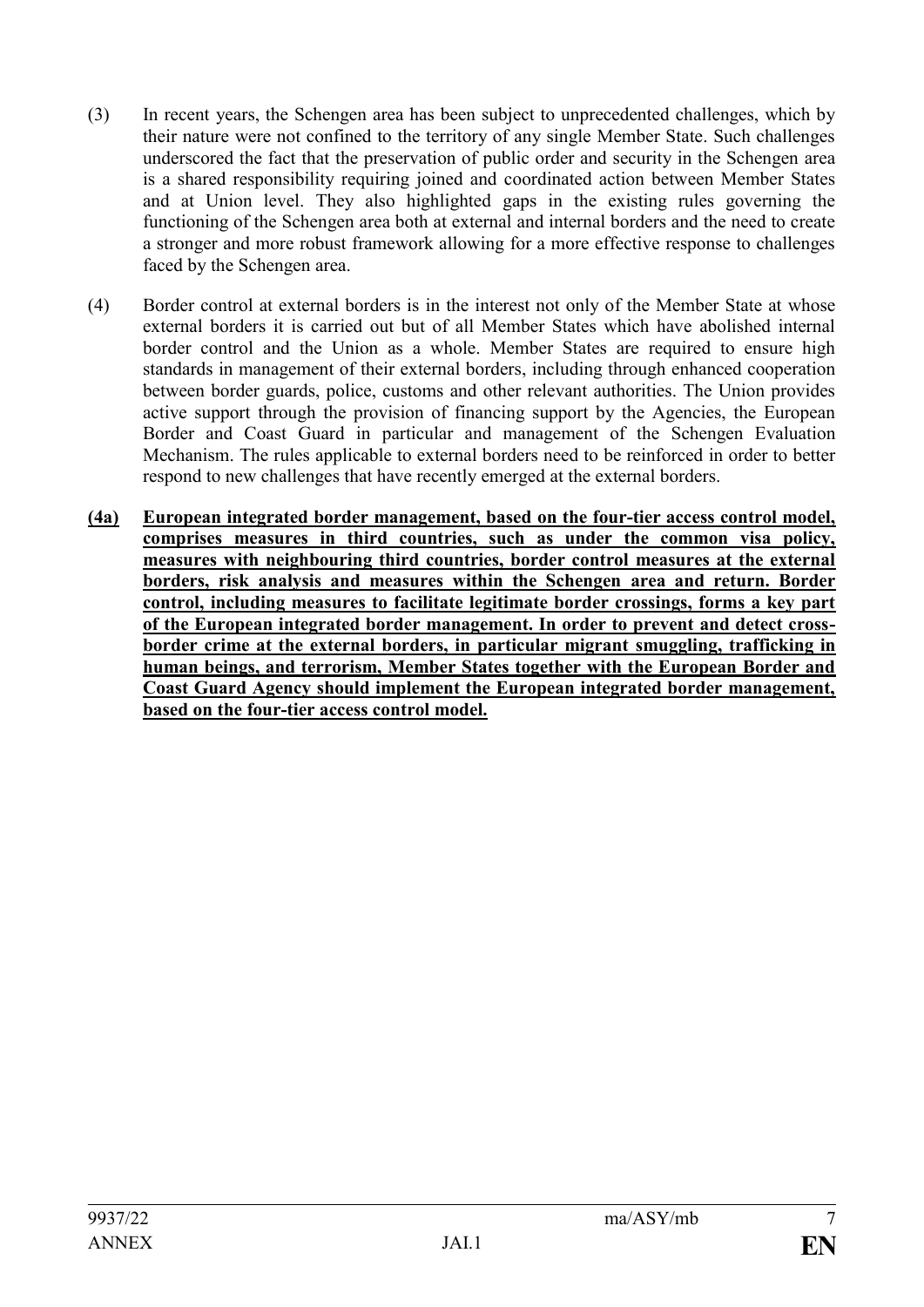- (5) The COVID-19 pandemic has reinforced the need for the Union to be better prepared to respond to crisis situations at the external borders related to situations of diseases with an epidemic potential that are a threat to public health. The COVID-19 pandemic has shown that threats to public health can require uniform rules concerning travel restrictions for travel into the European Union by third-country nationals. The adoption of inconsistent and divergent measures at the external borders to address such threats negatively affects the functioning of the entire Schengen area, reduces predictability for third-country travellers and people-to-people contacts with third countries. To prepare the Schengen area for future challenges of a comparable scale related to threats to public health, it is necessary to establish a new mechanism which should allow for a timely adoption and lifting of coordinated measures at Union level. The new procedure at the external border should be applied in a situation **of a threat to public health due to** an infectious disease with epidemic potential as **established** [...] by **the Commission, following the advice of** the European Centre for Disease Prevention and Control **and taking into account information from the competent national authorities** [...]. This mechanism should complement the procedures proposed to be established in the Proposal for a Regulation of the European Parliament and of the Council on serious cross-border threats to health**<sup>2</sup>** notably in case of the recognition of a public health emergency, and the revised mandate of the European Centre for Disease Control.**<sup>3</sup>**
- (6) The mechanism should provide for the adoption by the Council, upon a proposal by the Commission, of a regulation setting out **temporary** restrictions on travel, including restrictions on entry **and minimum temporary health-related restrictions** [...], and the conditions for lifting them. In view of the politically sensitive nature of such measures which concern the right to enter the territory of Member States, implementing powers should be conferred on the Council to adopt such a regulation, acting on a proposal from the Commission.

1

<sup>&</sup>lt;sup>2</sup> COM(2020)727.

**<sup>3</sup>** Proposal for a Regulation of the European Parliament and of the Council amending Regulation (EC) No 851/2004 establishing a European Centre for disease prevention and control, COM(2020)726.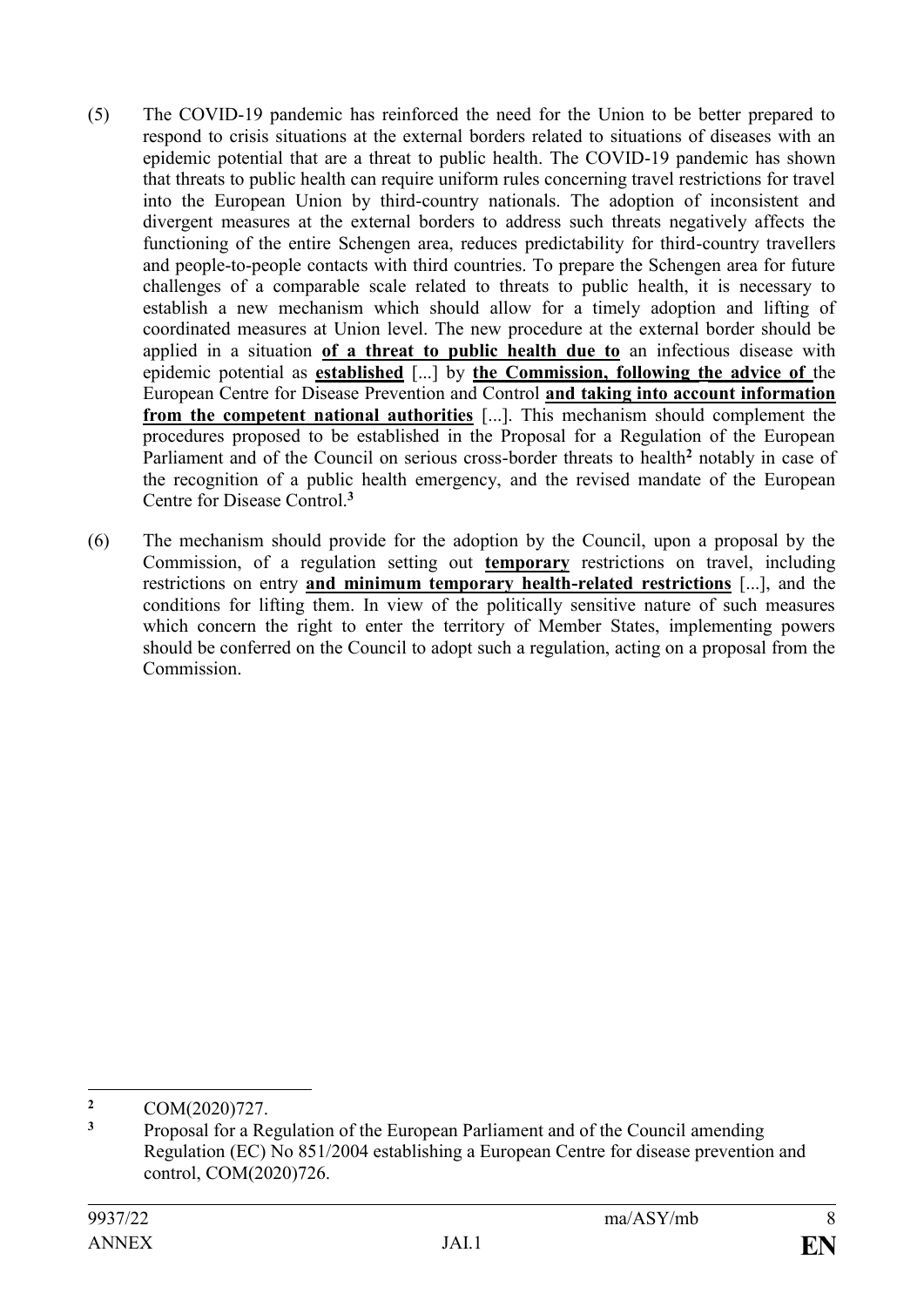(7) Importantly, in line with the applicable obligations under Union and international law, Union citizens and third-country nationals who, under agreements between the Union and its Member States, on the one hand, and those third countries, on the other hand, enjoy rights of free movement equivalent to those of Union citizens, as well as their respective family members should always be permitted to enter the Union. Residents in the Union should also always be permitted to return to the Union**, and in particular to the Member State in which they legally reside**. The act should lay down minimum temporary health restrictions to which these persons may be subject. **As regards third-country nationals legally residing in Ireland, Member States should on a reciprocal basis allow those residents to return to Ireland by transiting through the territory of the Member States. Ireland is invited to align its national policy with the restrictions on travel to the European Union.** The act should contain all necessary elements to ensure that restrictions on travel are effective, targeted, non-discriminatory and proportionate to the evolving epidemiological situation. It should **define** [...] **the** categories of **essential** travellers whose travel should be exempted from restrictions on entry **and lay down the conditions under which travel restrictions may exceptionnally be imposed on these travellers**. **These categories should include, for example, healthcare professionals, cross-border workers, transport personnel, diplomats or other international staff, passengers in transit, passengers travelling for imperative family reasons, seafarers, third-country nationals seeking international protection, seasonal workers, students and highly qualified workers whose employment is necessary from an economic, societal and security perspective and whose work cannot be postponed or performed abroad.** In addition, or alternatively, the act should [...] **determine** any geographical areas or third countries from which travel may be subject to specific measures **and define a procedure to periodically review the situation and the travel restrictions**, based on an objective methodology and criteria applicable thereto that should include, in particular, the epidemiological situation. The act could specify the conditions under which travel may be permitted such as testing, quarantine, self-isolation or any other appropriate measures, such as the need to fill in a passenger locator form or other contact tracing tool and having regard, in particular, to any Union systems developed to facilitate travel under safe conditions, such as digital certification systems. Where appropriate, the instrument could also set up a mechanism allowing to take additional measures in case the epidemiological situation dramatically worsens in one or more geographical areas.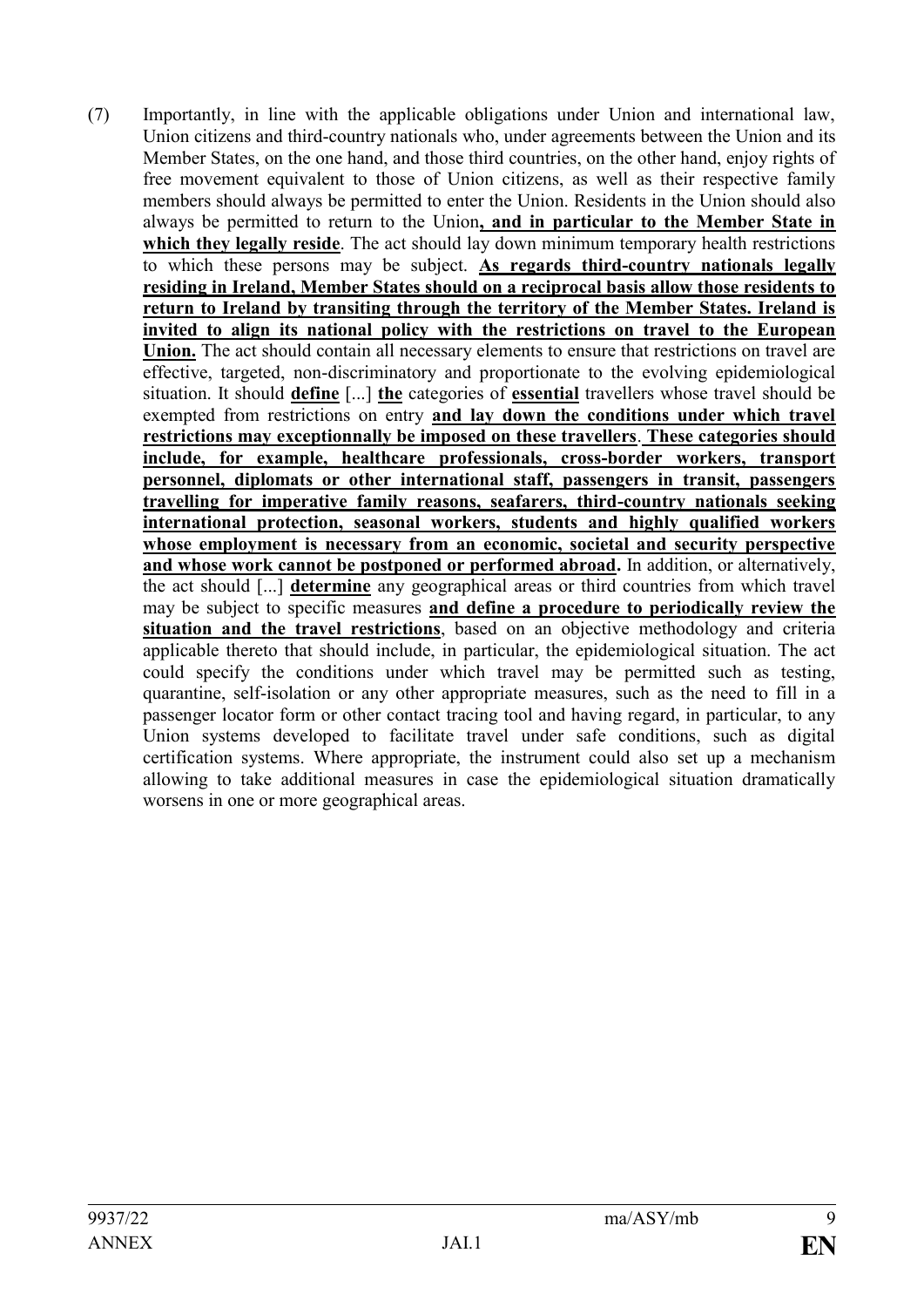- **(7a) The effectiveness of restrictions on travel to the European Union is premised on applying uniform rules to third countries and third-country nationals. The application of uniform rules through the implementing Regulation should ensure the protection of public health and thus preserve the functioning of the area without internal border controls. Member States could adopt stricter temporary health and other related restrictions than those laid down in the implementing Regulation provided that such restrictions do not have a negative impact on the functioning of the area without internal border controls. Such measures may include restrictions on travel against other regions or third countries not covered by the implementing Regulation, if they are based on a national risk assessment and are proportionate. In addition, Member States may adopt restrictions on travel in the absence of a Council implementing Regulation. The implementing Regulation should take into account the specific situation of the Overseas Countries or Territories referred to in Article 355(2) TFEU and listed in Annex II thereto.**
- **(7b) During the application of the Council implementing Regulation setting out temporary travel restrictions and in application of the entry conditions set out in Article 6 of this Regulation, only third-country nationals who are not subject to restrictions on entry and who comply with other health related entry conditions provided for in the implementing Regulation should be allowed entry.**
- **(7c) Transit inside the EU for EU citizens and their family members as well as for categories of essential travellers should not be subject to temporary health related restrictions on travel in order to allow them to reach their final destination. Temporary health related restrictions, where imposed, should be applied upon arrival at the final destination.**
- (8) It is also necessary to reinforce the rules and safeguards in Union law in order to allow Member States to act swiftly to counter instances of instrumentalisation of migrants. Such instrumentalisation should be understood as referring to a situation where a third country **or non state actor** [...] encourages or facilitates the [...] **movement** of third-country nationals to the external borders **or to a Member State** [...], **with the aim of** [...] destabilis**ing** the Union [...] or a Member State, [...] where [...] such actions [...] **are** liable to put at risk essential [...] functions **of a Member State**, including [...] the maintenance of law and order or the safeguard of its national security.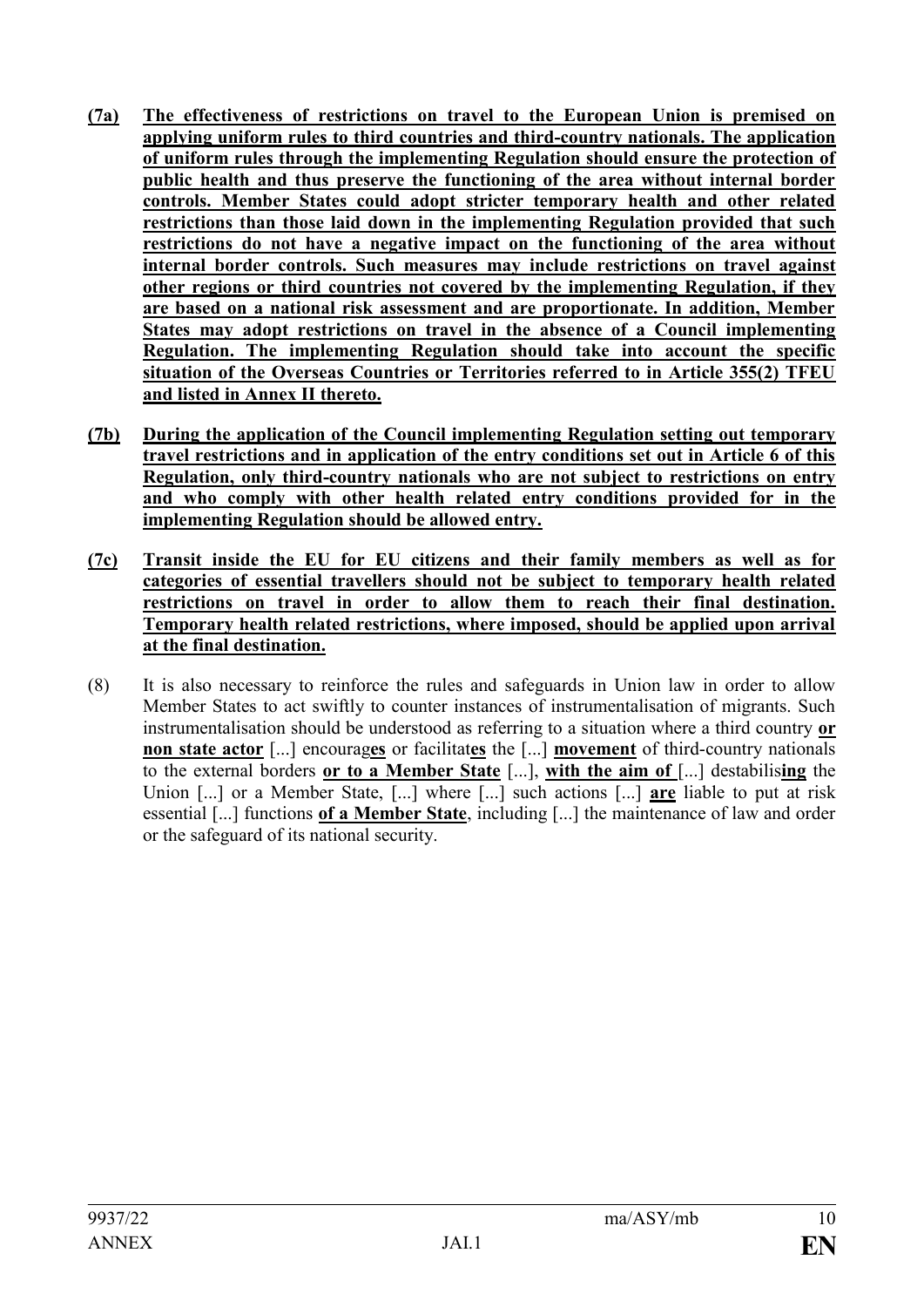- (9) Instrumentalisation of migrants can refer to situations where irregular travel of third-country nationals has been [...] encouraged or facilitated by a third country **or non state actor** onto [...] a territory to reach the external border of the Member States but can equally refer to the [...] encouragement or facilitation of irregular travel of third country nationals already present in [...] **a** third country. Instrumentalisation of migrants may also entail the imposition of coercive measures, intended to prevent the third country nationals from leaving the border areas of the instrumentalising third country, in a direction other than through a Member State. **Situations in which non state actors are involved in organised crime, in particular smuggling, should not be considered as instrumentalisation of migrants when there is no aim to destabilise the Union or a Member State. Furthermore, humanitarian aid operations should not be considered as instrumentalisation of migrants when there is no aim to destabilise the Union or a Member State.**
- **(9a) As regards Cyprus, Council Regulation (EC) No 866/2004 of 29 April 2004 on a regime under Article 2 of Protocol 10 to the Act of Accession provides for specific rules that apply to the line between the areas of the Republic of Cyprus in which the Government of the Republic of Cyprus exercises effective control and those areas in which the Government of the Republic of Cyprus does not exercise effective control. Although the line does not constitute an external border, it follows that a situation where a thirdcountry or non state actor encourages or facilitates the movement of third country nationals to cross the line should be considered as instrumentalisation.**
- (10) The Union should mobilise all tools from its toolbox of diplomatic, financial and operational measures to support the Member States confronted with instrumentalisation. Diplomatic efforts by the Union or the Member State concerned, should be given priority as the means of addressing the phenomenon of instrumentalisation. This may be supplemented, where appropriate, by the imposition of restrictive measures by the Union.
- (11) At the same time, in addition to these measures, it is equally necessary to further reinforce the current rules in relation to external border controls and border surveillance. To further assist the Member State facing an instrumentalisation of migrants, Regulation (EU) XXX/XXX complements the rules on border control by providing for specific measures in the area of asylum and return, while respecting the fundamental rights **of** the individuals concerned and in particular by ensuring the respect of the right to asylum and providing the necessary assistance by the UN agencies and other relevant organisations.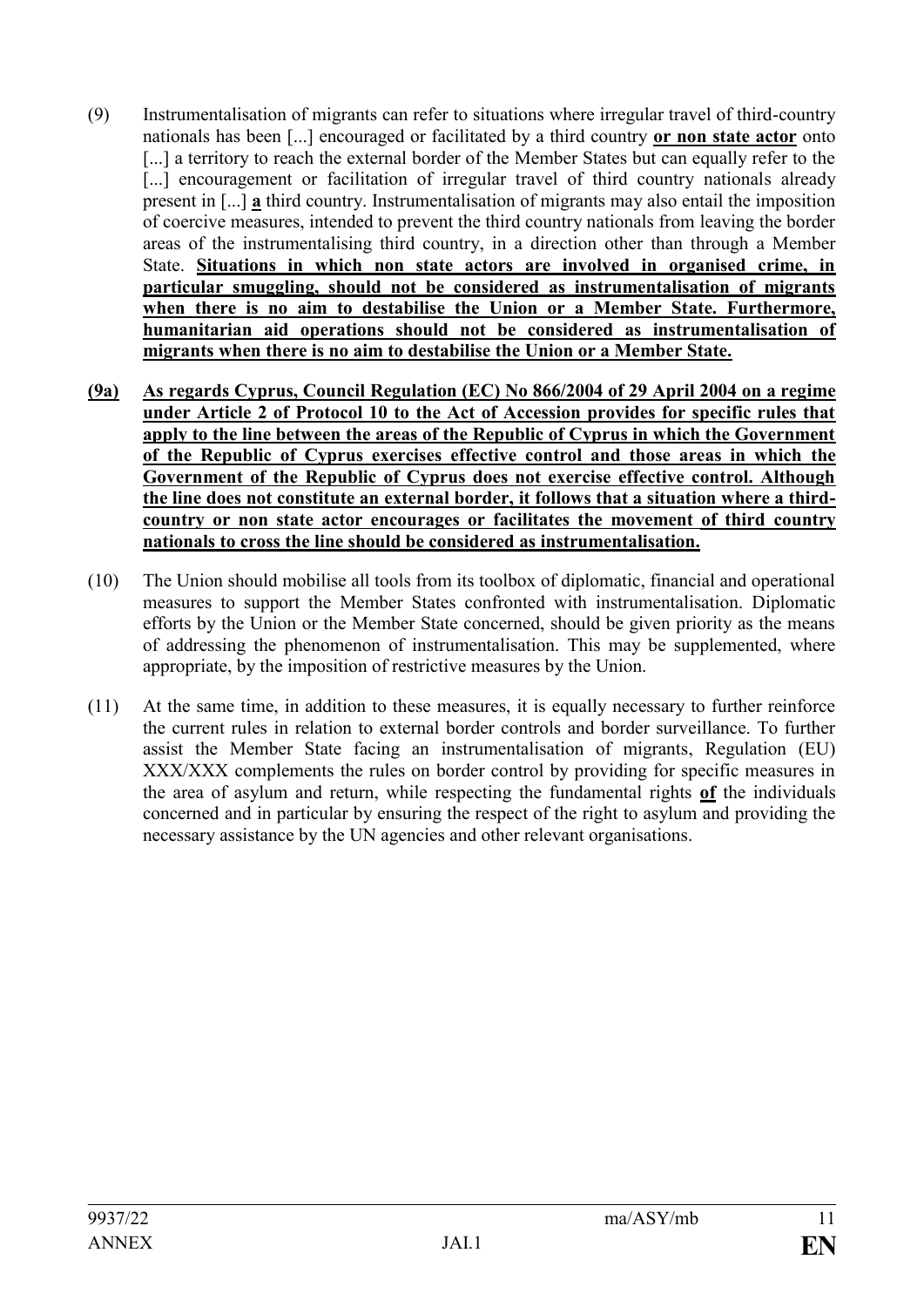- (12) **Member States may**, in particular in a situation of instrumentalisation **of migrants or in other situations of emergency at the external border**, [...] limit border traffic to the minimum by **temporarily** closing some border crossing points **or limit their opening hours,** [...]**. A**ny such limitations should take full account of the rights of Union citizens, third-country nationals who are beneficiaries of the right of free movement pursuant **to** an international agreement and third-country nationals who are long-term residents under national or Union law or are holders of long-**stay** [...] visas, as well as their respective family members **and third-country nationals seeking international protection**. **When a border crossing point is closed, such categories should use another border crossing point which remains open.** Furthermore, **Member States may, in particular in a situation of instrumentalisation of migrants, where third-country nationals attempt to force entry** *en masse* **by using violent means, take the necessary measures to preserve security, law and order.** [...] Such limitations **and measures** should [...] be applied in a manner that ensures respect for obligations related to access to international protection, in particular the principle of *non-refoulement*.
- **(12a) Without prejudice to the possibility to take measures under this Regulation in the context of instrumentalisation, the Member State concerned should** [...] take into account whether the European Council has acknowledged that the Union or one or more of its Member States are facing a situation of instrumentalisation of migrants
- (13) The European Border and Coast Guard Agency assists Member States with implementing the operational aspects of external border management, including information exchange, the provision of equipment, capacity building and training to national border guards, targeted information and risk analysis, as well as the deployment of the Standing Corps. The Agency's new mandate offers considerable opportunities to support border control activities, including screening and return operations and a launch of rapid border intervention and/or return intervention at the request and on the territory of the host Member State concerned.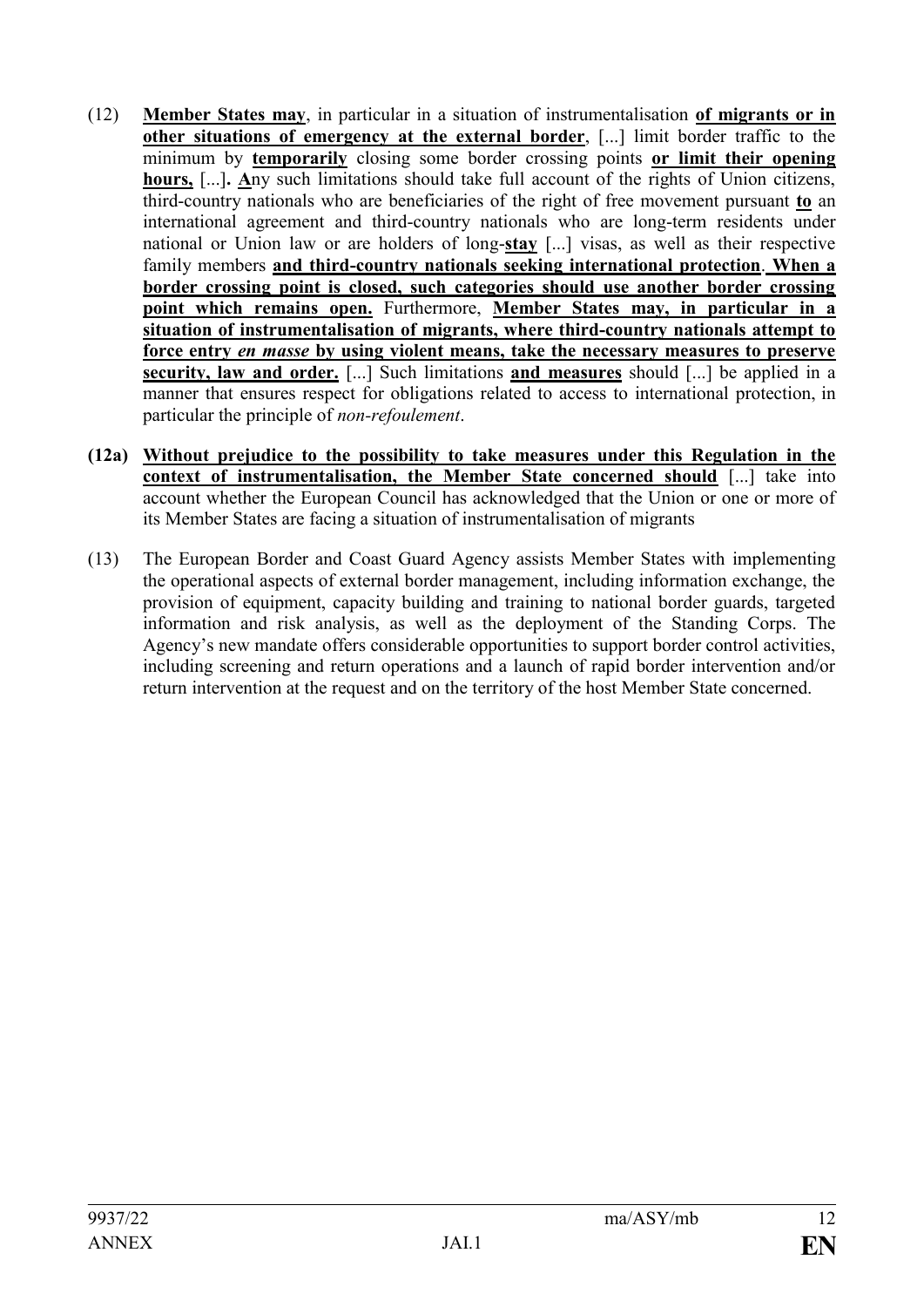- (14) By virtue of Article 41(1) of Regulation (EU) 2019/1896, the Executive Director of the European Border and Coast Guard Agency is required to recommend to a Member State that it request the Agency to initiate, carry out or adjust the Agency's support, in order to address identified threats and challenges at the external borders, where the conditions laid down in that provision are met. In particular, the need for Agency support may become apparent in situations where the European Border and Coast Guard Agency has carried out a dedicated vulnerability assessment in connection with the instrumentalisation of migrants. On the basis of the results of such a vulnerability assessment or where a critical impact level is attributed to one or more external border sections and taking into account the relevant elements in the Member State's contingency plans, the Agency's risk analysis and the analysis layer of the European situational picture, the Executive Director should recommend to the Member State concerned to request that the Agency initiate, carry out or adjust the Agency's support in accordance with Article 41(1) of Regulation (EU) 2019/1896. This competence of the Executive Director is without prejudice to the general support that the Agency may be providing to the Member States.
- (15) Moreover, in the event of instrumentalisation of migrants, the Member State concerned should reinforce border control, including, as appropriate, through additional measures preventing illegal crossings and the deployment of additional resources and technical means to prevent unauthorised crossing of the border. Such technical means could include modern technologies including drones and motion sensors, as well as mobile units, **and, where appropriate, all types of stationary and mobile infrastructure**. The use of such technical means, in particular, any technologies capable of collecting personal data, needs to be based on and exercised in accordance with clearly defined provisions of national law.
- (16) The Commission **may adopt an implementing act** [...] **concerning common minimum** standards for border surveillance, [...] taking into account the type of borders (land, sea or air), the impact levels attributed to each external border section in accordance with Article 34 of Regulation (EU) 2019/1896 and other relevant factors, **such** as **geographical particularities** and a specific response to situations of instrumentalisation of migrants.
- (17) In an area without internal border controls, persons should be able to move freely, and in security between Member States. In this regard, it should be clarified that the prohibition of controls at internal borders does not affect the competence of Member States to carry out checks on their territory, including at their internal borders, for purposes other than border control. It should, in particular, be clarified that national competent authorities, including health or law enforcement authorities, remain, in principle, free to carry out checks in the exercise of public powers provided for under national law.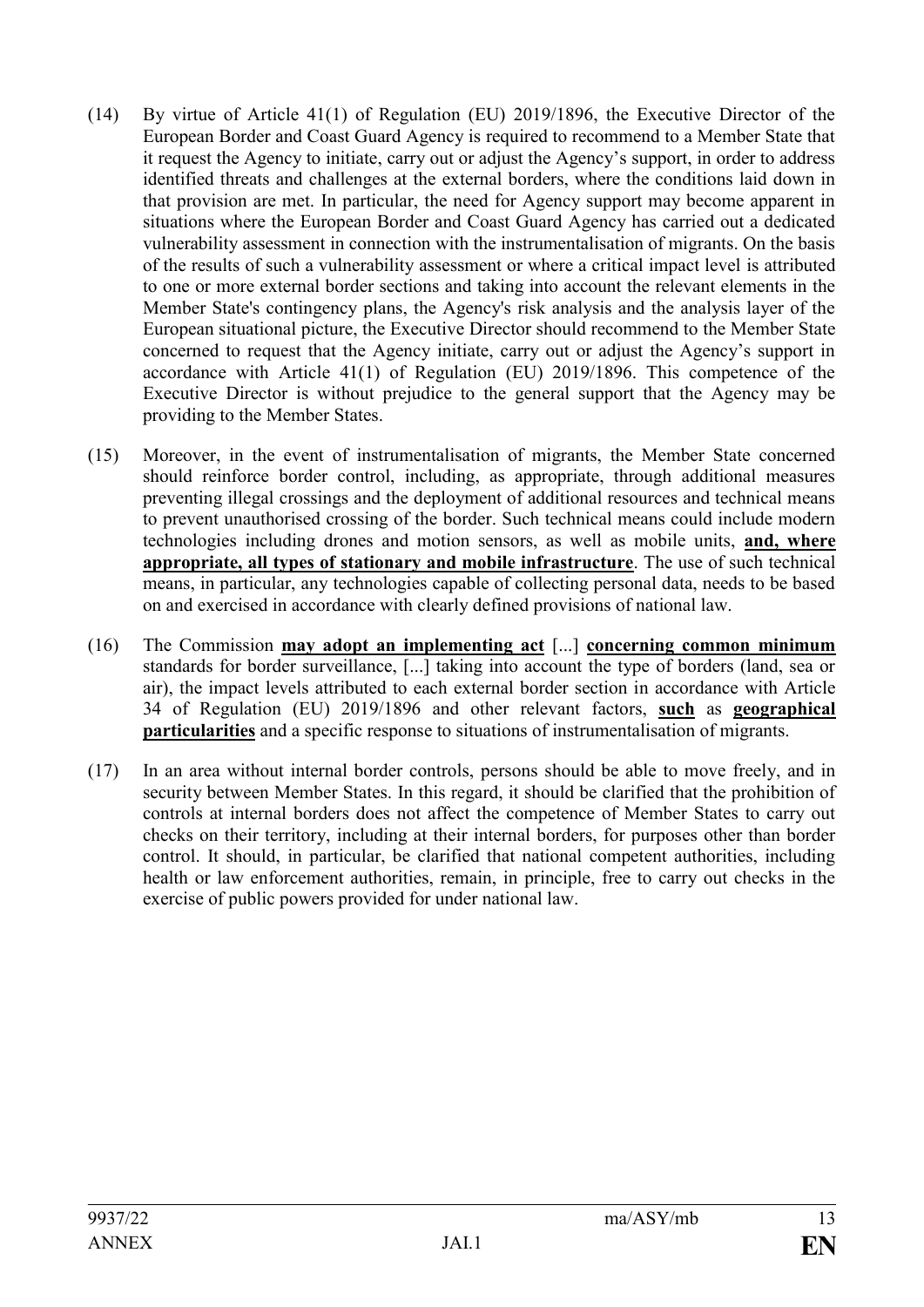- (18) While the prohibition of internal border controls also extends to checks having equivalent effects, checks by competent authorities should not be considered equivalent to the exercise of border checks where they do not have border control as an objective, where they are based on general information and experience of the competent authorities regarding possible threats to public security or public policy, including where they aim to combat **illegal migration** [...] and cross-border crimes linked to **illegal** [...] migration, where they are devised and executed in a manner clearly distinct from systematic checks on persons at the external borders, and where they are conducted at transport hubs, such as ports, train or bus stations and airports **as well as freight terminals** or directly on board of passenger transport services, and where they are based on **a** risk **assessment** [...].
- (19) While irregular migratory flows should not, per se, be considered to be a threat to public policy or internal security, they may require additional measures to ensure the functioning of the Schengen area.
- (20) The combatting of illegal **migration** [...] and of cross-border crime linked to **illegal** [...] migration such as human trafficking, migrant smuggling and document fraud and other forms of cross-border crime could in particular encompass measures allowing the verification of the identity, nationality and residence status of persons provided that such verifications are non-systematic and carried out on the basis of **a** risk **assessment** [...].
- (21) The use of modern technologies to monitor traffic flows, notably on motorways and other important roads determined by the Member States, can be instrumental in addressing threats to public policy or internal security. The prohibition of internal border controls should not be understood as preventing the lawful exercise of police or other public powers to carry out checks in the internal border areas. This includes checks that entail the use of monitoring and surveillance technologies which are generally used in the territory or that are based on a risk assessment for the purpose of protecting internal security. The use of such technologies for checks should therefore not be considered as equivalent to border controls.
- (22) In order to allow for such technologies to be effective, it should be possible to apply proportionate speed limits at road crossings.
- (23) The prohibition of border controls at internal borders should not limit the carrying out of checks provided for in other instruments of Union law. The rules provided for in this Regulation, should not therefore, affect the applicable rules regarding the carrying out of checks on passenger data against relevant databases in advance of arrival.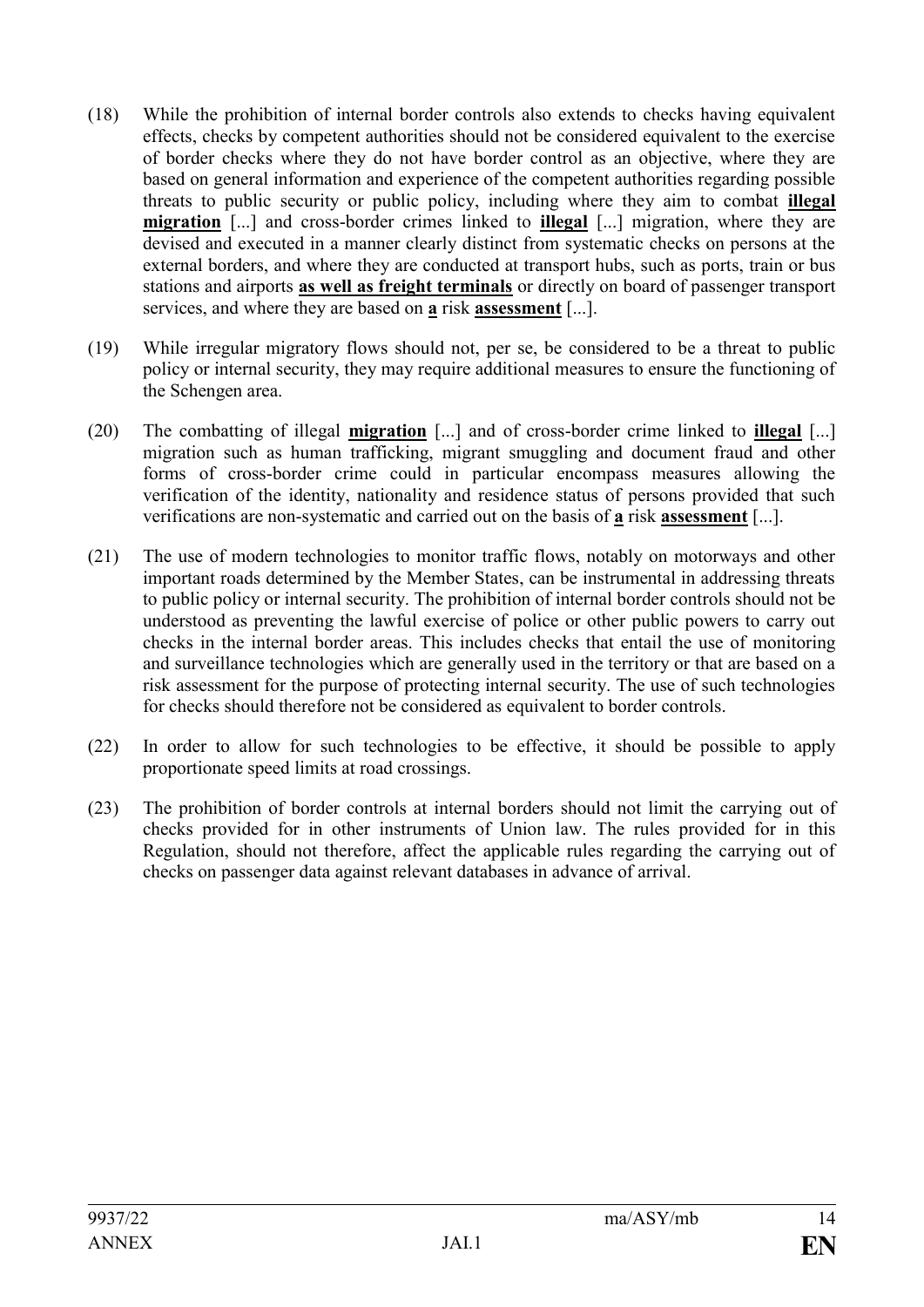- (24) It is necessary to ensure that checks carried out by Member States in exercise of national competences remain fully consistent with an area that is free of internal border controls. In accordance with the case law of the Court of Justice, the more extensive the indications are that checks conducted by Member States at their border areas have an equivalent effect to border control, having regard to the objective of such checks, their territorial scope and possible differences compared to checks carried out in the remainder of the territory of the Member State concerned, the greater the need for strict and detailed rules and limitations laying down the conditions for the exercise, by the Member States, of their police powers in a border area.
- **(24a) The exercise of police or other public powers by the competent authorities of the Member States in their territory, including in their border areas, should not have a disproportionate impact on fluidity of movement across the internal borders, notably by leading to excessive waiting times. In a spirit of dialogue and cooperation, Member States should inform the neighbouring Member State of their actions, in particular when the action is expected to have a more significant effect on cross-border traffic.**
- (25) Measures need to be taken to address unauthorised movements of illegally staying thirdcountry nationals in an area without internal border controls. In order to strengthen the functioning of the Schengen area, Member States should be able to take additional measures to counter irregular movements between Member States, and combat illegal stays. Where national law enforcement authorities of a Member State apprehend illegally staying thirdcountry nationals **in** [...] border[...] **areas during checks conducted by the competent authorities within a bilateral cooperation framework, which may include in particular joint police patrols**[...] it should be possible for those authorities to refuse such persons the right to enter or remain in their territory and to transfer them to the Member State from which they entered. **In a context of preserving and promoting multilateral police cooperation between Member States, checks conducted by the competent authorities in a multilateral cooperation framework are also covered.** The Member State from where the person came directly should in turn be required to receive the apprehended third-country nationals. **The transfer should not apply to persons making an application for international protection or to persons who may be taken back by a Member State under the conditions laid down in Article 24 of Regulation (EU) 604/2013.**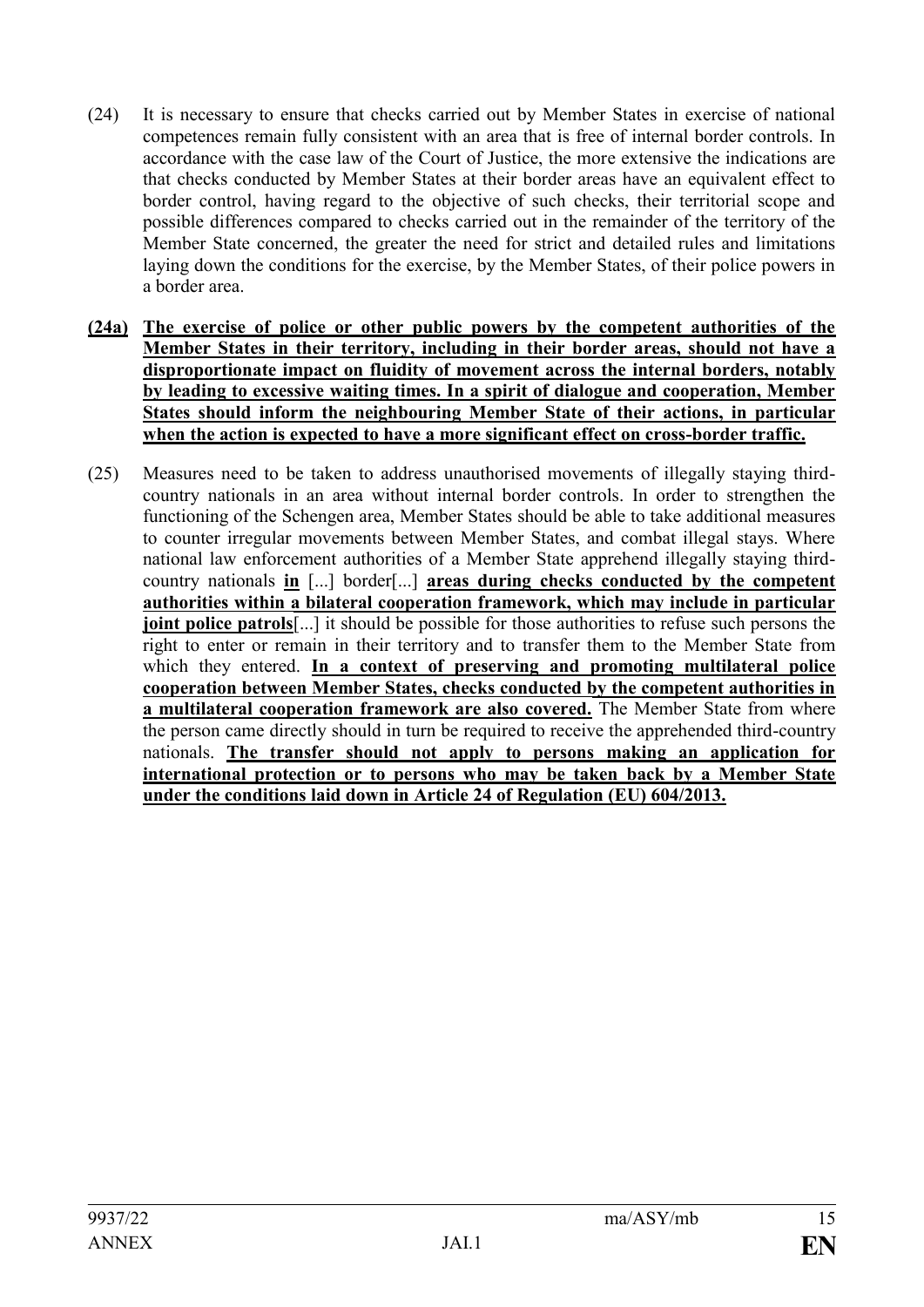- (26) The procedure by which a Member State may transfer apprehended illegally staying thirdcountry nationals to a Member State from where the person came directly should take place swiftly but be subject to safeguards and carried out in full respect of fundamental rights and the principle of non-discrimination enshrined in Article 21 of the Charter, to prevent racial profiling. It should be possible for the authorities to carry out a verification of relevant information immediately available to the authorities concerning the movements of the persons concerned. Such information may include objective elements that would allow the authorities to conclude that the person had recently travelled from another Member States, such as the possession of documents, including receipts or invoices, evidencing recent travel from another Member State. Third-country nationals subject to the transfer procedure should be provided with a reasoned decision in writing. While the decision should be immediately enforceable, the third-country national should be afforded an effective remedy to appeal against or seek review of the transfer decision. This remedy should not have suspensive effect.
- (27) The transfer procedure provided for under this Regulation **is optional and** should not affect the existing possibility for Member States to return **illegally staying** [...] third-country nationals in accordance with bilateral agreements or arrangements referred to in Article 6(3) of Directive 2008/115/EC (the "Return Directive"), where such persons are detected outside of the vicinity of [...] border[...] **areas**. **Without prejucide to national competences**, **Member States may define practical modalities under their bilateral cooperation frameworks, including with a view to limiting the use of this transfer procedure when internal border controls are reintroduced or prolonged**. In order to facilitate the application of such agreements, and to complement the objective of protecting the area without internal border[...] **controls**, the Member States should be afforded the possibility to conclude new agreements or arrangements and update existing ones. The Commission should be notified of any such modifications or updates of new agreements or arrangements. Where a Member State has taken back a third-country national under the procedure provided for in this Regulation or on the basis of a bilateral agreement or arrangement, the Member State concerned should be required to issue a return decision in accordance with the Return Directive. In order to ensure consistency between the new procedures provided for in this Regulation and existing rules on the return of third country nationals, a targeted modification of Article 6(3) of the Return Directive is [...] necessary. **This is without prejudice to the application of Article 6(2).**
- (28) In exceptional cases, addressing threats to the Schengen area may require the adoption, by the Member States, of measures at the internal borders. Member States remain competent to determine the need for the temporary reintroduction or prolongation of border controls. Under the existing rules, the reintroduction of controls at internal borders is provided for in circumstances where a serious threat to internal security or public policy manifests itself in a single Member State for a limited period of time. In particular, terrorism and organised crime, large-scale public health emergencies or large-scale or high profile international events such as sporting, trade or political events can amount to a serious threat to public policy or internal security.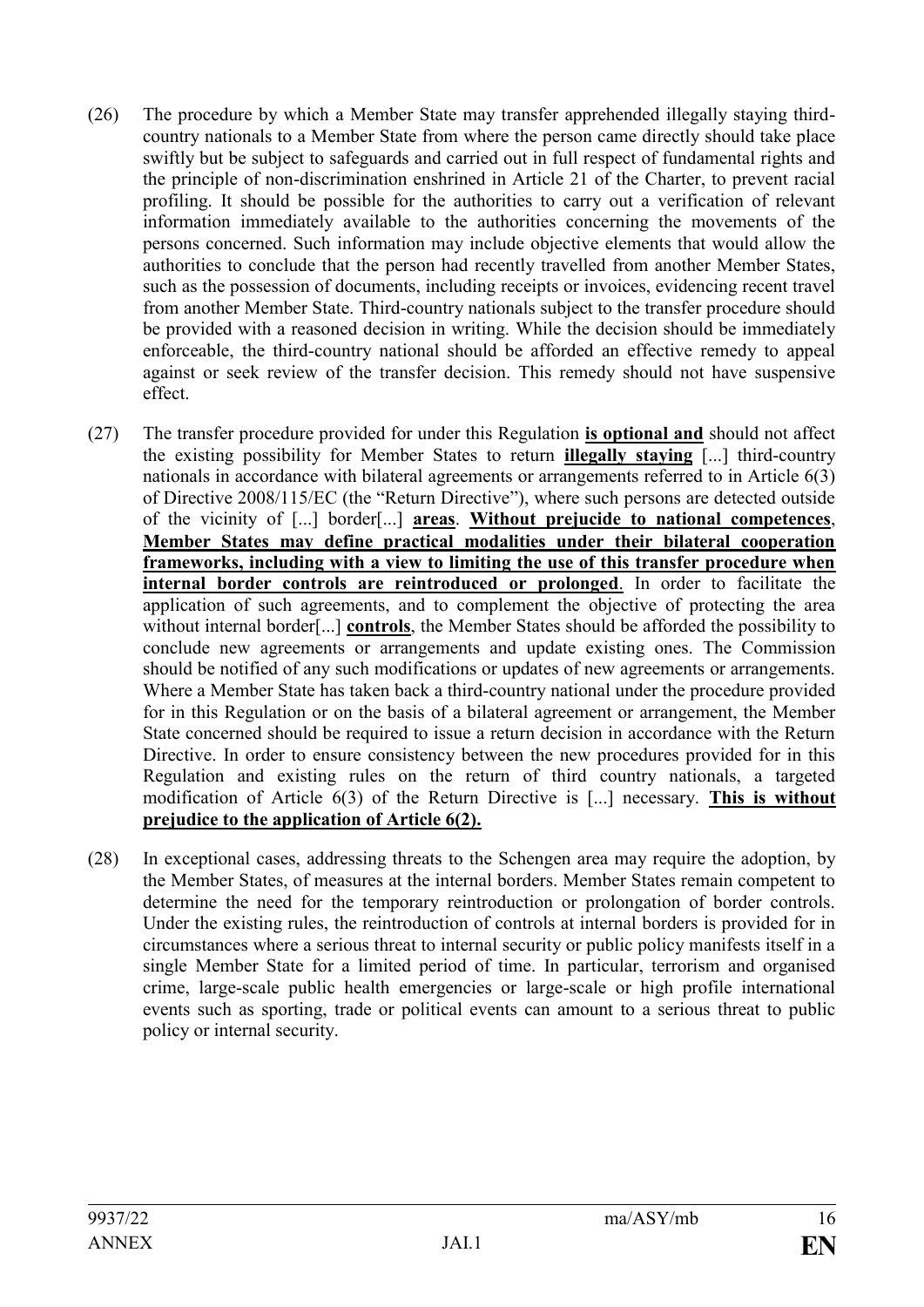- (29) Furthermore, a serious threat to public policy or internal security can also result from largescale unauthorised movements of **third-country nationals** [...] between the Member States where this creates a situation putting a **substantial** strain on the overall resources and capacities of the responsible national services, where the other means provided for under this Regulation are not sufficient to address these inflows and movements. In this context, Member States should be able to rely on objective and quantified reports on unauthorised movements whenever available, in particular, when produced on a regular basis by the competent Union agencies in line with their respective mandates. It should be possible for a Member State to use the information provided by the agencies to demonstrate the exceptional character of the identified threat caused by unauthorised movement in the risk assessment, in order to justify the reintroduction of internal border controls on this ground **as a measure of last resort**.
- (30) While action at Union level is provided for in circumstances where the nature of a threat derives from persistent serious deficiencies at the external borders, there is no Union-wide mechanism that would apply to situations where, within the Schengen area, a serious threat to internal security or public policy area is affecting **several** [...] Member States, putting at risk the well-functioning of the Schengen area. The gap should be filled by putting in place a new Schengen area safeguard mechanism permitting coordinated solutions to protect the interests of persons entitled to benefit from the area without controls at internal borders, by maximising the effectiveness of the measures taken while minimising their negative sideeffects.
- (31) The new Schengen area safeguard mechanism should allow the Council to adopt, upon a proposal by the Commission, a decision authorising the reintroduction or prolongation of internal border controls, where this is justified by a particular threat, identified on the basis of notifications received from individual Member States, or other available information, in particular a risk assessment, in case of prolongation of internal border controls beyond six months. Given the politically sensitive nature of such a decision which regulates the possibility for Member States to reintroduce or prolong internal border control in particular circumstances, implementing powers to adopt a decision should be conferred on the Council, acting on a proposal from the Commission. **This decision should include any appropriate mitigating measures.**
- (32) In determining whether a reintroduction or prolongation of internal border controls by the Member States is justified **and proportionate**, the Council should take into account whether any other measures that could ensure a high level of security within the territory, such as reinforced checks in the internal border areas by the competent authorities, are available. In the event that a prolongation of the controls is not considered justified **and proportionate**, the Commission should, instead, recommend the use of other measures deemed more appropriate to address the identified threat.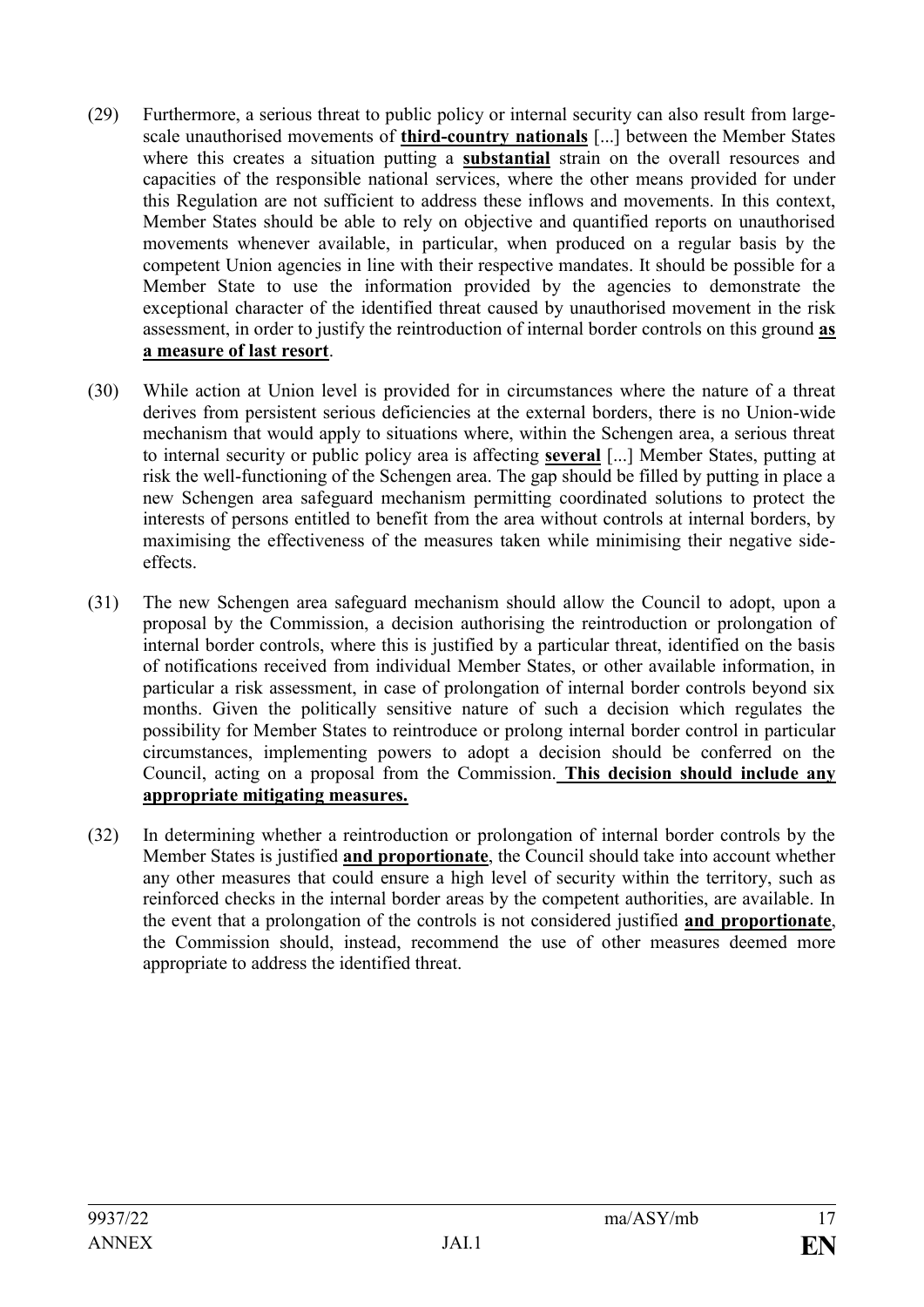- (33) The establishment of the new Schengen area safeguard mechanism should not affect the right of Member States to have prior recourse to unilateral measures in accordance with the Regulation, where the situation so requires. However, once adopted, the Union measure should become the single basis for a coordinated response to the threat identified.
- (34) In order to ensure compliance with the principle of proportionality, the decision of the Council should be adopted for a limited period of time of up to six months that may be prolonged subject to regular review upon a proposal from the Commission, as long as the threat is found to persist. The initial decision should include an assessment of the expected impact of the measures adopted, including its adverse side-effects, with a view to determining if controls at internal borders are justified or whether less restrictive measures could be applied in their place in an effective manner. Subsequent decisions should take account of the evolution of the identified threat. The Member States should immediately notify the Commission and the Member States of the reintroduction of internal border controls in accordance with the decision of the Council.
- (35) Reintroduction of internal border controls should also remain possible where serious deficiencies in the management of the external borders persist, putting at risk the overall functioning of the area without internal border control. Periods where the border controls were introduced by Member States because the urgency of the situation required it or where the Council takes a decision to recommend the reintroduction because a threat affects **several** [...] Member States, should not be included in the two years' period applicable to reintroductions based on serious deficiencies at the external borders.
- (36) The reintroduction of border controls at internal borders, whether on the basis of unilateral decisions of the Member States or at a Union level, has serious implications for the functioning of the Schengen area. In order to ensure that any decision to reintroduce border controls is only taken where necessary, as a measure of last resort, the decision on temporary reintroduction or prolongation of border controls should be based on common criteria, putting an emphasis on necessity and proportionality. The proportionality principle requires that the reintroduction of internal border controls be subject to safeguards that increase over time.
- (37) In the first instance, Member States should assess the appropriateness of internal border controls having regard to the nature of the serious threat identified. In this context, the Member States should pay particular attention to and assess the likely impact of internal border controls on the movement of persons within the area without internal border controls and the functioning of the cross-border regions. This assessment should be part of the notification that Member States are required to transmit to the Commission. In case of prolongation of internal border controls for foreseeable events beyond an initial period of six months, the Member State should also assess the appropriateness of alternative measures to pursue the same objectives as internal border controls, such as proportionate checks [...] carried out **in the context of checks within the territory** [...] or through forms of police cooperation as provided for under Union law, **including** [...] the possibility to use the transfer procedure, **or common measures regarding temporary travel restrictions**.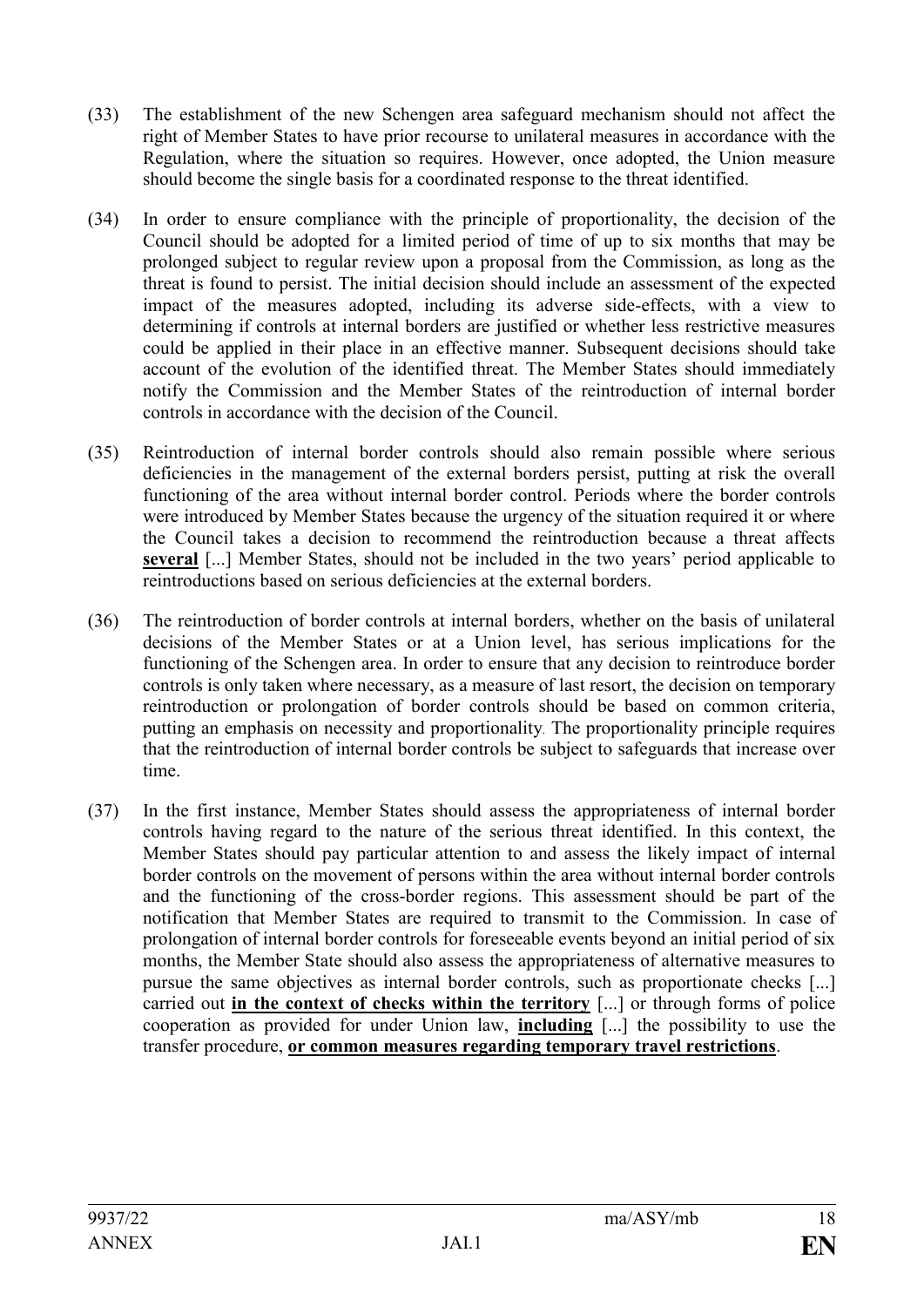- (38) In order to limit harmful consequences resulting from the reintroduction of internal border controls, any decision to reintroduce internal border controls should be accompanied by mitigating measures if needed. Such measures should include measures to assure a smooth operation of transit of goods and transport personnel and seafarers by the establishment of 'green lanes'. In addition, and to take account of the need to ensure the movement of persons whose activities may be essential for preserving the supply chain or the provision of essential services, Member States should also apply the existing guidelines on cross-border workers**<sup>4</sup>** . Against this background, the rules for the reintroduction of border controls at internal borders should take account of the guidelines and recommendations adopted throughout the COVID-19 pandemic as a solid safety net for the Single Market, for the purpose of assuring that they are applied by the Member States, where appropriate, as mitigating measures during reintroduced internal border controls. Measures should in particular be identified with a view to ensuring the uninterrupted functioning of the Single Market and safeguarding the interests of cross-border regions and of 'twin cities' including for instance authorisations or derogations for the inhabitants of cross-border regions.
- (39) The notification to be provided by the Member States should be decisive when assessing compliance with the criteria and conditions for a temporary reintroduction of internal border controls. In order to ensure a comparable set of information, the Commission should adopt a template for the notification of reintroduction of border controls at internal borders in an implementing act. Member States should be entitled to classify all or parts of the information provided in the notification, without prejudice to the functioning of appropriate and secure [...] channels.
- (40) In order to ensure that internal border controls are [...] a last resort measure applied only for as long as necessary and in order to allow for assessing the necessity and proportionality of internal border controls to address foreseeable threats, Member States should prepare a risk assessment to be submitted to the Commission when internal border controls are prolonged beyond an initial six months in response to foreseeable threats. The Member States must in particular, explain, the scale and evolution of the identified serious threat, including how long the identified serious threat is expected to persist and which sections of the internal borders may be affected, as well as their coordination measures with the other Member States that are impacted or likely to be impacted by such measures.
- (41) The Commission should be entitled to request additional information based on the notification received, including on the risk assessment or cooperation and coordination measures with the Member States affected by the planned prolongation of border control at internal borders. Where the notification does not comply with the minimum requirements, the Commission should discuss the notification with the Member State concerned and request additional information or **request this Member State** [...] **to complete its initial** [...] notification.

<sup>&</sup>lt;u>.</u> **<sup>4</sup>** 2020/C 102 I/03.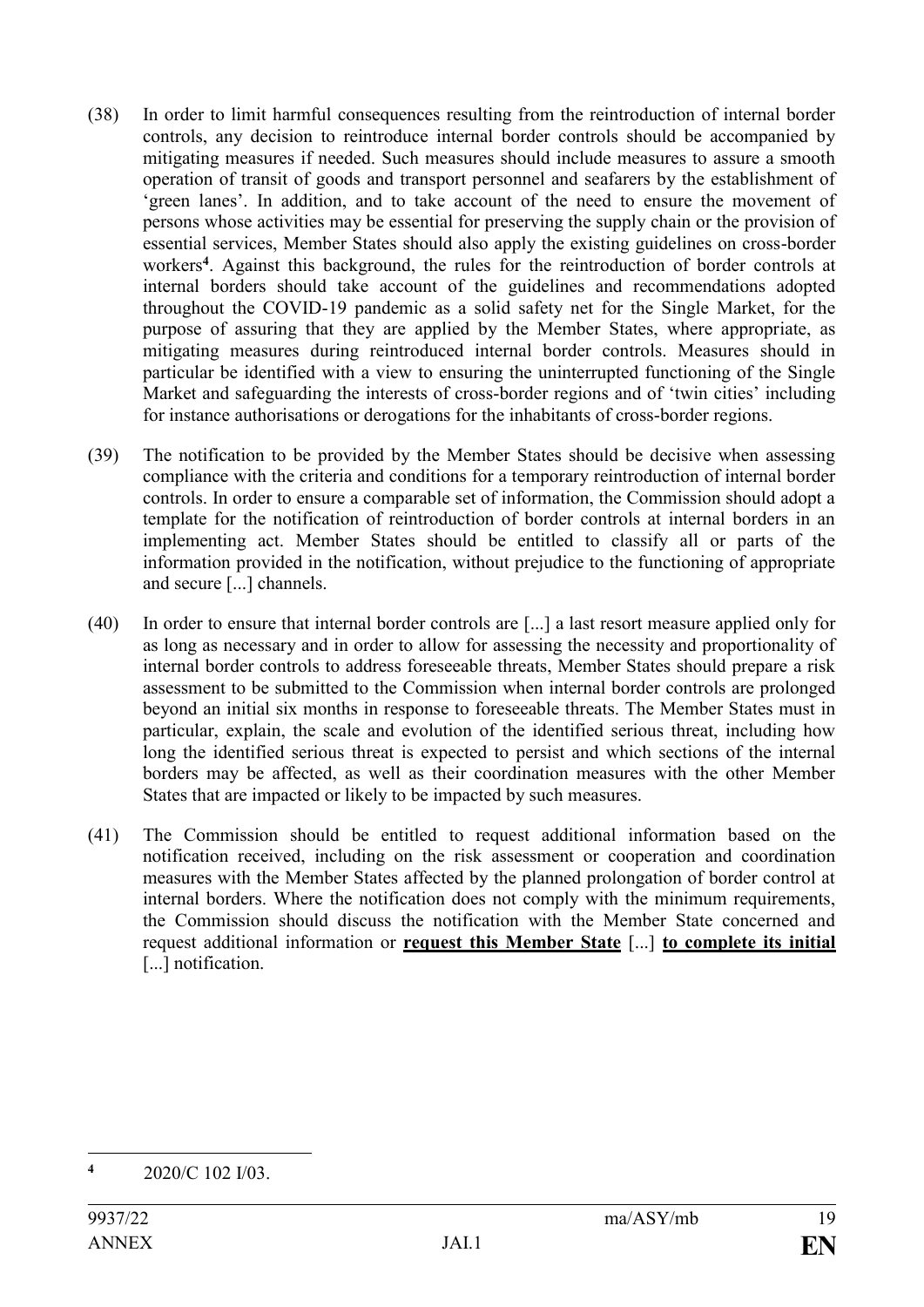- (42) In order to ensure a sufficient degree of transparency of the actions affecting travel without internal border controls, the Member States should also inform the European Parliament and the Council about the main elements concerning the planned reintroduction of border controls. In justified cases, Member States may also classify such information. Every year, pursuant to Article 33 of the Schengen Borders Code, the Commission should present to the European Parliament and to the Council a report on the functioning of the area without internal border control ('State of Schengen report') which should pay particular attention to the situation as regards the unauthorised movements of third country nationals, building on the available information from the relevant Agencies and data analysis from relevant information systems. It should also assess the necessity and proportionality of the reintroductions of border controls in the period covered by that Report. The State of Schengen report shall also cover the reporting obligations resulting from Article 20 of the Schengen Evaluation Mechanism**<sup>5</sup>** .
- (43) The mechanism for the temporary reintroduction of border controls at internal borders in urgent situations or to address foreseeable threats should provide for a possibility, for the Commission, to organise consultations between Member States, including at the request of any Member State. **This consultation should be organised by the Commission when a Member State requests it.** Relevant Union Agencies should be involved in this process in order to share their expertise, where appropriate. Such consultations should look into the modalities of carrying out internal border controls and their time-line, possible mitigating measures as well as the possibilities of applying alternative measures [...]. Where the Commission or a Member State has issued an opinion expressing concerns regarding the reintroduction of border controls, such consultations should be mandatory.
- (43a) **In an area where persons may move freely, without internal frontiers, which constitutes one of the main achievements of the European Union in accordance with Article 3(2) TEU, the reintroduction of internal border controls should remain an exception and should only be effected as a measure of last resort. Exceptions to and derogations from the free movement of persons are to be interpreted strictly. In order not to compromise the very principle that there is to be no internal border control, as enshrined in Article 3(2) TEU and reiterated in Article 67(2) TFEU, the reintroduction of internal border controls on account of the same threat should not be for an unlimited period.**

 $\overline{5}$ **<sup>5</sup>** Council Regulation (EU) No 1053/2013 of 7 October 2013 establishing an evaluation and monitoring mechanism to verify the application of the Schengen acquis and repealing the Decision of the Executive Committee of 16 September 1998 setting up a Standing Committee on the evaluation and implementation of Schengen, OJ L 295, 6.11.2013, p. 27.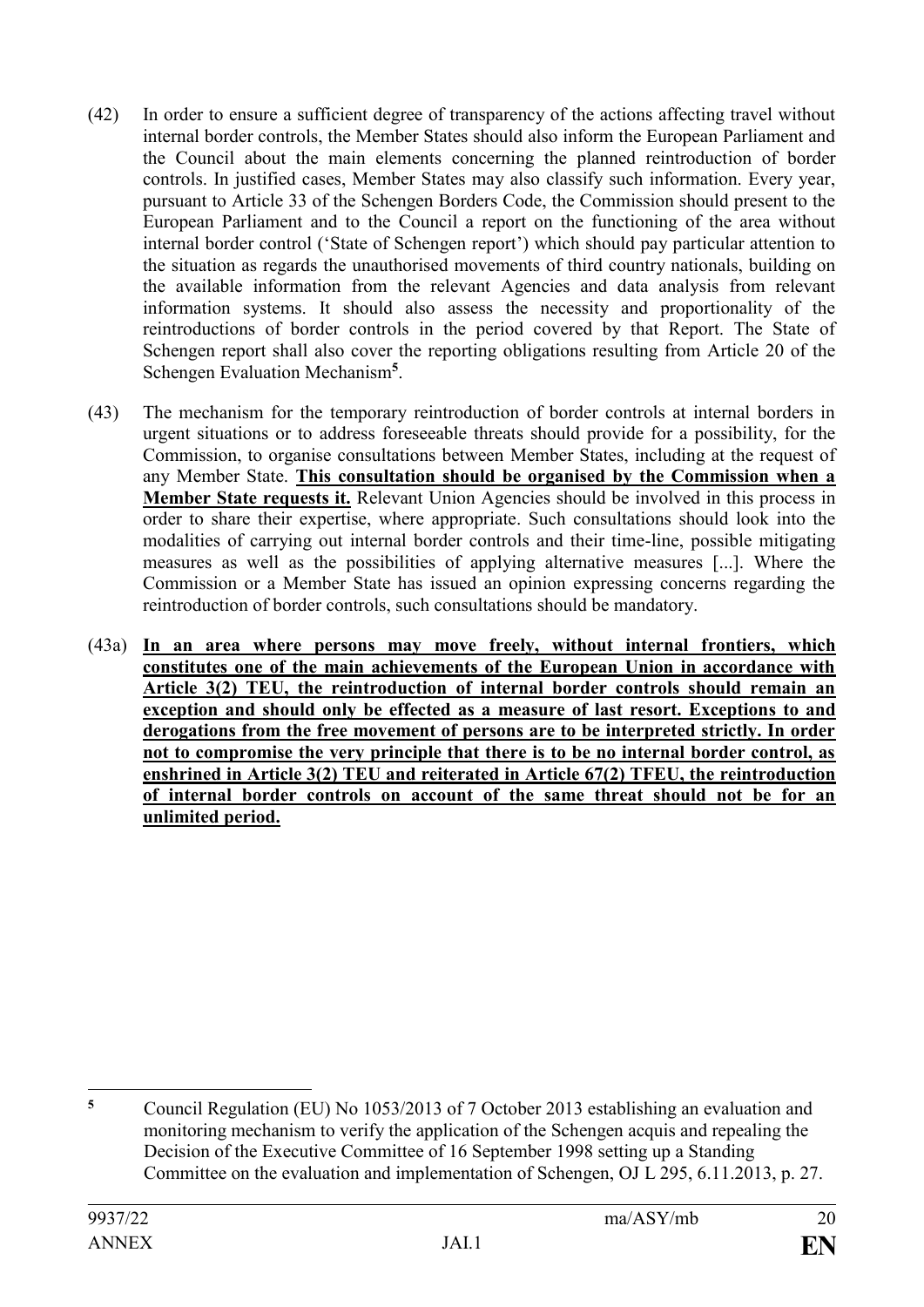(44) The Commission and Member States should retain the possibility to express any concern as regards the necessity and proportionality of a decision of a Member State to reintroduce internal border controls for reason of urgency or to address a foreseeable threat. In case controls at internal borders are reintroduced and prolonged for foreseeable threats for combined periods exceeding [...] **twelve** months, it should be a requirement for the Commission to issue an opinion assessing the necessity and proportionality of such internal border controls. **In the area without internal border control a serious threat to public policy or internal security in a Member State is not necessarily limited in time. In such a situation**, where a Member State considers that there [...] **is a major** exceptional situation[...] justifying the continued need for internal border controls for a period exceeding two years, **additional safeguards should be set in terms of risk assessment. The notification by the Member State concerned should include the measures it intends to adopt, in cooperation with other Member States where appropriate, enabling the threat to be met as well as a presentation of the means, actions, conditions and timeline considered with a view to lifting the internal border controls in order for the principle of free movement to be maintained after the final period of prolongation. T**he Commission should issue a **new** [...] opinion. **Where this opinion expresses concerns on the necessity and the proportionality of the prolongation, the Commission should adopt, without undue delay, a recommendation to be addressed to the Member State concerned, identifying means, actions, conditions and a timeline with a view to lifting the internal border controls. Where there is a continued need for internal border controls and an additional period of six months is not sufficient to ensure the availability of effective alternative measures to address this major exceptional situation due to the persisting threat, the Member State concerned should notify without delay the Commission of its intention to prolong its internal border controls and specify the date on which it considers that the controls shall be lifted at the latest. The Commission should adopt without delay a recommendation on the compatibility of such final prolongation, including its date and scope, with the principles of necessity and proportionality in line with the principle of absence of controls at the internal borders set out in Article 3(2) TEU and referred to in Article 67(2) TFEU. The recommendation should also identify, where appropriate with other Member States, effective compensatory measures to be implemented and a reasonable timeline with a view to lifting the internal border controls. In addition, the Council should, in accordance with its rules of procedure, hold an exchange of views on the invoked persisting threat justifying for the Member State concerned the continuous need of internal border controls. This procedure is thus intended to strike a fair balance between free movement and prolonging internal border controls for a limited period of time, taking into account the available appropriate alternative measures with respect to external border controls, asylum, immigration and the safeguarding of internal security.** Such **a procedure** [...] is without prejudice to the enforcement measures, including infringement actions, which the Commission may take at any time against any Member State for failure to comply with its obligations under Union law. Where an opinion is issued, the Commission should launch consultations with the Member States concerned.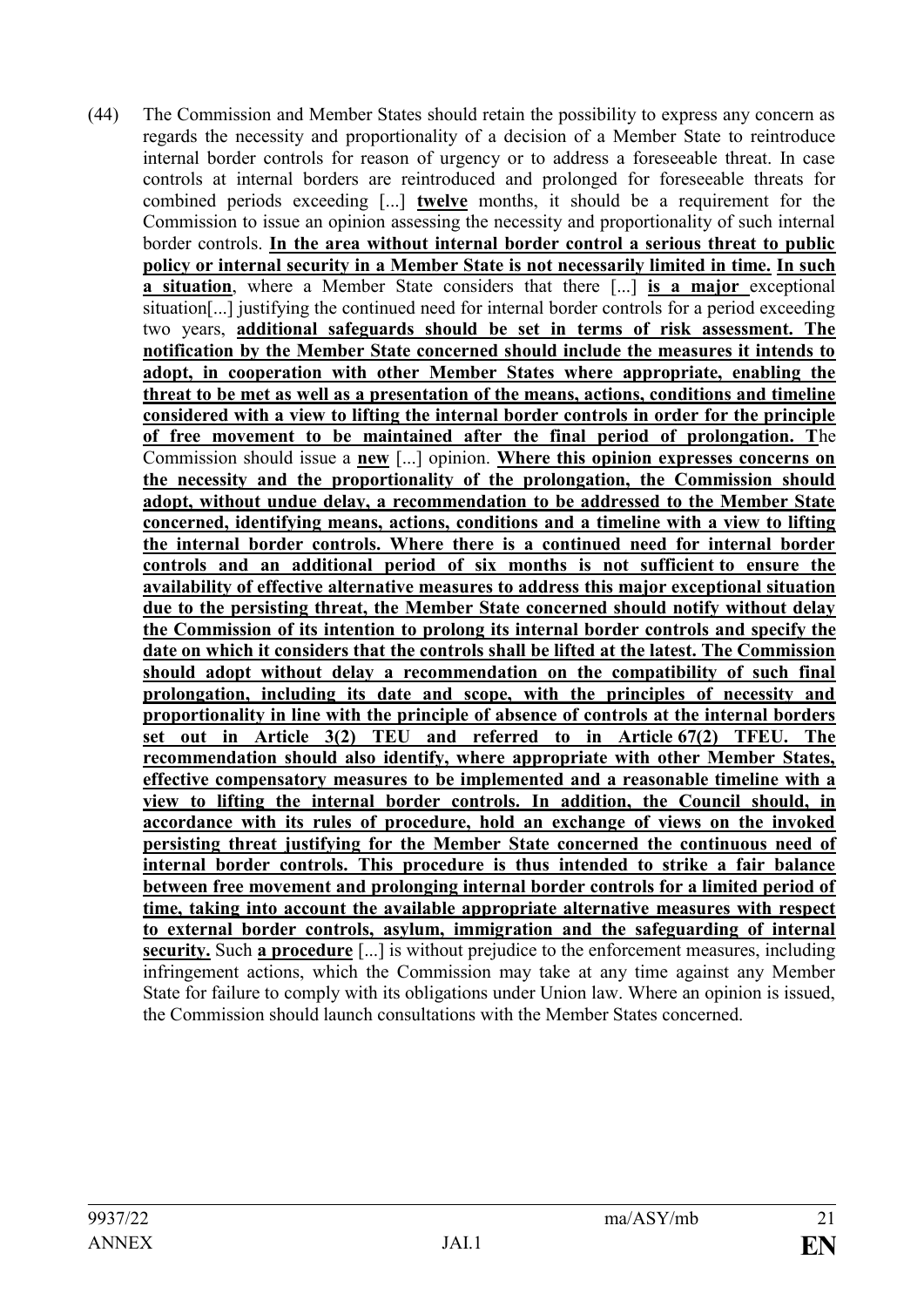- (45) In order to enable the *post factum* analysis of the decision on the temporary reintroduction of border controls at the internal borders, Member States should remain obliged to submit a report on the reintroduction of border control at internal borders to the European Parliament, the Council and the Commission once they lift the controls. Where the controls are kept in place for prolonged periods of time, such a report should also be submitted after twelve months, and every year thereafter if exceptionally controls are maintained and for as long as the controls are maintained. The report should outline, in particular, the initial and follow-up assessment of the necessity of internal border controls and the respect of the criteria for reintroduction of [...] controls at internal borders. The Commission should adopt in an implementing act a template and make it available online.
- (46) When implementing this Regulation, Member States shall not discriminate against persons on grounds of sex, racial or ethnic origin, religion or belief, disability, age or sexual orientation.
- (47) The competent authorities shall use their powers to carry out checks within the territory and apply relevant procedures in full respect of the rules on data protection under Union law. Regulation (EU) 2016/679 of the European Parliament and of the Council or Directive (EU) 2016/680 of the European Parliament and of the Council apply to the processing of personal data by competent national authorities for the purposes of this Regulation, in their respective field of application.
- (48) The objective of this Regulation is to strengthen the functioning of the Schengen area. This objective cannot be achieved by Member States acting alone. Therefore, an amendment of the common rules established at Union level is necessary. Thus, the Union may adopt measures, in accordance with the principle of subsidiarity as set out in Article 5 of the Treaty on European Union. In accordance with the principle of proportionality, as set out in that Article, this Regulation does not go beyond what is necessary in order to achieve those objectives.
- (49) In accordance with Articles 1 and 2 of the Protocol No 22 on the position of Denmark, as annexed to the Treaty on European Union and to the Treaty on the Functioning of the European Union, Denmark is not taking part in the adoption of this Regulation and is not bound by it or subject to its application. Given that this Regulation builds upon the Schengen *acquis*, Denmark shall, in accordance with Article 4 of that Protocol, decide within a period of six months after the Council has decided on this Regulation whether it will implement it in its national law.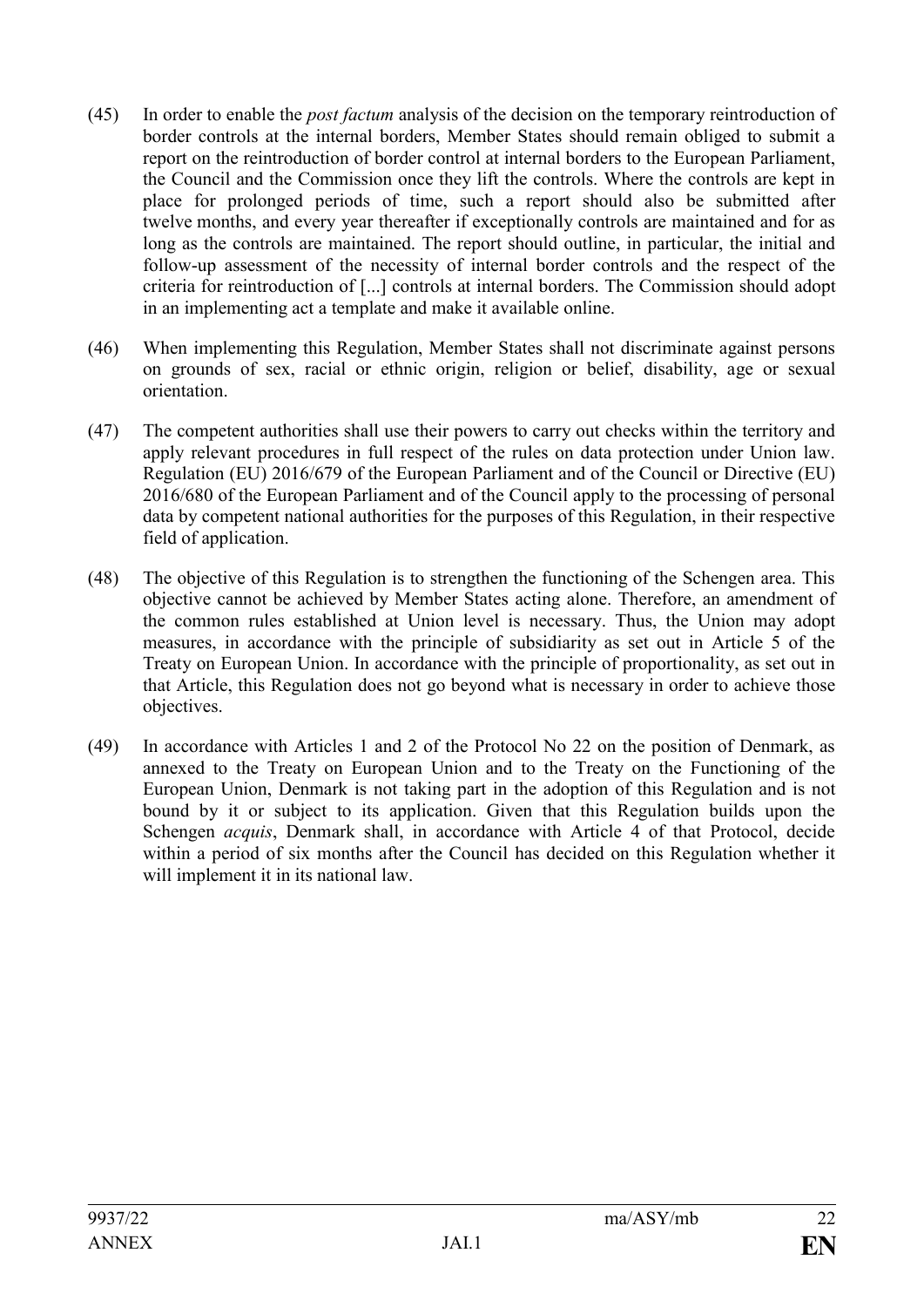- (50) This Regulation constitutes a development of the provisions of the Schengen *acquis*, in which Ireland does not take part, in accordance with Council Decision 2002/192/EC<sup>6</sup>; Ireland is therefore not taking part in the adoption of this Regulation and is not bound by it or subject to its application.
- (51) As regards Iceland and Norway, this Regulation constitutes a development of the provisions of the Schengen acquis within the meaning of the Agreement concluded by the Council of the European Union and the Republic of Iceland and the Kingdom of Norway concerning the latter's association with the implementation, application and development of the Schengen *acquis<sup>7</sup>*, which fall within the area referred to in point A of Article 1 of Council Decision 1999/437/EC**<sup>8</sup>** .
- (52) As regards Switzerland, this Regulation constitutes a development of the provisions of the Schengen *acquis* within the meaning of the Agreement between the European Union, the European Community and the Swiss Confederation on the Swiss Confederation's association with the implementation, application and development of the Schengen *acquis*<sup>9</sup> which fall within the area referred to in Article 1, point A of Decision 1999/437/EC**<sup>10</sup>** read in conjunction with Article 3 of Council Decision 2008/146/EC.**<sup>11</sup>**

<sup>1</sup> **<sup>6</sup>** Council Decision 2002/192/EC of 28 February 2002 concerning Ireland's request to take part in some of the provisions of the Schengen acquis, OJ L 64, 7.3.2002, p. 20.

<sup>&</sup>lt;sup>7</sup> OJ L 176, 10.7.1999, p. 36.

**<sup>8</sup>** Council Decision 1999/437/EC of 17 May 1999 on certain arrangements for the application of the Agreement concluded by the Council of the European Union and the Republic of Iceland and the Kingdom of Norway concerning the association of those two States with the implementation, application and development of the Schengen acquis, OJ L 176, 10.7.1999, p. 31.

<sup>&</sup>lt;sup>9</sup> OJ L 53, 27.2.2008, p. 52.<br><sup>10</sup> Council Decision 1000/43<sup>2</sup>

**<sup>10</sup>** Council Decision 1999/437/EC of 17 May 1999 on certain arrangements for the application of the Agreement concluded by the Council of the European Union and the Republic of Iceland and the Kingdom of Norway concerning the association of those two States with the implementation, application and development of the Schengen acquis, OJ L 176, 10.7.1999, p. 31.

**<sup>11</sup>** Council Decision 2008/146/EC of 28 January 2008 on the conclusion, on behalf of the European Community, of the Agreement between the European Union, the European Community and the Swiss Confederation on the Swiss Confederation's association with the implementation, application and development of the Schengen acquis, OJ L 53, 27.2.2008, p. 1.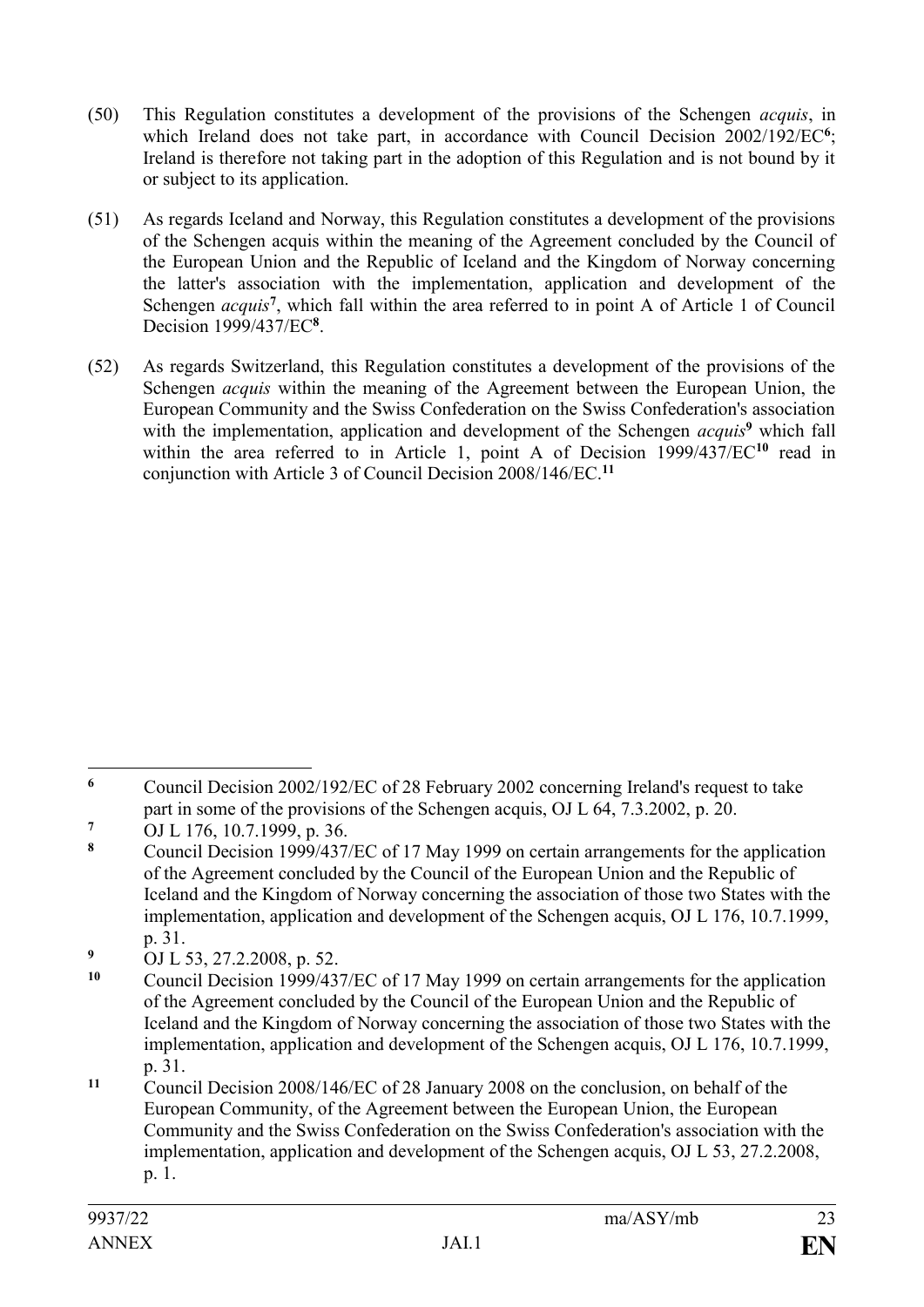- (53) As regards Liechtenstein, this Regulation constitutes a development of the provisions of the Schengen acquis within the meaning of the Protocol between the European Union, the European Community, the Swiss Confederation and the Principality of Liechtenstein on the accession of the Principality of Liechtenstein to the Agreement between the European Union, the European Community and the Swiss Confederation on the Swiss Confederation's association with the implementation, application and development of the Schengen acquis**<sup>12</sup>** which fall within the area referred to in Article 1, point A of Decision 1999/437/EC read in conjunction with Article 3 of Council Decision 2011/350/EU**<sup>13</sup>** .
- (54) This Regulation is without prejudice to the application of Directive 2004/38/EC**<sup>14</sup>** .
- (55) This Regulation respects fundamental rights and observes the principles recognised in particular by the Charter of Fundamental Rights of the European Union.
- (56) Regulation (EU) No 2016/399 and Directive 2008/115/EC should therefore be amended accordingly,

 $12$ **<sup>12</sup>** OJ L 160, 18.6.2011, p. 21.

**<sup>13</sup>** Council Decision 2011/350/EU of 7 March 2011 on the conclusion, on behalf of the European Union, of the Protocol between the European Union, the European Community, the Swiss Confederation and the Principality of Liechtenstein on the accession of the Principality of Liechtenstein to the Agreement between the European Union, the European Community and the Swiss Confederation on the Swiss Confederation's association with the implementation, application and development of the Schengen acquis, relating to the abolition of checks at internal borders and movement of persons, OJ L 160, 18.6.2011, p. 19.

**<sup>14</sup>** Directive 2004/38/EC of the European Parliament and of the Council of 29 April 2004 on the right of citizens of the Union and their family members to move and reside freely within the territory of the Member States amending Regulation (EEC) No 1612/68 and repealing Directives 64/221/EEC, 68/360/EEC, 72/194/EEC, 73/148/EEC, 75/34/EEC, 75/35/EEC, 90/364/EEC, 90/365/EEC and 93/96/EEC (OJ L 158 30.4.2004, p. 77).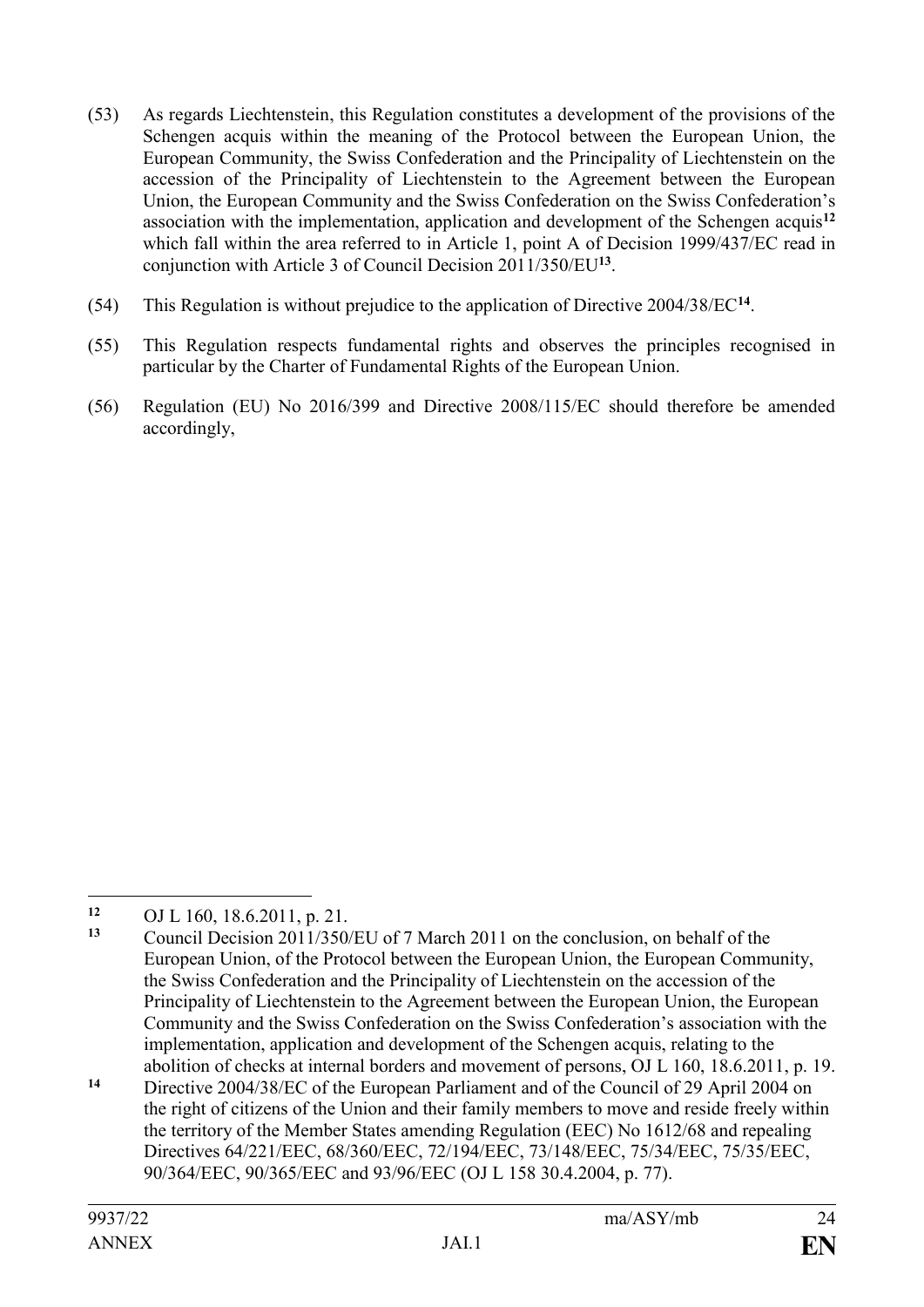### Article 1

Regulation (EU) No 2016/399 is amended as follows:

- (1) Article 2 is **amended** [...] as follows:
	- a) point 12 is replaced by the following:
		- 12. 'border surveillance' means the surveillance of borders between **border** crossing points and **the surveillance** of border crossing points outside fixed opening hours, including preventative measures**,** to **prevent or detect** [...] unauthorised border crossings or the circumvention of border checks.
	- b) the following points 27 to 30 are added:
		- 27. 'instrumentalisation of migrants' **means** [...] a situation where **a third country or non state actor** [...] encourages or facilitates the movement of third country nationals to the external borders **or to a Member State,** [...] **with the aim of destabilising** [...] the Union or a Member State[...] **where such actions** [...] **are** liable to put at risk essential [...] functions **of a Member State**, including [...], the maintenance of law and order or the safeguard of its national security;
		- 28. 'essential travel' means travel in connection with an essential function or need, taking into account any applicable international obligations of the Union and of the Member States [...];
		- 29. 'non-essential travel' means travel for purposes other than essential travel;
		- 30. 'transport hubs' means airports, sea or river ports, train or bus stations **as well as freight terminals**.'
- (2) In Article 5, **the following** paragraph 4 is added:
	- '4. **Member States** may, **in particular** in a situation of instrumentalisation of migrants **or in other situations of emergency at the external border**, [...] **temporarily close specific** [...] border crossing points as notified pursuant to paragraph 1, or **limit** their opening hours where the circumstances so require.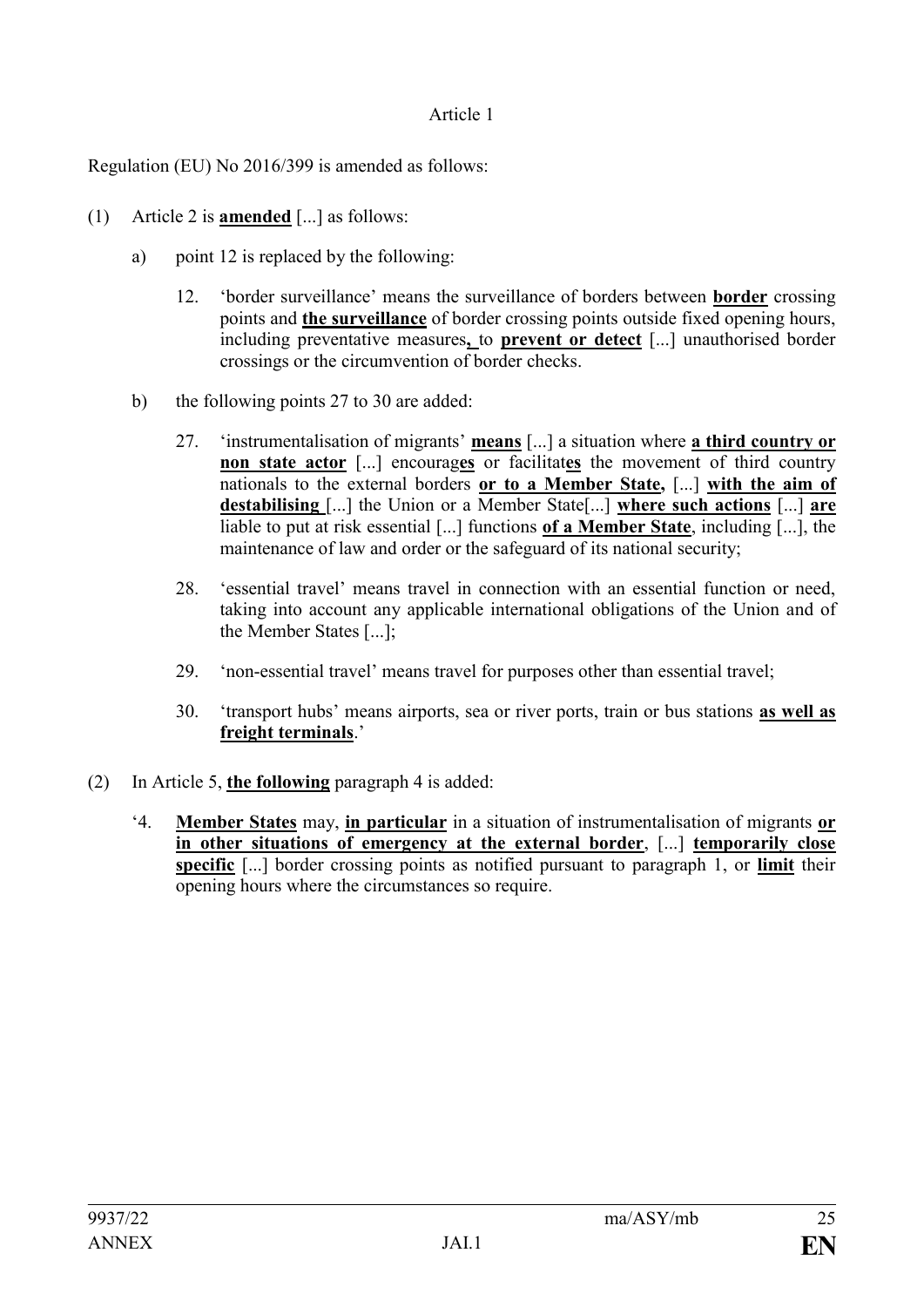#### **Member States may, in particular in a situation of instrumentalisation of migrants, where third-country nationals attempt to force entry** *en masse* **by using violent means, take the necessary measures to preserve security, law and order.**

Any **measures** [...] pursuant to the first **and second** subparagraph**s** shall be implemented in a manner that is proportionate and that takes full account of the rights of:

- (a) the persons enjoying the right of free movement under Union law;
- (b) third-country nationals who are long-term residents under Council Directive 2003/109/EC**<sup>15</sup>**, persons deriving their right to reside from other instruments of Union or national law or who hold national long-[...]**stay** visas, as well as their respective family members;
- (c) third-country nationals seeking international protection.'
- (3) Article 13 is replaced by the following:

# 'Article 13

### *Border surveillance*

1. The main purpose of border surveillance shall be to **prevent or detect** [...] unauthorised border crossings, to counter cross-border criminality and to take measures against persons who have crossed the border illegally. **In addition, border surveillance shall contribute to raising situational awareness and carrying out risk analyses.**

A person who has crossed a border illegally and who has no right to stay on the territory of the Member State concerned shall be apprehended and made subject to procedures respecting Directive 2008/115/EC.

2. The border guards shall use **all necessary resources, including** stationary or mobile units**,** to carry out border surveillance.

That surveillance shall be carried out in such a way as to prevent and discourage persons from unauthorised border crossings between border crossing points **or** [...] from circumventing the checks at border crossing points.

 $15$ **<sup>15</sup>** Council Directive 2003/109/EC of 25 November 2003 concerning the status of third-country nationals who are long-term residents (OJ L 16, 23.1.2004, p. 44).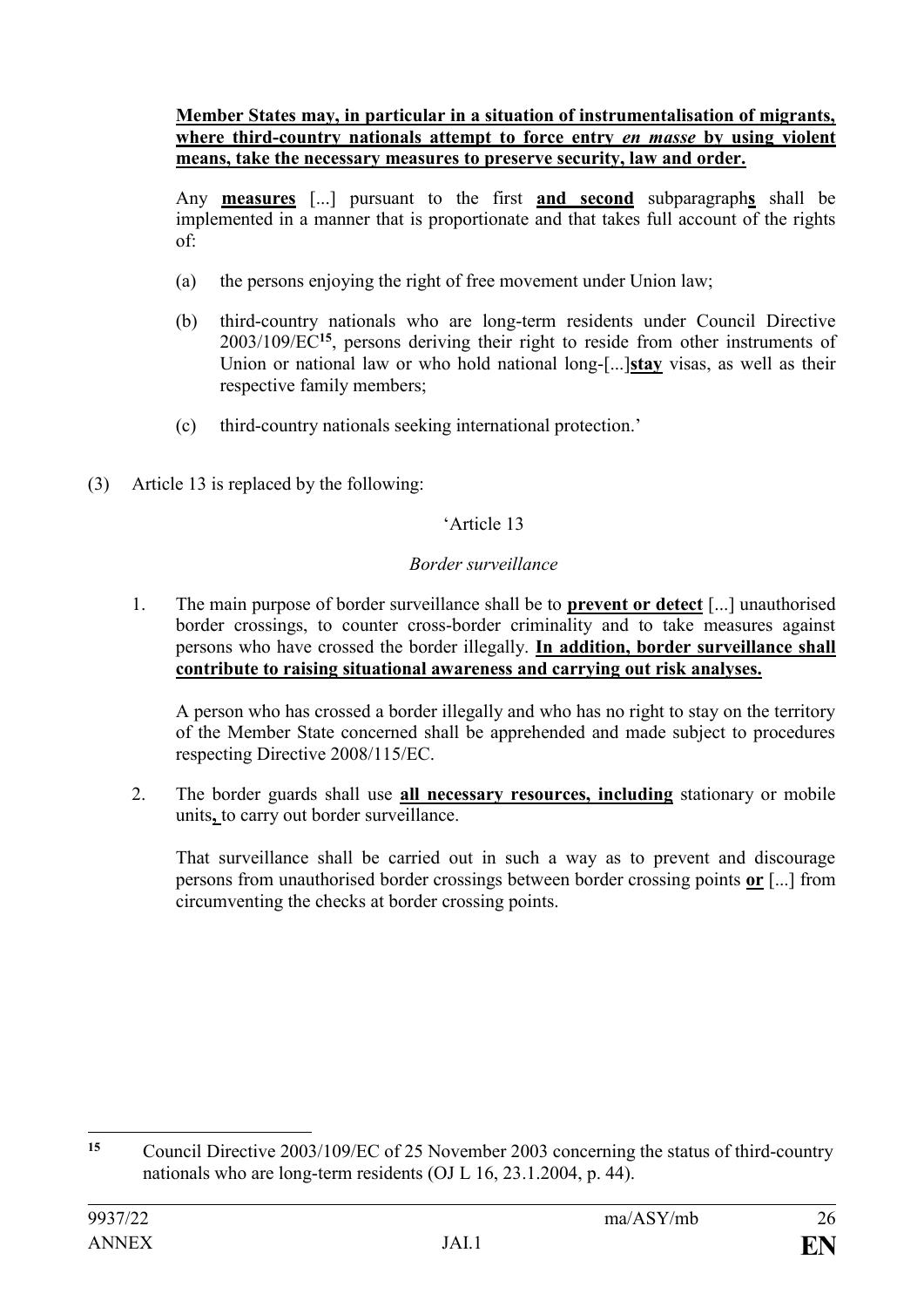- 3. Surveillance between border crossing points shall be carried out by border guards whose numbers and methods shall be adapted to existing or foreseen risks and threats. It shall involve frequent and sudden changes to surveillance periods and other methods or techniques, so that unauthorised border crossings are effectively **prevented or detected** [...].
- 4. Surveillance shall be carried out by stationary or mobile units which perform their duties by patrolling or stationing themselves at places known or perceived to be sensitive, the aim of such surveillance being to prevent unauthorised border crossings or apprehend individuals crossing **or having crossed** the border illegally. Surveillance may also be carried out by technical means, including electronic means, equipment**,** [...] surveillance systems **and, where appropriate, all types of stationary and mobile infrastructure**.
- 5. [...] Member State**s** [...] shall intensify border surveillance as necessary in order to address the increased threat**, notably when they face a situation of instrumentalisation of migrants**. In particular, [...] Member State**s** shall enhance, as appropriate, the resources and technical means to prevent [...] unauthorised **border** crossing**s** [...].

[...].

6. Without prejudice to the support that the [...] Agency may provide to the Member States, in the event of a situation of instrumentalisation of migrants, the Agency may carry out a vulnerability assessment as provided for in Articles 10(1), point (c), and Article 32 of Regulation (EU) 2019/1896 of the European Parliament and Council<sup>16</sup>, with a view to providing the necessary support to the Member State concerned.

On the basis of the results of that assessment or any other relevant vulnerability assessment or the attribution of a critical impact level to the border section concerned within the meaning of Article 35(1)(d) of Regulation (EU) 2019/1896, the Executive Director of the [...] Agency shall make recommendations, in accordance with Article 41(1) of that Regulation to any Member State concerned.

<sup>1</sup> **<sup>16</sup>** Regulation (EU) 2019/1896 of the European Parliament and of the Council of 13 November 2019 on the European Border and Coast Guard and repealing Regulations (EU) No 1052/2013 and (EU) 2016/1624, OJ L 295, 14.11.2019.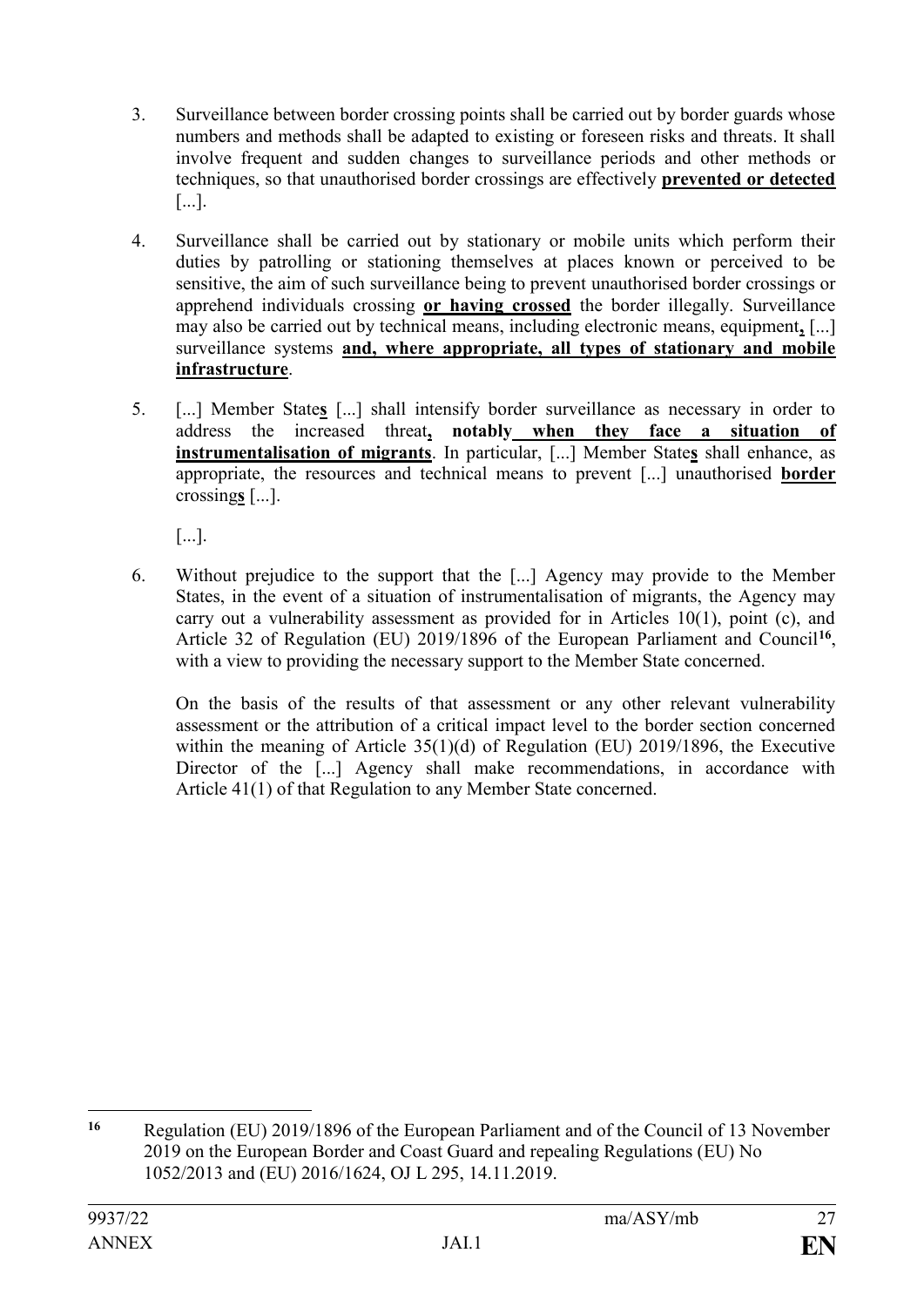- 7. The Commission **may** [...] adopt [...] **an implementing act** [...] concerning [...] **common minimum** standards for border surveillance. [...] **These common minimum standards shall take into account** [...] the type of borders, the impact levels attributed to each external border section in accordance with Article 34 of the Regulation (EU) 2019/1896 and other relevant factors **such as geographical particularities**. **That implementing act shall be adopted in accordance with the examination procedure referred to in Article 38(2).**'
- (4) Chapter V is renamed as follows: "Specific measures relating to the external borders"

[...]**T**he following Article [...] is inserted:

### "Article 21a

#### *Restrictions on travel to the European Union*

- 1. This Article shall apply to situations **of a threat to public health due to** the existence in one or more third countries of an infectious disease with epidemic potential as defined by the relevant instruments of the World Health Organization where the Commission, **following the advice of** the European Centre for Disease Prevention and Control [...], **and taking into account information from the competent national authorities**, **establishes** [...] **that such a threat may have a negative impact on the area without controls at internal borders**.
- 2. The Council, on the basis of a proposal by the Commission, may adopt an implementing Regulation, providing for temporary restrictions on travel to the Member States **applied at the external borders**.

[...] **Temporary restrictions on travel may include restrictions on entry to the Member** States and [...] **minimum temporary health related restrictions** which are [...] necessary for the protection of public health in the area without controls at internal borders, such as for instance testing, quarantine, and self-isolation. **Temporary restrictions on travel shall be proportionate and non-discriminatory.**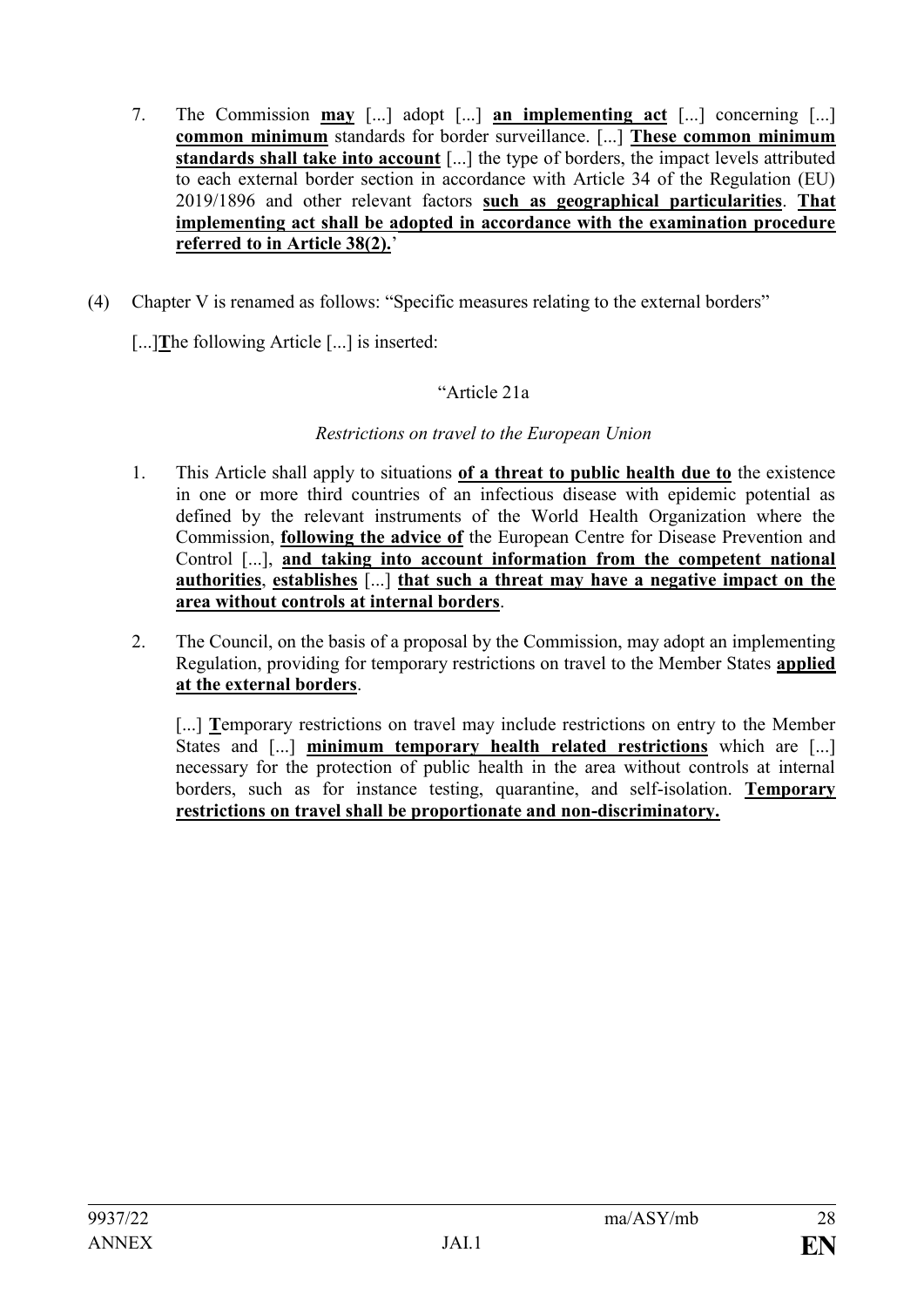**Member States may, where justified on public health grounds, adopt stricter temporary travel restrictions than those laid down in the implementing Regulation to be applied on their territory. Any such stricter restrictions shall be proportionate and non-discriminatory. Adoption of stricter restrictions shall not have a negative impact on the functioning of the area without controls at internal borders.**

- 3. The following categories of persons shall be exempted from the restrictions on entry, independent of the purpose of their travel:
	- a) persons enjoying the right of free movement under Union law;
	- b) third-country nationals who are long-term residents **as defined in** [...] Directive 2003/109/EC, persons deriving their right to reside from other instruments of Union law or national law or who hold national long-[...]**stay** visas, as well as their respective family members.
- 4. The implementing Regulation referred to in paragraph [...] **2** shall, where appropriate:
	- a) **determine** [...] any geographical areas or third countries from which [...] travel may be subject to restrictions or exemptions from restrictions, **and define a procedure to periodically review the [...]** situation of the areas or countries concerned **and the restrictions on travel imposed** on the basis of objective methodology and criteria, including, in particular, the epidemiological situation;
	- b) define **the** [...] categories of persons undertaking [...] essential travel to be exempted from [...] restrictions **on entry** applicable to travel;
	- **c)** lay down the conditions under which travel restrictions may be imposed, [...] on persons undertaking essential travel, [...]. ;

#### **d) lay down minimum temporary health related restrictions to which persons referred to in paragraph 3 a) and b) may be subject;**

e) lay down the conditions under which non-essential travel [...] may be restricted or exempt from restrictions including proof to be presented to support the exemption and the conditions relating to the duration and nature of stay in the areas or countries referred to in point (b);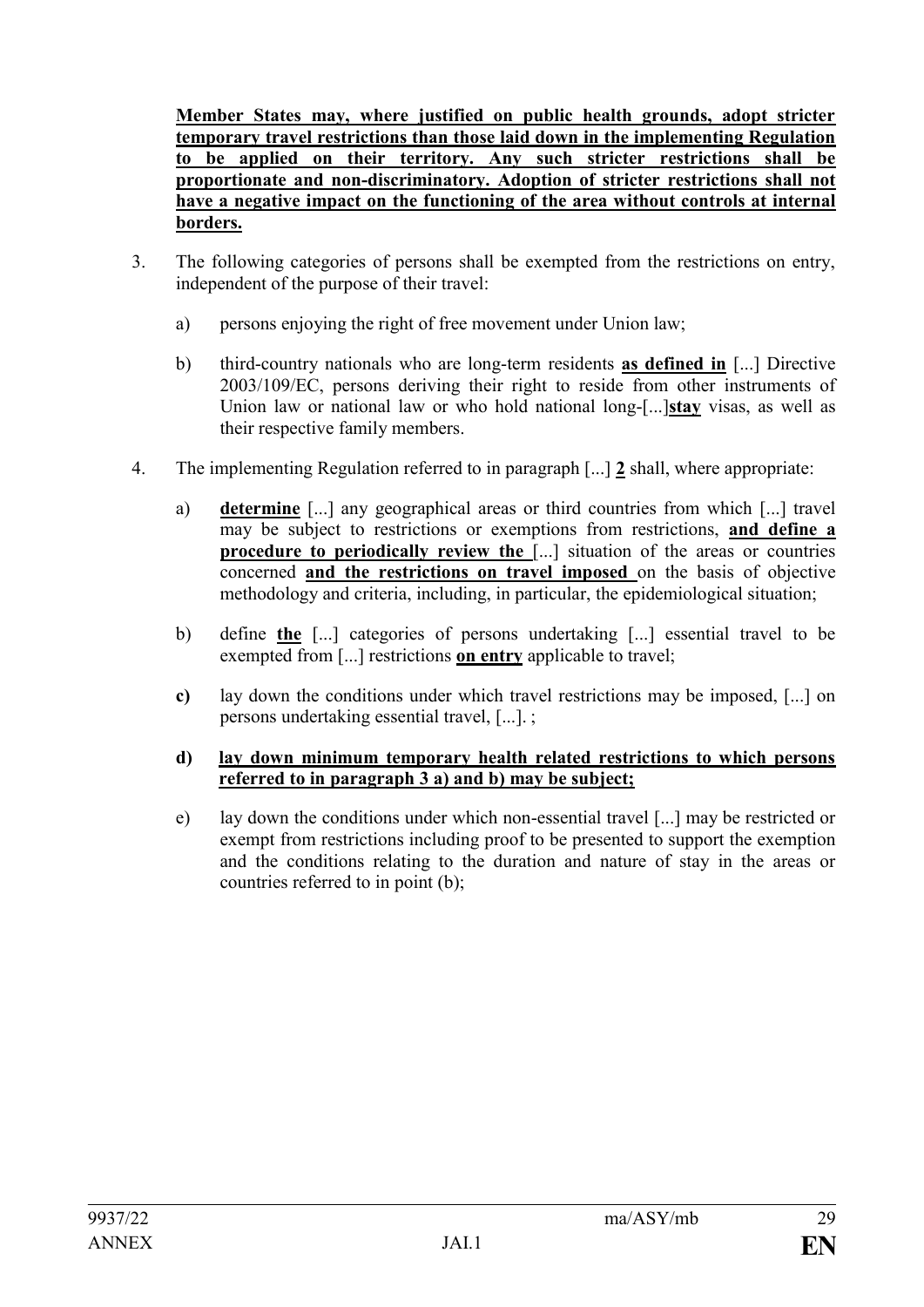- 5. Restrictions on **entry on persons undertaking** essential travel [...] may [...] **only be imposed exceptionally, for a strictly limited period of time, until sufficient information about the disease referred to in paragraph 1 or a new variant thereof is available and until other health related restrictions, to be applied to those persons, necessary to protect public health, are identified and adopted by the Council.**
- (5) Article 23 is replaced by the following:

### "Article 23 *[...]*

# *Checks within the territory*

The absence of border control at internal borders shall not affect:

a) the exercise of police or other public powers by the competent authorities of the Member States in their territory, including in their internal border areas, as conferred on them under national law, insofar as the exercise of those powers does not have an effect equivalent to border checks. **The exercice of powers may include, where appropriate, the use of monitoring and surveillance technologies generally used in the territory, for the purposes of addressing threats to public security or public policy.**

The exercise by competent authorities of their powers [...] **shall** not, in particular, be considered equivalent to the exercise of border checks when the measures **fulfil each of the following conditions**:

- i) do not have border control as an objective;
- ii) are based on general information and experience of the competent authorities regarding possible threats to public security or public policy and aim, in particular, to:
	- combat cross-border crime;
	- combat [...] **illegal** migration; or
	- contain the spread of an infectious disease with epidemic potential, **the existence of which has been established** [...] by **the Commission**, **following the advice of** the European Centre for Disease Control, **and taking into account information from the competent national authorities**;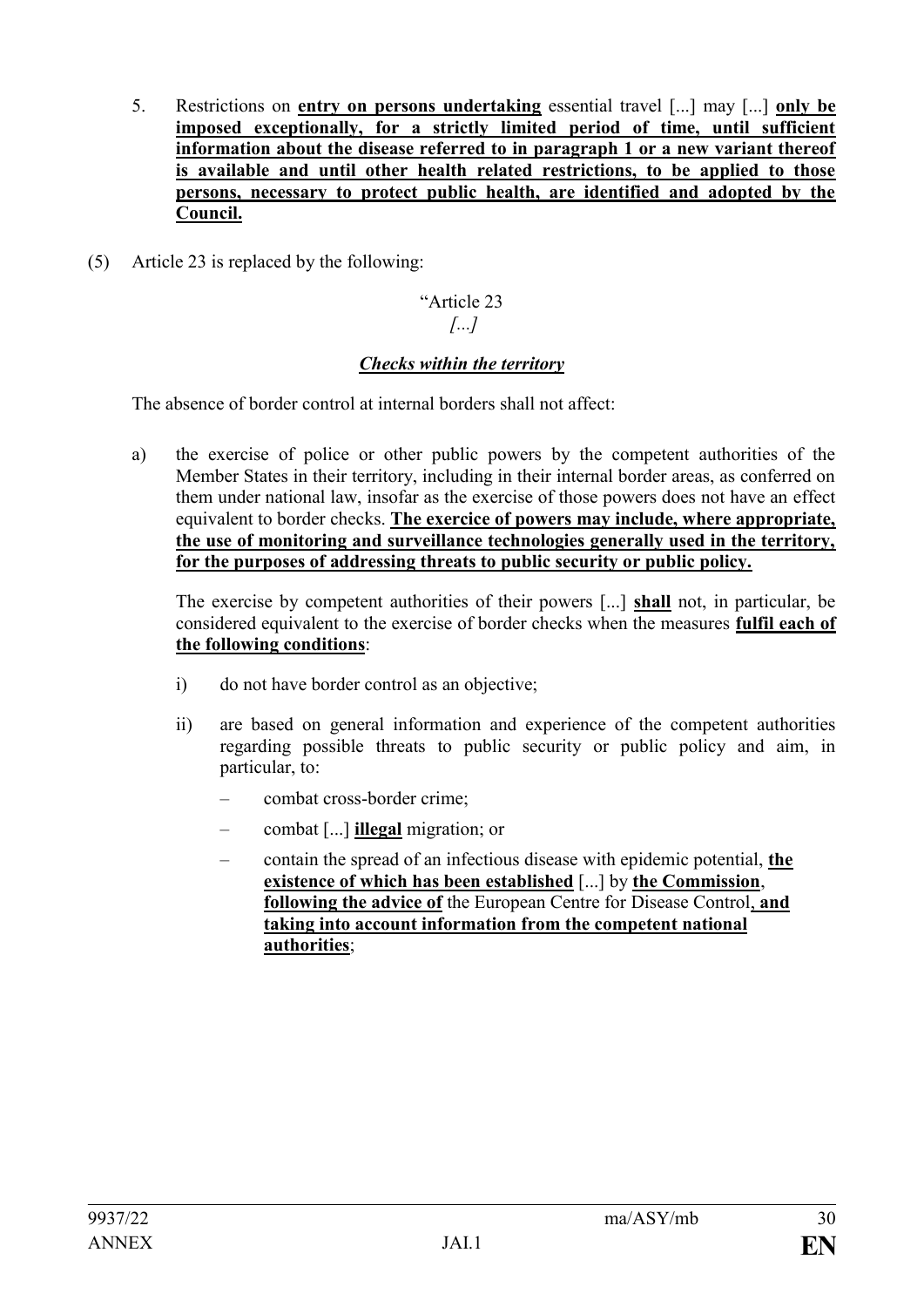- iii) are devised and executed in a manner clearly distinct from systematic checks on persons at the external borders, including where they are conducted at transport hubs or directly on board of passenger **transport** services and when they are based on **a** risk **assessment** [...];
- iv) [...]
- b) the possibility for a Member State to carry out security checks on persons [...] at transport hubs by the competent authorities **or by carriers** under the law of each Member State, [...], provided that such checks are also carried out on persons travelling within a Member State:
- c) the possibility for a Member State to provide by law for an obligation to hold or carry papers and documents;
- d) the possibility for a Member State to provide by law for an obligation on third-country nationals to report their presence on its territory **and the obligation for managers of establishments providing accommodation to see to it that third-country nationals complete and sign registration forms** pursuant **respectively** to the provisions of Article**s** 22 **and 45** of the Convention implementing the Schengen Agreement of 14 June 1985 between the Governments of the States of the Benelux Economic Union, the Federal Republic of Germany and the French Republic on the gradual abolition of checks at their common borders ('the Schengen Convention');
- e) checks for security purposes of passenger data against relevant databases on persons traveling in the area without controls at internal borders which can be carried out by the competent authorities under the applicable law."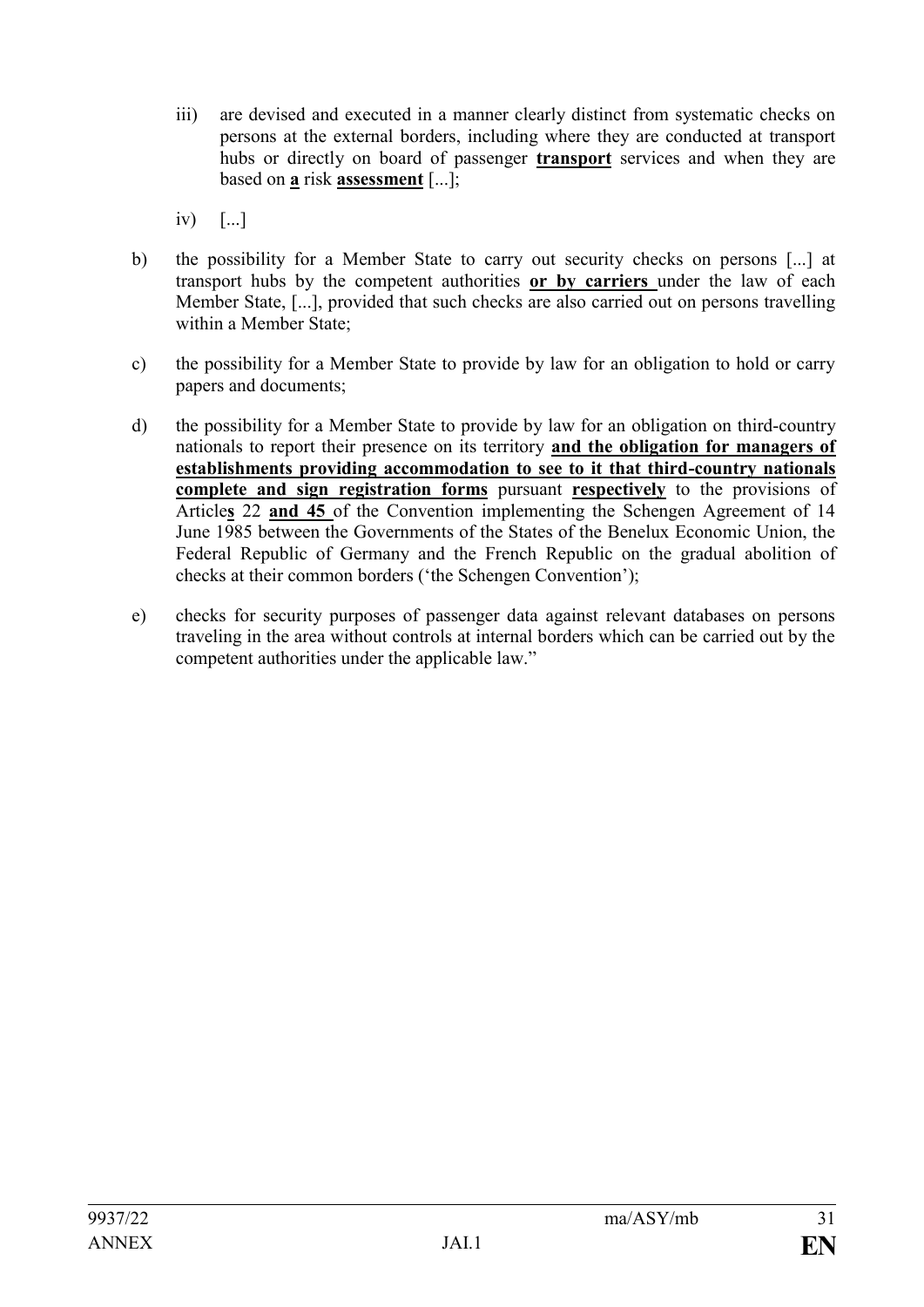(6) The following Article [...] is inserted:

"Article 23a

*Procedure for transferring* **illegally staying third-country national***s apprehended in [...] [...] border[...] areas*

1. This Article **lays down the procedure for the transfer** [...] of **an illegally staying** third-country national **apprehended** in [...] **border areas as referred to in Article 23**, in circumstances where [...] the following conditions are fulfilled:

[...]

[...]

- **a** [...]) the third country national is apprehended [...] during [...]**checks conducted by the competent authorities within a bilateral cooperation framework, which may include in particular joint police patrols, where the Member States agree to use such a procedure in that bilateral cooperation framework, and**
- **b** [...]) there are clear indications that the **illegally staying** third country national has arrived directly from the other Member State, on the basis of information immediately available to the apprehending authorities, including statements from the person concerned, identity, travel or other documents found on that person or the results of searches carried out in relevant national and Union databases.
- 2. The competent authorities of a Member State may[...] **after having apprehended** [...] **an illegally staying** third country national **in the border areas** [...], decide to immediately transfer the person to the Member State from which the person entered or sought to enter, in accordance with the procedure set out in Annex XII. **This transfer is without prejudice to bilateral agreements or arrangements as referred to in Article 6(3) of Directive 2008/115/EC.**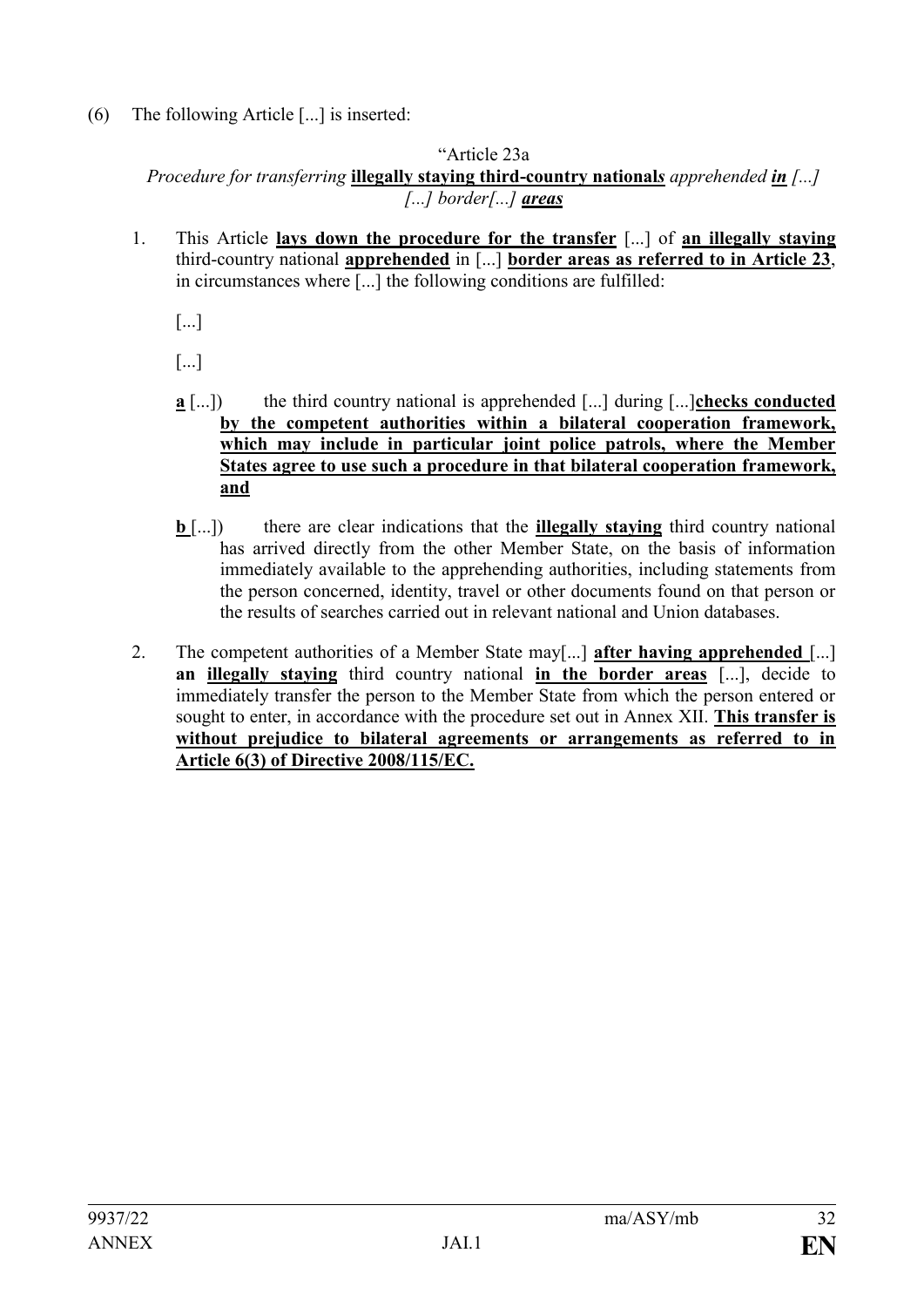- 3. Where a **transferring** Member State applies the procedure referred to in paragraph 2, the receiving Member State shall be required to take all measures necessary to receive the third country national concerned in accordance with the procedures set out in Annex XII. **Practical modalities can be agreed upon under the bilateral cooperation framework in line with the procedure set out in Annex XII.**
- 4. From [*one year following the entry into force of the Regulation*] and annually thereafter, Member States shall submit to the Commission the data recorded in accordance with point 3 of Annex XII, regarding the application of paragraphs 1, 2 and 3."
- (7) [...]**T**he first paragraph of Article 24[...] is replaced by the following:

"Member States shall remove all obstacles to fluid traffic flow at road crossing-points at internal borders, in particular any speed limits not exclusively based on road-safety considerations or required for the use of the technologies referred to in Article 23, point (a)  $\left[\ldots\right]$ ."

(8) Article 25 is replaced by the following:

### "Article 25

*General framework for the temporary reintroduction or prolongation of border controls at internal borders*

1. Where, in the area without internal border controls, there is a serious threat to public policy or internal security in a Member State, that Member State may exceptionally reintroduce border control at all or specific parts of its internal borders.

A serious threat to public policy or internal security may be considered to arise from, in particular:

- (a) activities relating to terrorism or organised crime;
- (b) large scale public health emergencies;
- (c) an **exceptional** situation characterised by large scale unauthorised movements of third-country nationals between the Member States, [...] **putting a substantial strain on the overall resources and capacities of the responsible national services as evidenced by information analysis and all available data, including from EU agencies**.
- (d) large scale or high profile international events [...]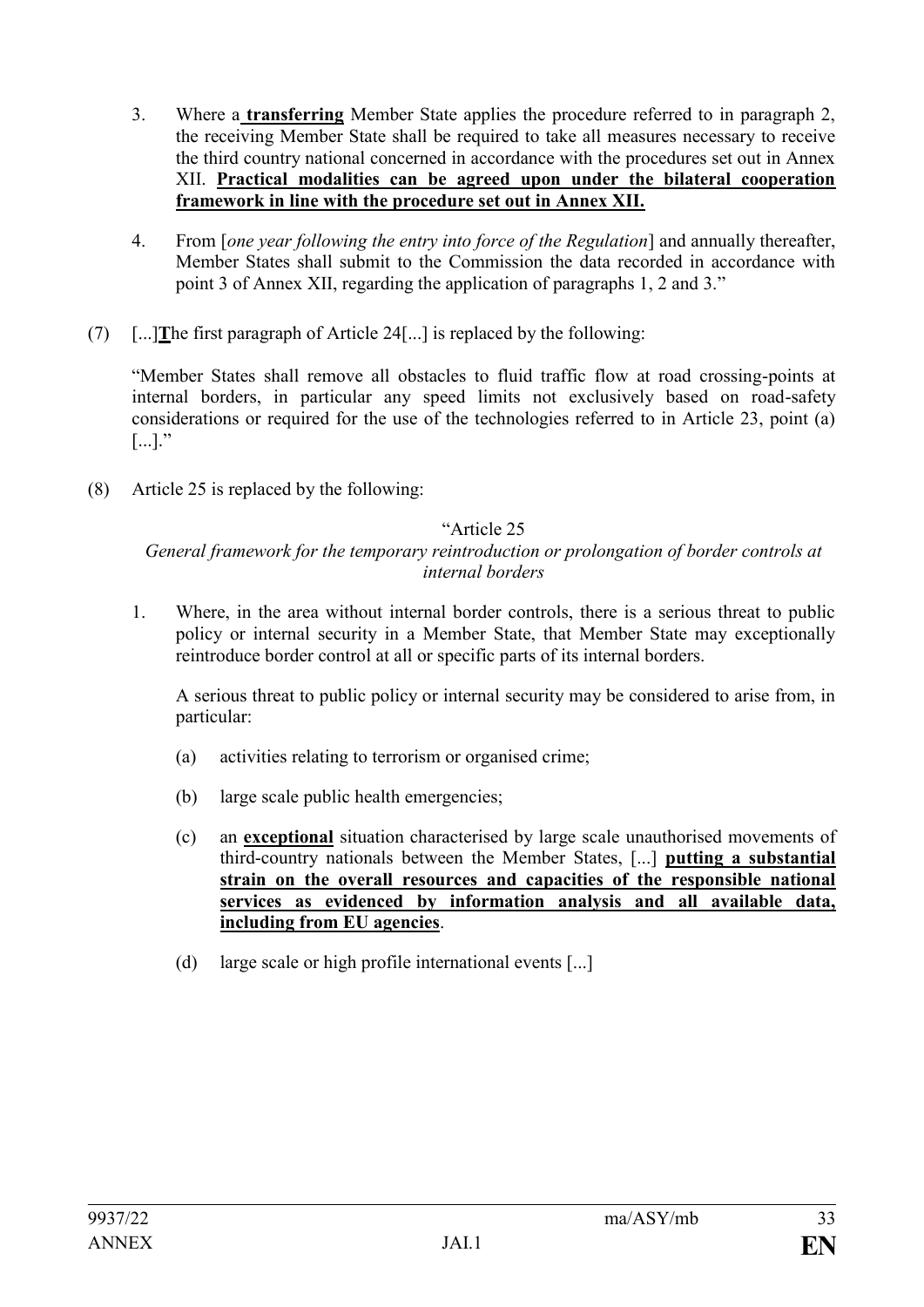2. In all cases, border controls at internal borders shall **only** be reintroduced as a measure of last resort. The scope and duration of the temporary reintroduction of border controls shall not exceed what is strictly necessary to respond to the serious threat identified.

Border controls may only be introduced pursuant to Articles 25a and 28 where a Member State has established that such a measure is necessary and proportionate, taking into account the criteria referred to in Article 26(1), and, in case such controls are prolonged, also the criteria referred to in Article 26(2). Border controls may also be reintroduced in accordance with Article 29, taking into account the criteria referred to in Article 30.

3. Where the same threat [...] persist**s**, border controls at internal borders may be prolonged in accordance with Articles 25a, 28 or 29.

The same threat shall be considered to exist where the justification advanced by the Member State for prolonging border controls is based on the determination of the continuation of the same threat that had justified the initial reintroduction of the border controls<sup>"</sup>

(9) A new Article 25a is inserted after Article 25:

### "Article 25a

*Procedure for cases requiring action due to unforeseeable or foreseeable events*

- 1. Where a serious threat to public policy or internal security in a Member State is unforeseeable and requires immediate action, the Member State may, on an exceptional basis, immediately reintroduce border controls at internal borders.
- 2. The Member State shall, at the same time as reintroducing border controls under paragraph 1, notify the Commission and the other Member States of the reintroduction of border controls, in accordance with Article 27(1).
- 3. For the purposes of paragraph 1, border controls at internal borders may be immediately reintroduced for a limited period of up to one month. If the serious threat to public policy or internal security persists beyond that period, the Member State may prolong the border control at internal borders for further periods, leading to a maximum duration not exceeding three months.
- 4. Where a serious threat to public policy or internal security is foreseeable in a Member State, the Member State shall notify the Commission and the other Member States [...] in accordance with Article 27(1), at the latest four weeks before the planned reintroduction of border controls, or **as soon as possible** [...] where the circumstances giving rise to the need to reintroduce border controls at internal borders become known less than four weeks before the planned reintroduction.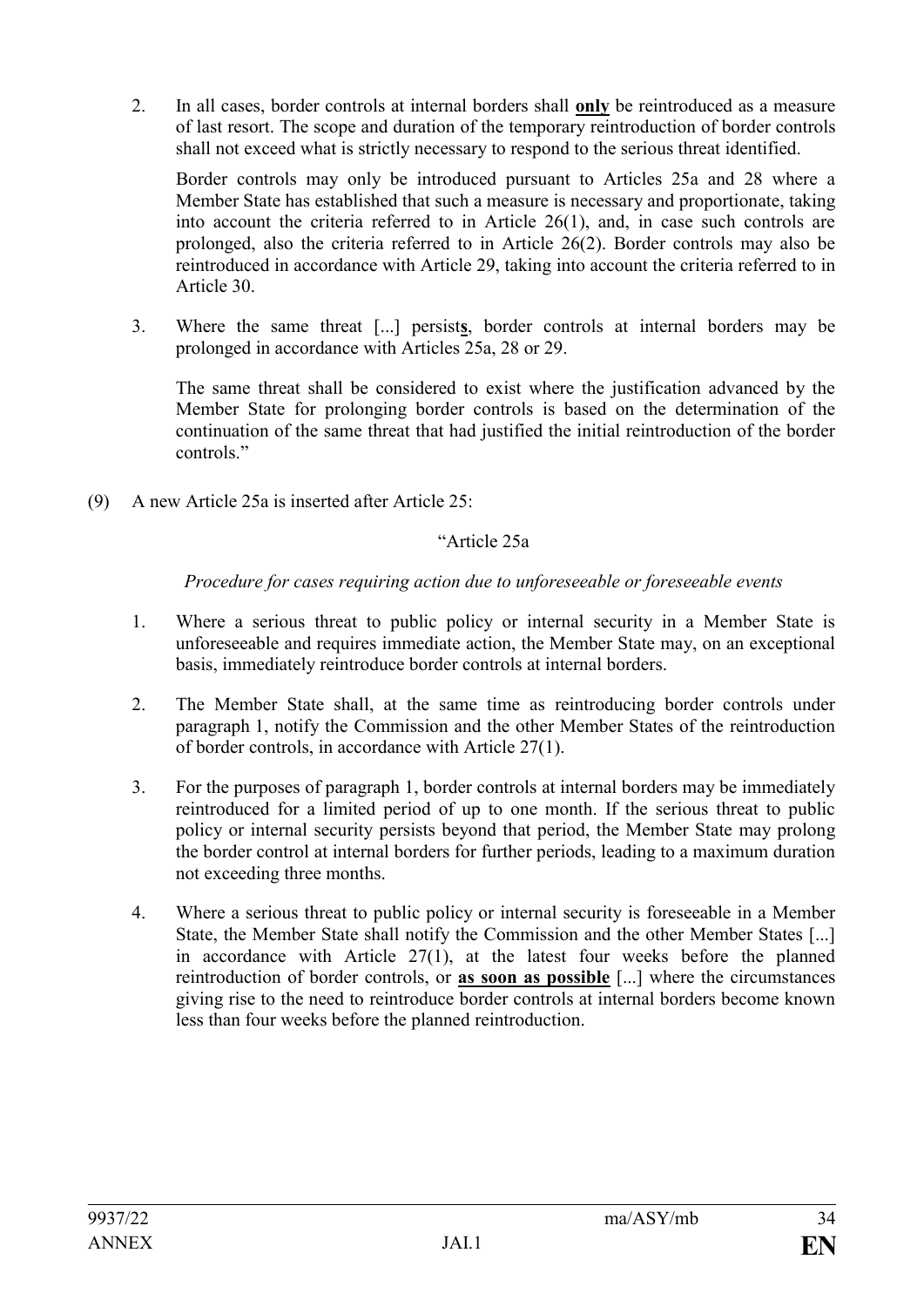5. [...] **Where** paragraph 4 **applies**, and without prejudice to Article 27a(4), border control at internal borders may be reintroduced for a period of up to six months. Where the serious threat to public policy or internal security persists beyond that period, the Member State may prolong the border control at internal borders for renewable periods of up to six months.

Any prolongation shall be notified to the Commission and the other Member States in accordance with Article 27 and within the time limits referred to in paragraph 4. Subject to Article 27a(5), the maximum duration of border control at internal borders shall not exceed two years.

- 6. The period referred to in paragraph 5 shall not include periods referred to in paragraph 3."
- (10) Article 26 is replaced by the following:

### "Article 26

### *Criteria for the temporary reintroduction and prolongation of border control at internal borders*

- 1. To establish whether the reintroduction of border control at internal borders is necessary and proportionate in accordance with Article 25**(2)**, a Member State shall in particular **assess** [...]:
	- (a) the appropriateness of the measure of reintroducing border controls at internal border, having regard to the nature of the serious threat identified and in particular, whether the reintroduction of border controls at internal borders is likely to adequately remedy the threat to public policy, or internal security;
	- (b) the likely impact of such a measure on:
		- **the** movement of persons within the area without internal border controls and
		- the functioning of the cross-border regions, taking into account the strong social and economic ties between them.
- 2. Where a Member State decides to prolong the border control at internal borders pursuant to Article 25a(5), it shall also assess in detail whether the objectives pursued by such prolongation could be attained by:
	- a) the use of alternative measures such as proportionate checks carried out in the context of [...] **checks within the territory** [...] as referred to in Article 23 point (a);
	- [...]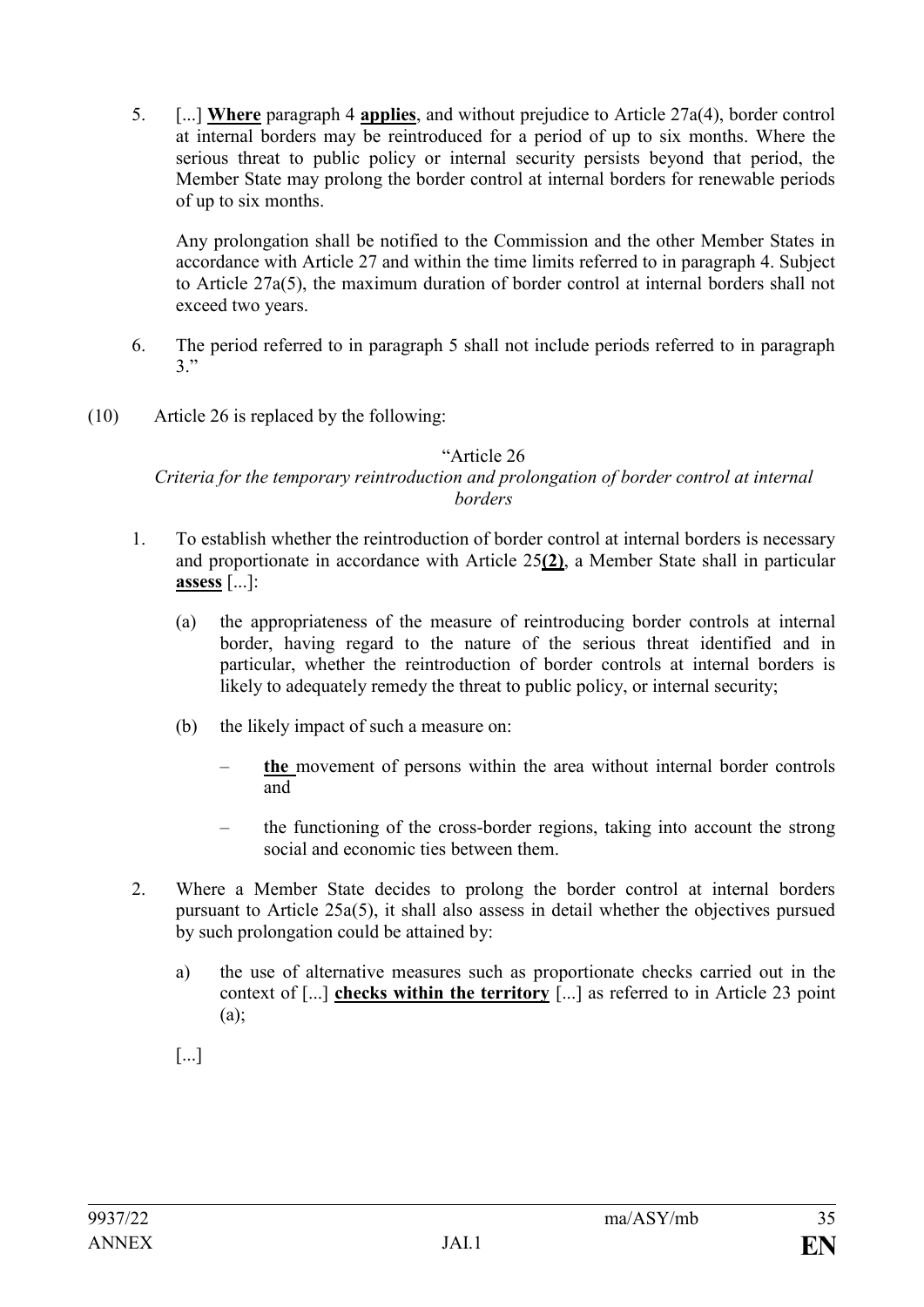#### [...]**b)**[...] **forms of** police cooperation as provided for under Union law**, including the procedure referred to in Article 23a**[...];

#### **[...]c) common measures regarding temporary restrictions on travel to the Member States as referred to in Article 21a(2)**.

- 3. Where border controls at internal borders have been reintroduced or prolonged, the Member States concerned shall[...] ensure that they are accompanied by appropriate measures that mitigate the impacts resulting from the reintroduction of border controls on persons and the transport of goods, giving particular consideration to the **strong social and economic ties between** cross-border regions, **and to persons undertaking essential travel**."
- (11) Article 27 is replaced by the following:

### "Article 27

*Notification of temporary reintroduction of internal border controls and risk assessment*

- 1. Notifications by Member States of the reintroduction or prolongation of internal border controls shall contain the following information:
	- (a) the reasons for the reintroduction or prolongation, including all relevant data detailing the events that constitute a serious threat to its public policy or internal security;
	- (b) the scope of the proposed reintroduction or prolongation, specifying at which part or parts of the internal borders border control is to be reintroduced, or prolonged;
	- (c) the names of the authorised crossing points;
	- (d) the date and duration of the planned reintroduction or prolongation;
	- (e) the **assessment of** [...] the necessity and proportionality referred to in Article 26(1) and, in the case of a prolongation, in Article 26(2);
	- (f) where appropriate, the measures to be taken by the other Member States.

A notification may be submitted jointly by two or more Member States.

**Member States** [...] shall [...] **submit** [...] the notification **using** [...] a template to be established [...] and [...] made available online by the Commission. [...]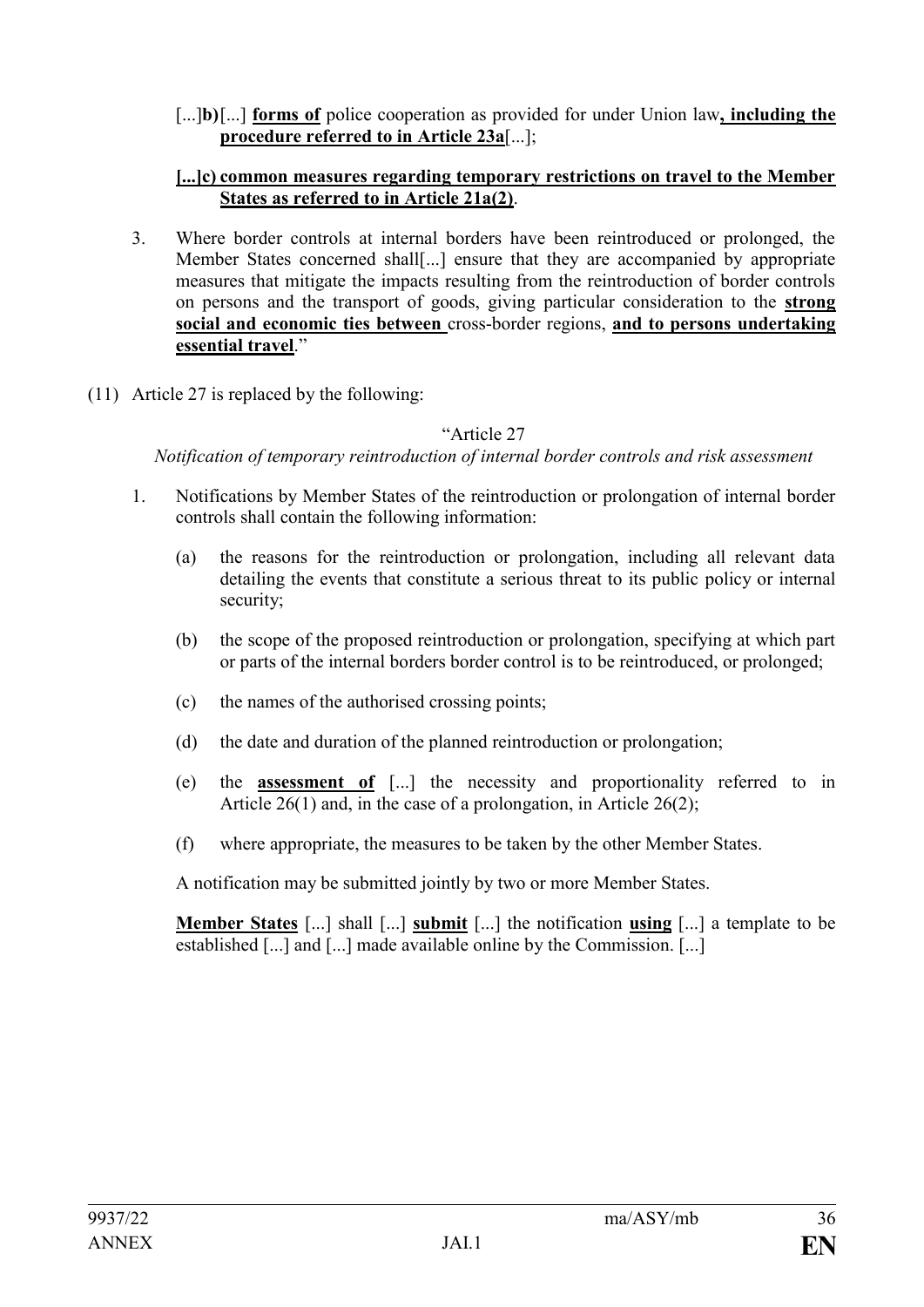- 2. Where border controls have been in place for six months in accordance with Article 25a(**5**), any subsequent notification for the prolongation of such controls shall include a risk assessment. The risk assessment shall present the scale and anticipated evolution of the identified serious threat, in particular how long the identified serious threat is expected to persist and which sections of the internal borders may be affected, as well as information regarding coordination measures with the other Member States impacted or likely to be impacted by such measures.
- 3. Where **Member States** reintroduce or prolong border controls [...] **because of a situation** referred to in Article 25(1) point (**c** [...]), the [...] assessment **required by paragraph 1(e) of this Article** shall also provide **a risk assessment and** information on the scale and trends of such unauthorised movements, including any information obtained from the relevant EU agencies in line with their respective mandates and data analysis from relevant information systems.
- 4. The Member State concerned shall upon request by the Commission provide any further information, including on the coordination measures with the Member States affected by the planned prolongation of border control at internal borders as well as further information needed to assess the possible use of measures referred to in Article 23 and 23a.
- 5. Member States submitting a notification under paragraphs 1 or 2 may, where necessary and in accordance with national law, decide to classify all or parts of the notified information.

Such classification shall not preclude access to information, through appropriate and secure [...] channels, by the other Member States affected by the temporary reintroduction of border controls at internal borders."

**6. The Commission shall adopt an implementing act to establish the template referred to in the third subparagraph of paragraph 1. That implementing act shall be adopted in accordance with the examination procedure referred to in Article 38(2).**"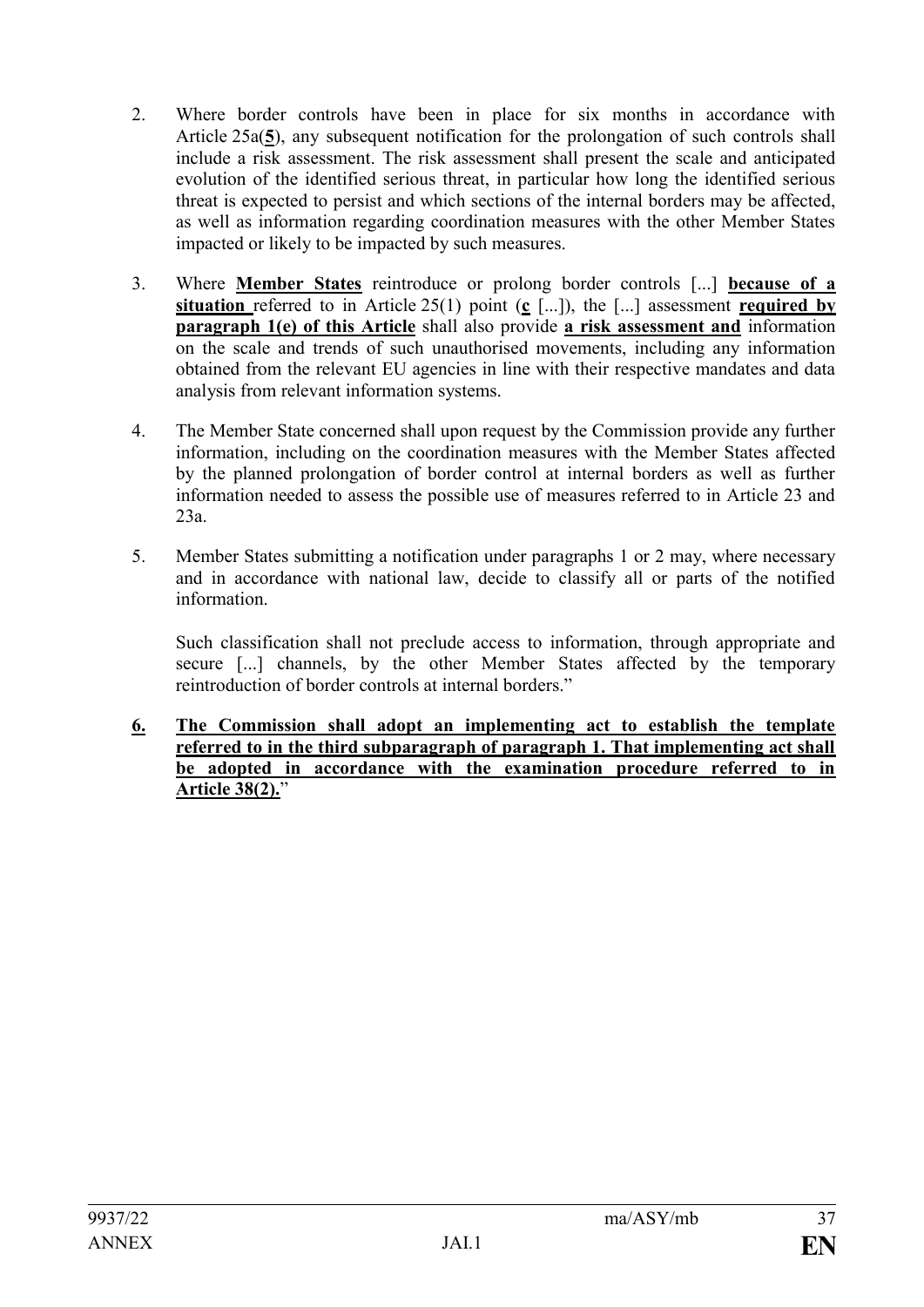(12) The following Article 27a is inserted:

# "Article 27a

*Consultation with the Member States and opinion of the Commission*

1. Following receipt of notifications, submitted under Article 27(1), the Commission may, **on its own initiative, or shall, at the request of a Member State directly affected,** establish a consultation process[...] including joint meetings between the Member State that is planning to reintroduce or prolong border control at internal borders, and the other Member States, especially those directly affected by such measures and the relevant Union agencies.

The **objective of the** consultation **is to examine** [...] in particular the identified threat to public policy or internal security, the [...] **necessity and proportionality** of the intended reintroduction of border controls taking into account the appropriateness of alternative measures, as well as the ways of ensuring implementation of the mutual cooperation between the Member States in relation to the reintroduced border controls.

The Member State planning to reintroduce or prolong border control at internal borders shall take **into** [...] account [...] the results of such consultation when carrying out border control at the internal border.

- 2. Following the receipt of notifications, submitted in relation to the reintroduction or prolongation of border controls at internal borders, the Commission **shall,** or any other Member State may, without prejudice to Article 72 TFEU, issue an opinion, if, based on the information contained in the notification and risk assessment, where appropriate, or any additional information, they have concerns as regards the necessity or proportionality of the planned reintroduction or prolongation of border control at internal borders.
- 3. Following receipt of notifications submitted in relation to a prolongation of border control at the internal border under Article 25a(4) which leads to the continuation of border controls at internal borders for **twelve** [...] months in total, the Commission shall issue an opinion on necessity and proportionality of such internal border controls. **The opinion of the Commission shall contain recommendations, where appropriate, on the improvement of the cooperation between Member States in order to limit the impact of the internal border controls and contribute to the reduction of the persisting threat.**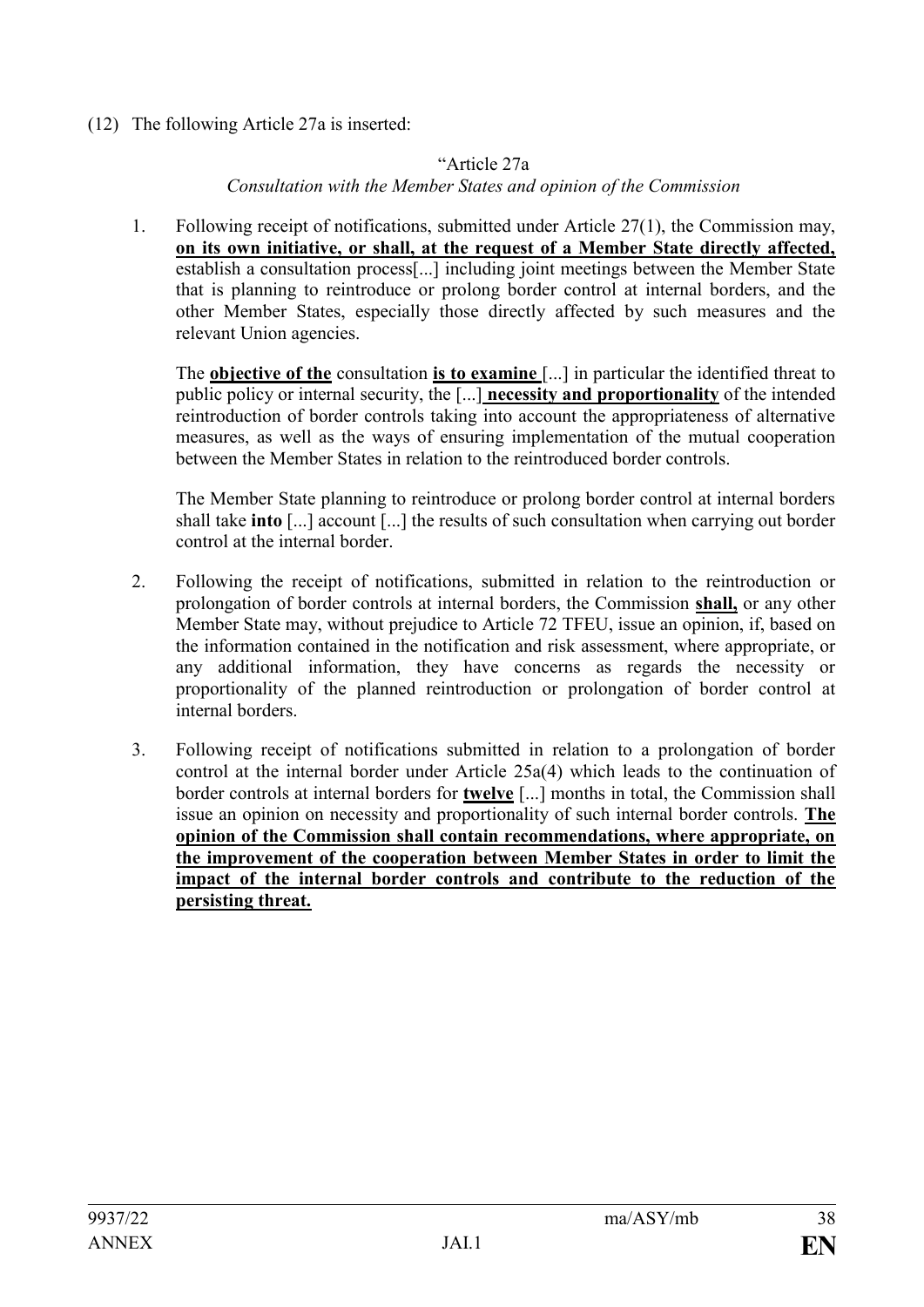- 4. Where an opinion referred to in paragraphs 2 or 3 is issued, the Commission [...] **shall**  establish a consultation process in order to discuss the opinion with the Member States. [...]
- 5. Where a Member State considers that there **is** [...] **a major** exceptional situation[...] **in respect to a persisting threat** justifying the continued need for internal border controls, in excess of the maximum period referred to in Article **25a(5)**, it shall notify the Commission **and the other Member States of its intention to prolong its internal border controls, at the latest four weeks before the planned prolongation, for an additional period of up to 6 months** [...]

The new notification**, taking into account the opinion of the Commission issued pursuant to paragraph 3, shall include a risk assessment in accordance with Article 27** [...]:

- substantiat[...]**ing** the continued threat to public policy or internal security[...]**;**
- substantiating that alternative measures to remedy the threat are deemed or **have been found to be ineffective at the time of the notification;**
- **presenting the mitigating measures considered to accompany the controls;**
- **including, where appropriate, a presentation of the means, actions, conditions and timeline considered with a view to lifting the internal border controls.**

**Within three months after this notification, t**he Commission shall issue a **new** [...] opinion. **Where this opinion expresses concerns on the necessity and the proportionality of the prolongation, the Commission shall adopt, without undue delay, a recommendation to be addressed to the Member State concerned, identifying means, actions and conditions with a view to lifting the internal border controls.**

**Following the receipt of this notification, the Commission may on its own initiative, or shall at the request of the Member State directly affected establish a consultation process, in accordance with paragraph 1.**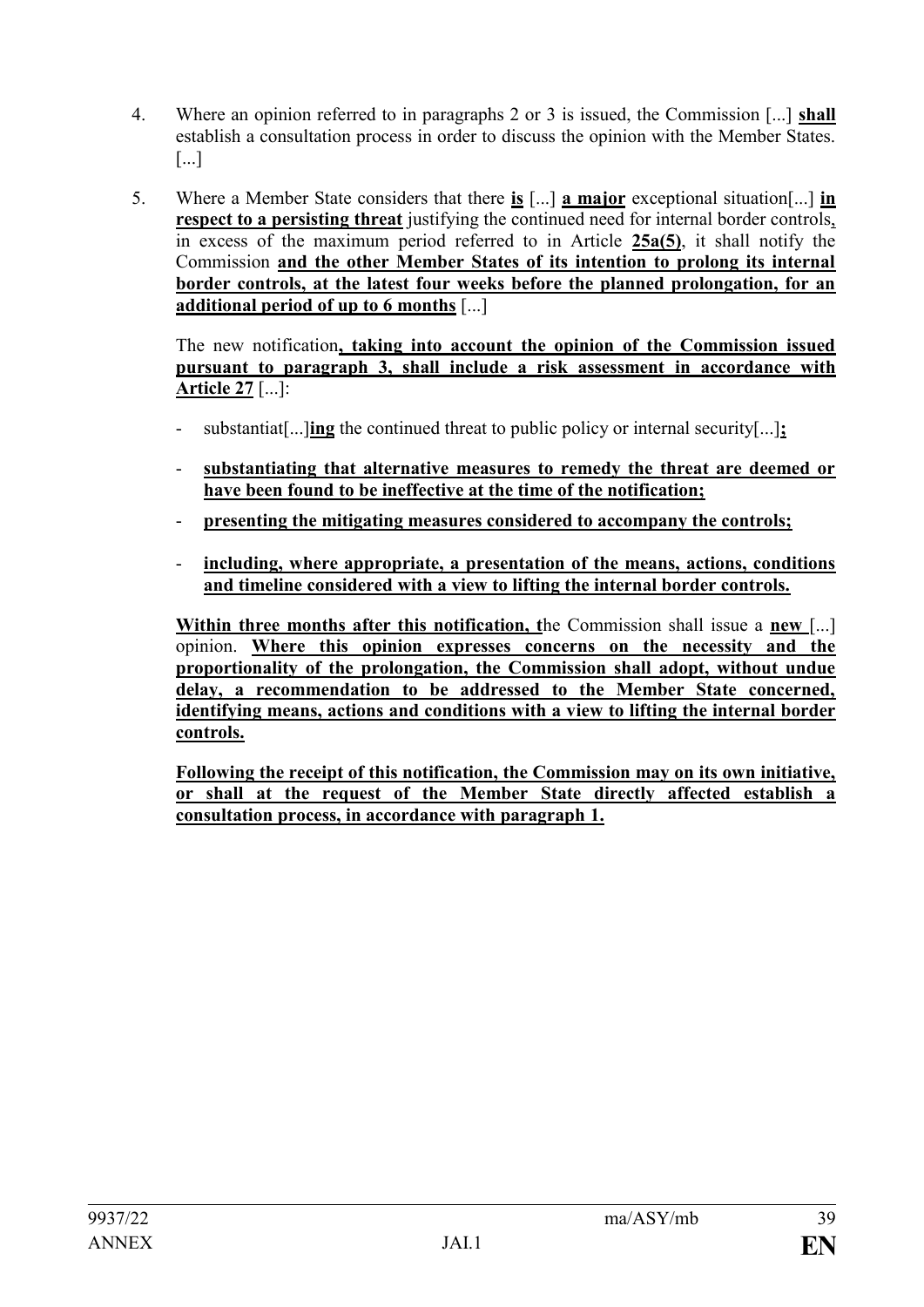**Where, in a major exceptional situation, the continued need for internal border controls is confirmed as a result of the procedure referred to in this paragraph and the additional period of six months referred to therein is not sufficient to ensure the availability of effective alternative measures to address the persisting threat, the Member State concerned shall notify the Commission without delay of its intention to prolong its internal border controls and shall specify the date on which it considers that the controls shall be lifted at the latest, consistently with the risk assessment as referred to in the second subparagraph. The Commission shall adopt without delay a recommendation on the compatibility with the Treaties of such final prolongation, including its date and scope, in particular with the principles of necessity and proportionality. The recommendation shall also identify, where appropriate with other Member States, the effective compensatory measures to be implemented and a reasonable timeline with a view to lifting the internal border controls. The Member State concerned shall take into account this recommendation with a view to lifting the internal border controls on a specified date.**

(13) Article 28 is replaced by the following:

# "Article 28

### *Specific mechanism where the serious threat to public policy or internal security puts at risk the overall functioning of the area without internal border controls*

- 1. Where the Commission establishes that the same serious threat to internal security or public policy affects [...] **several** Member States, putting at risk the overall functioning of the area without internal border **controls**, it may make a proposal to the Council to adopt an implementing decision authorising the reintroduction of border controls by Member States, **including any appropriate mitigating measures to be established at national and EU level**, where the available measures referred to in Articles **21a,** 23 and 23a are not sufficient to address the threat**. The Member States may request the Commission to submit such a proposal to the Council.**
- 2. The decision shall cover a period of up to six months and may be renewed, upon proposal from the Commission, for further periods of up to six months as long as the threat persists, taking into account the review referred to in paragraph 5.
- 3. Where Member States reintroduce or prolong border controls because of the threat referred to in paragraph 1, those controls shall, as of the entry into force of the Council decision, be based on that decision.
- 4. [...]
- 5. The Commission shall **regularly** review the evolution of the identified threat as well as the impact of the measures adopted in accordance with the Council decision referred to in paragraph 1, with a view to assess**ing** whether the measures remain justified.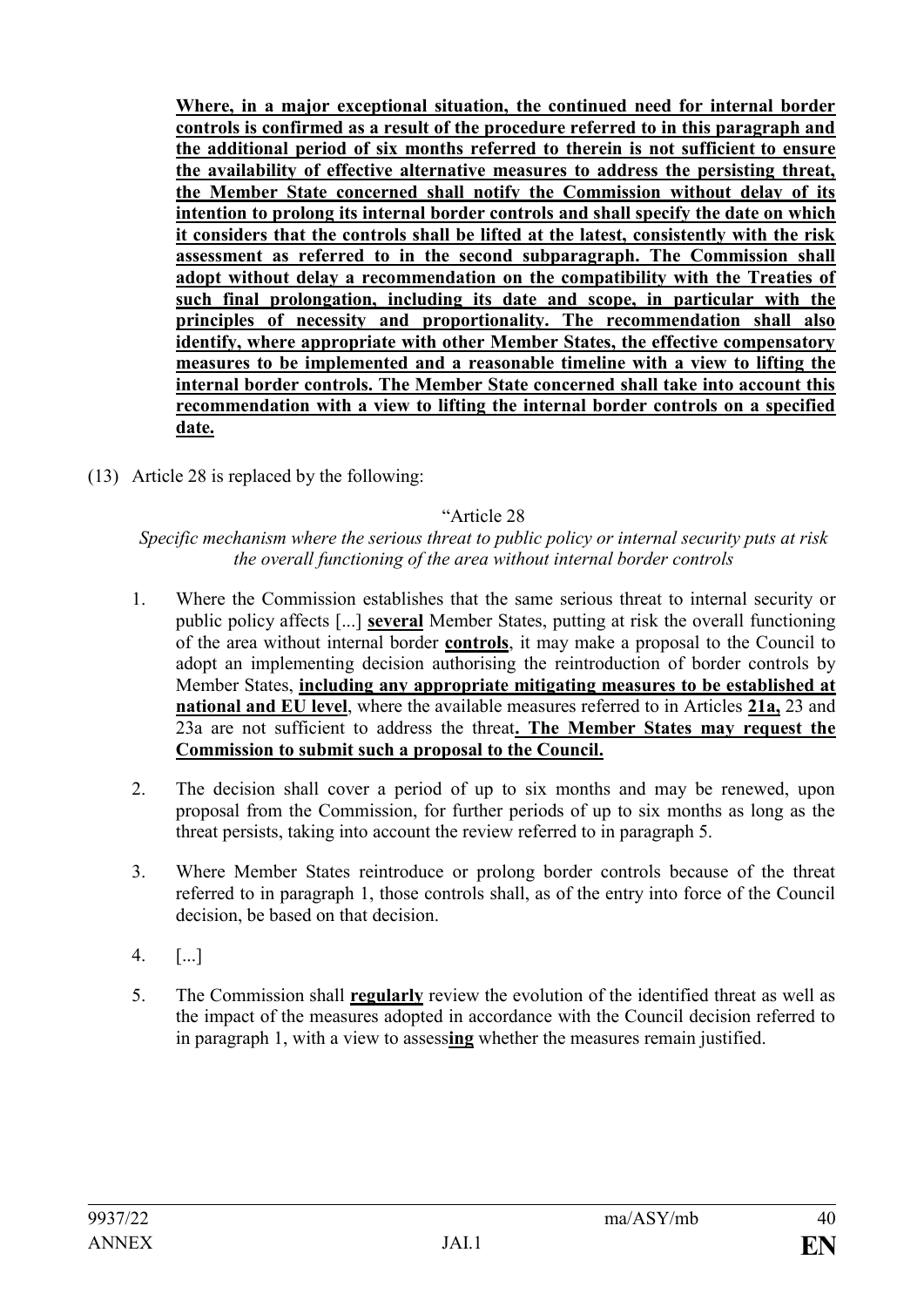- 6. Member States shall immediately notify the Commission and the other Member States in the Council of a reintroduction of border controls in accordance with the decision referred to in paragraph 1.
- 7. [...] **Member States may take** other measures, as referred to in Articles 23 and 23a, **in order to limit the scope of** [...] internal border controls [...] **The Commission shall take this into account in the review referred to in paragraph 5**".
- (14) Article 31 is amended as follows:
	- a) Article 31 becomes paragraph 1;
	- b) the following paragraph**s** 2 **and 3 are** added:
		- 2. Where a Member State notifies the Commission and the other Member States of the reintroduction of border controls in accordance with Article 27(1), it shall at the same time inform the European Parliament and the Council of the following:
			- a) [...] **the scope of the reintroduction, specifying at which part(s) of the internal borders control is to be reintroduced**;
			- b) the reasons for the [...] reintroduction;
			- c) the names of the authorised crossing points;
			- d) the date and duration of the planned reintroduction;
			- e) where appropriate, the measures to be taken by the other Member State.
		- 3. Member States shall not be required to provide all the information referred to in the paragraph 2 in cases justified on public security grounds **or confidentiality of ongoing investigations**.

The provision of information may be subject to classification of information by Member States pursuant to Article 27(**5**).

The classification of information shall not preclude information from being made available by the Commission to the European Parliament. The transmission and handling of information and documents transmitted to the European Parliament under this Article shall comply with rules concerning the forwarding and handling of classified information which are applicable between the European Parliament and the Commission."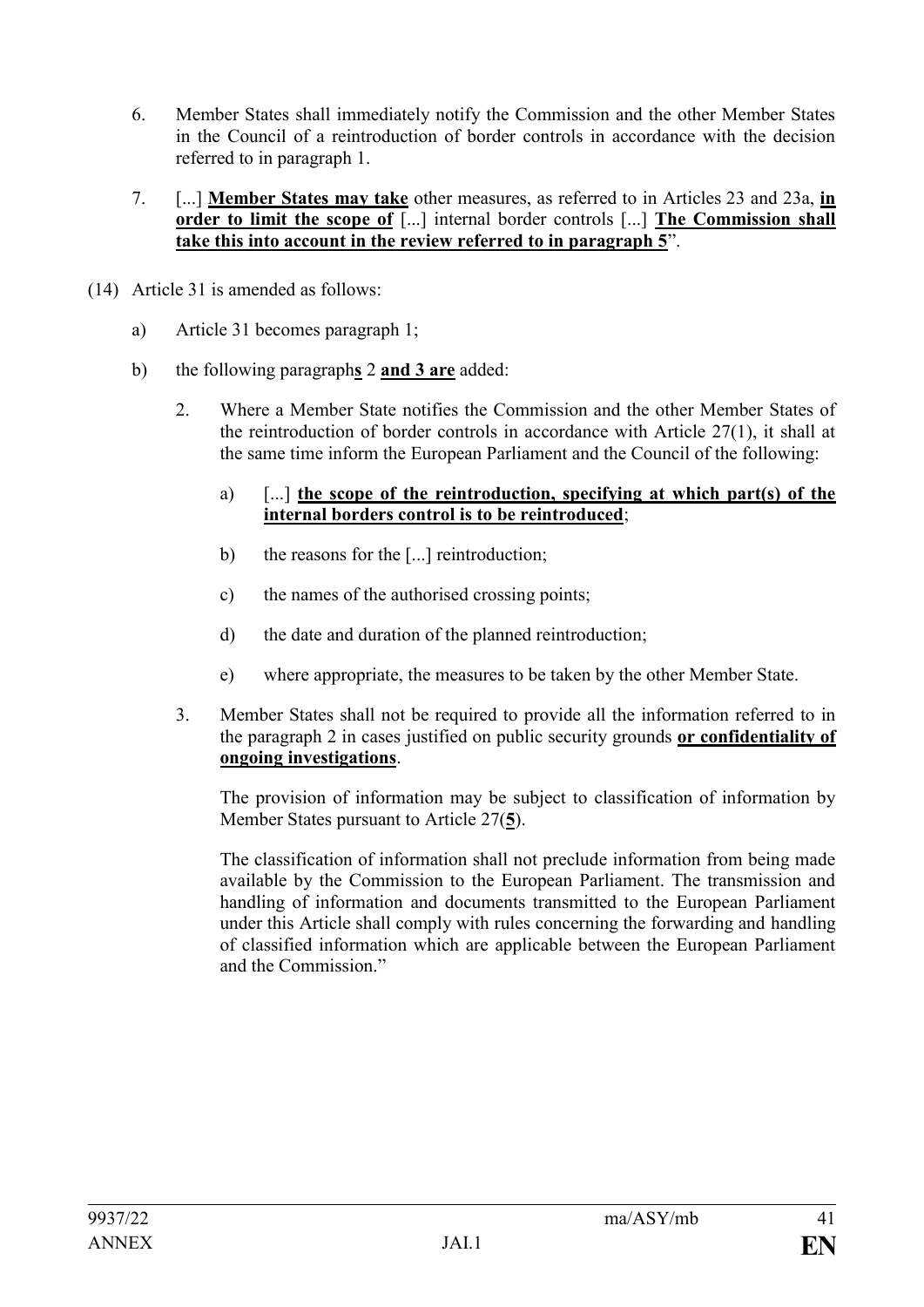(15) Article 33 is replaced by the following:

### "*Article 33*

# *Report on the reintroduction of border control at internal borders*

- 1. Within four weeks of the lifting of border control at internal borders, Member States which have carried out border controls at internal borders shall present a report to the European Parliament, the Council and the Commission on the reintroduction and, where applicable, the prolongation of border control at internal borders.
- 2. Without prejudice to the first paragraph 1, where border controls are prolonged as referred to in Article 25a(5), the Member State concerned shall submit a report at the expiry of twelve months and every twelve months thereafter if border control is exceptionally maintained.
- 3. The report shall outline, in particular, the initial and follow-up assessment of the necessity of border controls and the respect of the criteria referred to in Articles 26, the operation of the checks, the practical cooperation with neighbouring Member States, the resulting impact on the movement of persons in particular in the cross-border regions, the effectiveness of the reintroduction of border control at internal borders, including an ex-post assessment of the proportionality of the reintroduction of border control.
- 4. The Commission shall adopt a uniform format for such report **to be established by an implementing act** and make it available online. **That implementing act shall be adopted in accordance with the examination procedure referred to in Article 38(2).**
- 5. The Commission may issue an opinion on that ex-post assessment of the temporary reintroduction of border control at one or more internal borders or at parts thereof.
- 6. The Commission shall present to the European Parliament and to the Council, at least annually, a report on the functioning of the area without internal border controls entitled ('State of Schengen report'). The report shall include a list of all decisions to reintroduce border controls at internal borders taken during the relevant year. It shall also include an assessment of the necessity and proportionality of the reintroductions **and prolongations** of border controls in the period covered by that report **as well as** information on the trends within the [...] area **without internal border control** as regards the unauthorised movements of third country nationals, taking into account available information from the relevant Union agencies **and** data analysis from relevant information systems. [...]"
- (16) In Article 39(1), the following point (h) is added:
	- "h) [...] the [...] areas considered as [...] cross-border regions and any relevant changes thereto<sup>"</sup>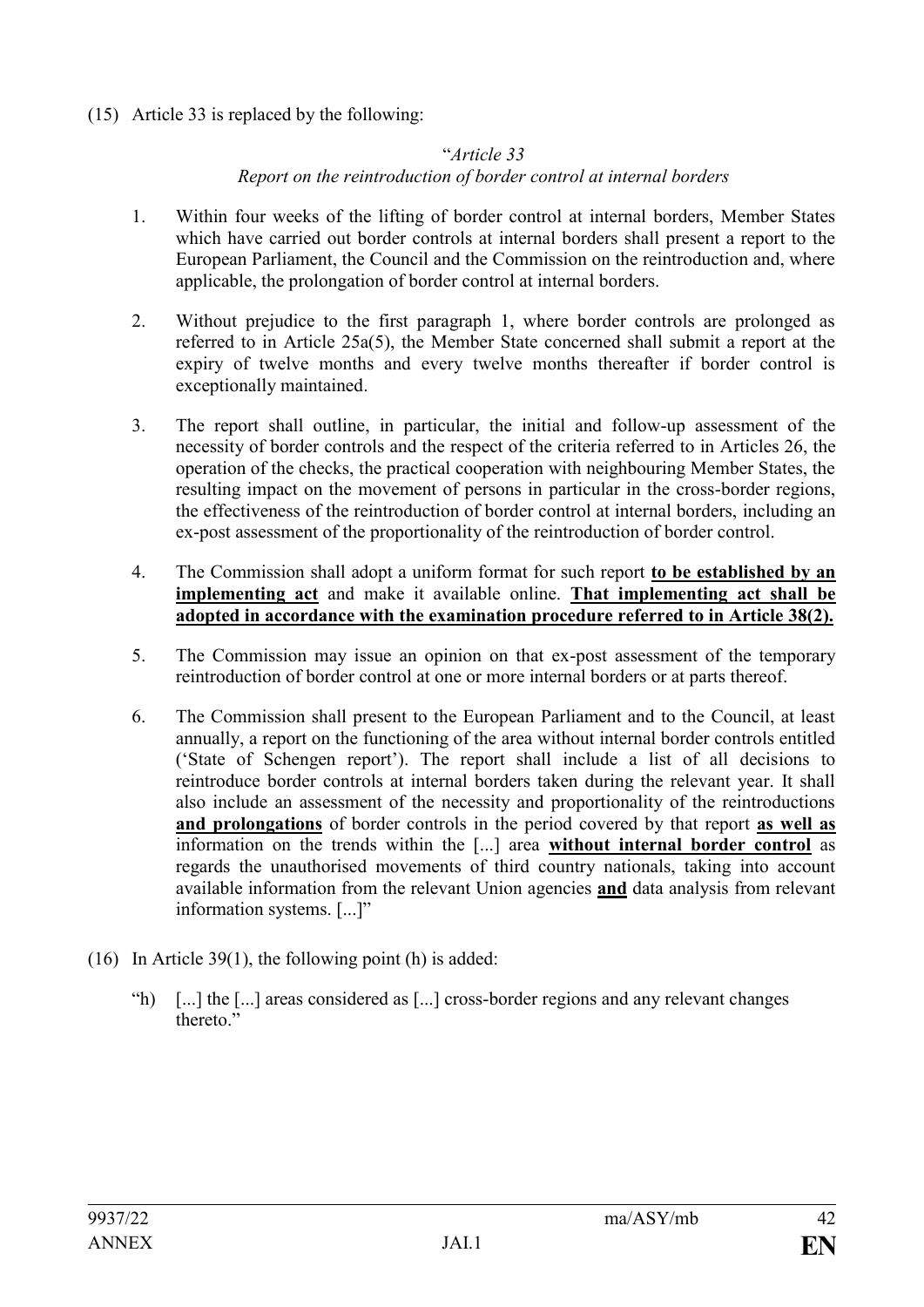(17) The following Article 42b is added:

### "*Article 42b Notification of cross-border regions*

By **six** [...] months of the entry into force of this Regulation at the latest, Member States **with common internal borders** shall **in close cooperation determine** [...] the areas of their territory considered as [...] cross-border regions, **taking into account the strong social and economic ties between them, and notify the Commission thereof**.

Member States shall also inform the Commission of any relevant changes thereto."

[...]

 $``[...]''$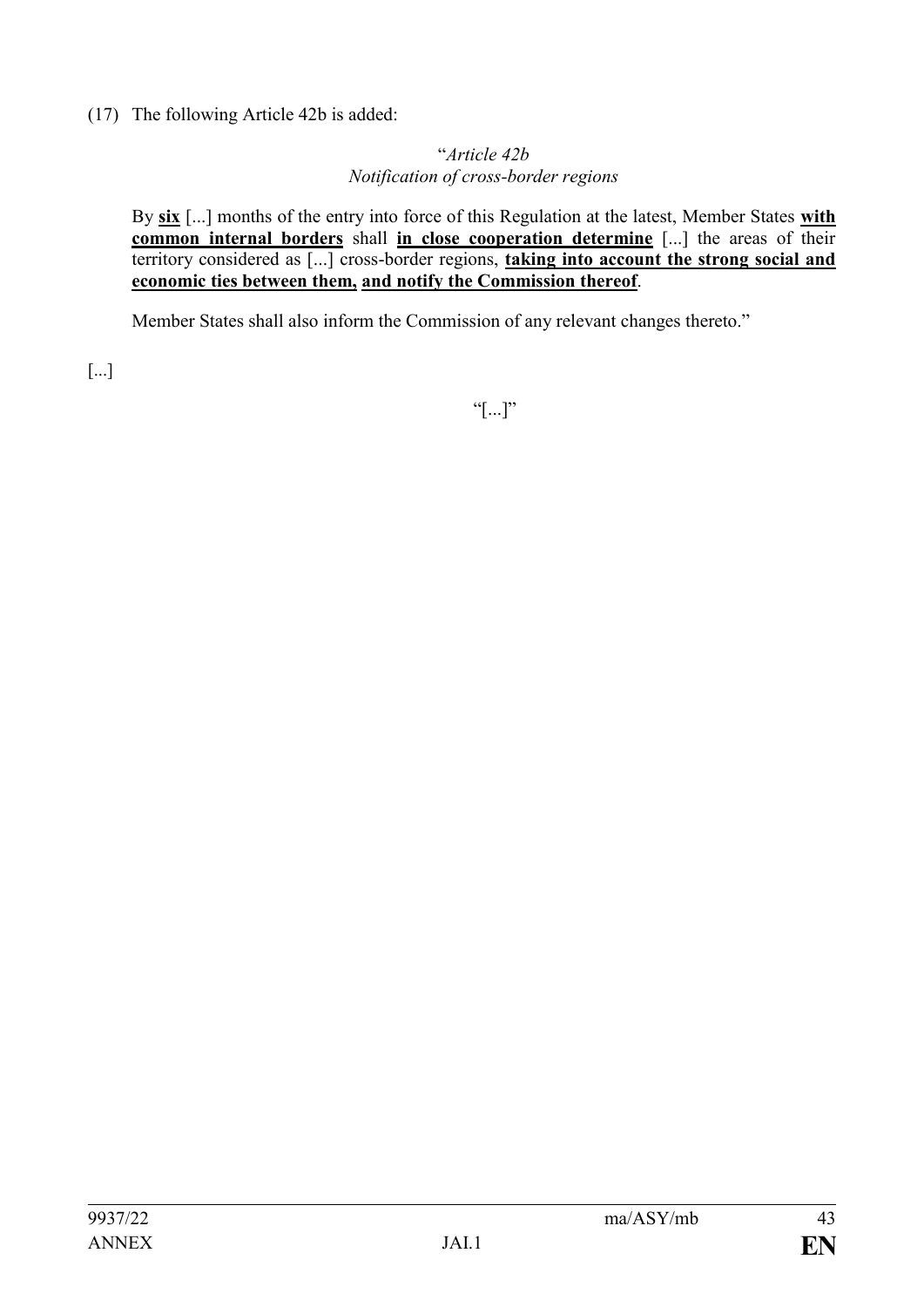([...]**18**) A new Annex XII is added:

### "ANNEX XII

# PART A

# *Procedure for transferring illegally staying third-country nationals [...] apprehended in [...] border[...] areas*

- 1. **Transfer** [...]decisions **pursuant to Article 23a(2)** shall [...] be issued by means of a standard form, as set out in Part B, completed by the competent national authority. They shall take effect immediately.
- 2. The completed standard form shall be handed to the third-country national concerned, who shall acknowledge receipt of the **transfer** decision by signing the form and shall be given a copy of the signed form.

Where the third-country national refuses to sign the standard form, the competent authority shall indicate this refusal in the form under the section 'comments'.

- 3. The national authorities issuing a [...] **transfer** decision shall record the following data:
	- a) to the extent that these can be established by them, the identity and nationality of the third-country national concerned,
	- b) the references of the identity document, if any,
	- c) where available, copies of any documents or data relating to the identity or nationality of the third country national concerned, in combination with the relevant national and Union databases.
	- d) the grounds for **transfer** [...],
	- e) the date of **transfer** [...],
	- f) the **receiving** Member State[...].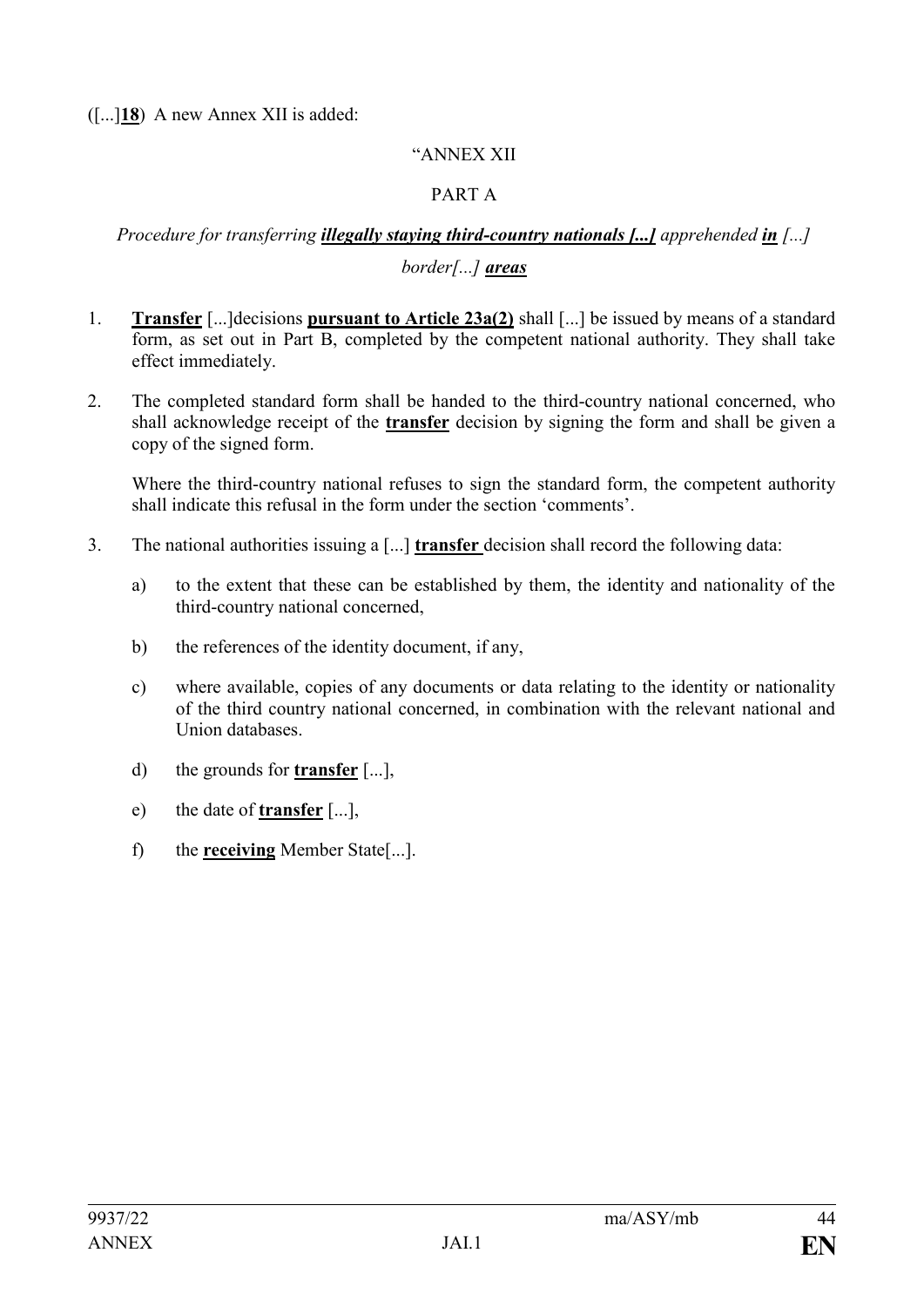4. The national authorities issuing a **transfer** [...] decision shall [...] **inform the Commission yearly on the number of persons transferred to other Member States, indicating the Member State(s) to which the persons where transferred and, where available, the nationality of the third-country nationals apprehended.**

[...]

- 5. **Third-country nationals** [...] **subject to a transfer decision** [...] shall have the right to appeal. Appeals **against the transfer decision** shall be conducted in accordance with national law. A written indication of contact points able to provide information on representatives competent to act on behalf of the third-country national in accordance with national law shall also be given to the third-country national in a language that they understand or are reasonably supposed to understand. Lodging such an appeal shall not have suspensive effect.
- 6. The authorities empowered under national law shall ensure that the third-country national subject to a **transfer** [...] decision is transferred, **in the bilateral cooperation framework as referred to in paragraph 1(a) of Article 23a,** to the competent authorities of the **receiving** [...] Member State immediately and within 24 hours at the latest. The authorities empowered under national law in the **receiving** [...] Member State shall cooperate with the authorities of the **transferring** Member State to that end.
- 7. If a third-country national who has been subject to a decision referred to in paragraph 1 is brought to the border by a carrier, the [...] responsible **authority** [...] may:
	- (a) order the carrier**, in accordance with national law,** to take charge of the third-country national and transport him or her without delay to the **receiving** Member State [...];
	- (b) pending onward transportation, take appropriate measures, in compliance with national law and having regard to local circumstances, to prevent third-country nationals who have been **subject to a transfer decision** [...] from [...] **absconding**.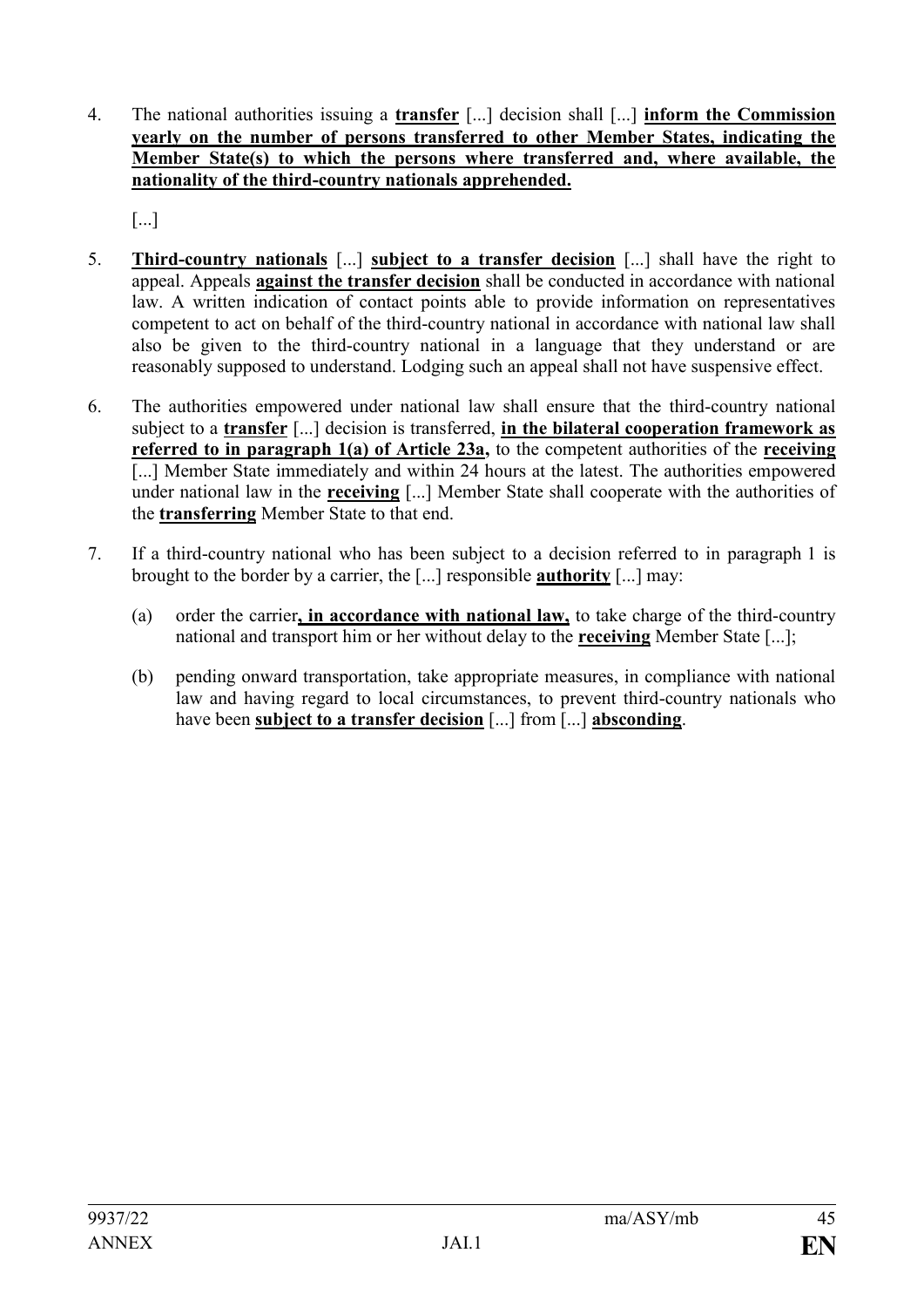# PART B

# Standard form for transferring **illegally staying third-country nationals** [...] apprehended **in** [...] border **areas**

| Name of State                                                                                                                                     |
|---------------------------------------------------------------------------------------------------------------------------------------------------|
| Logo of State (Name of Office)                                                                                                                    |
|                                                                                                                                                   |
| (1)                                                                                                                                               |
| TRANSFER PROCEDURE AT THE INTERNAL BORDER                                                                                                         |
| information related to the apprehension in accordance with Article 23a []                                                                         |
|                                                                                                                                                   |
| Personal data (subject to availability)                                                                                                           |
|                                                                                                                                                   |
|                                                                                                                                                   |
|                                                                                                                                                   |
|                                                                                                                                                   |
|                                                                                                                                                   |
| Visa<br>number, if<br>issued<br>by<br>type __________________                                                                                     |
|                                                                                                                                                   |
|                                                                                                                                                   |
| hereby informed that he/she [] will be transferred to ____________________________ pursuant to Article 23a of the Schengen Borders Code<br>$[]$ : |
| [] Grounds [] stating that a person has no right to stay in the Member State:                                                                     |
| $[]$                                                                                                                                              |
|                                                                                                                                                   |
|                                                                                                                                                   |
|                                                                                                                                                   |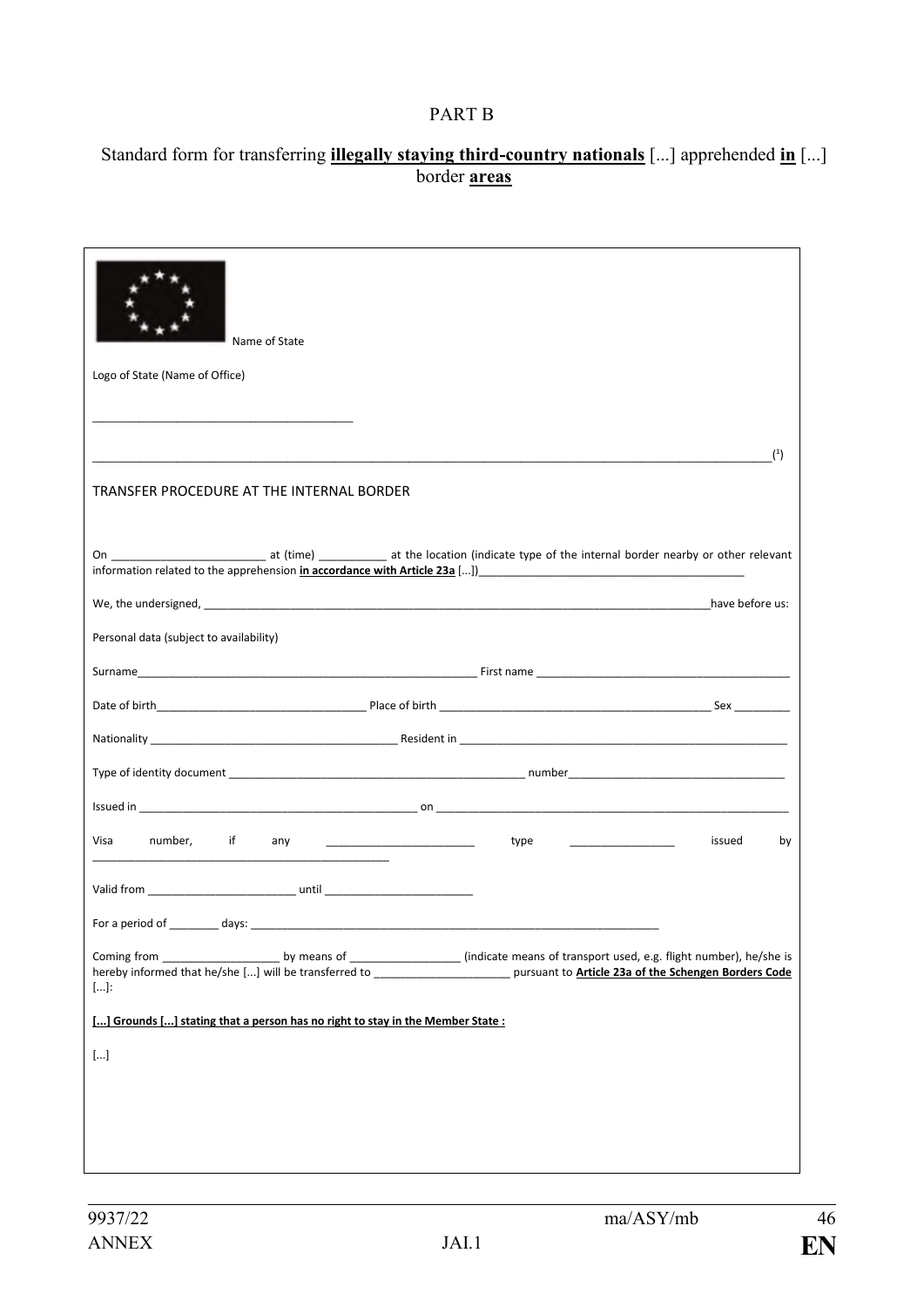[...]

Comments

□ The person concerned declined to sign the form.

Person Concerned [...] Responsible **authorities** [...]

The person concerned may appeal against the **transfer** [...] **in accordance with** national law. The person concerned receives a copy of this document (*each State must indicate the references to the national law and procedure relating to the right of appeal*).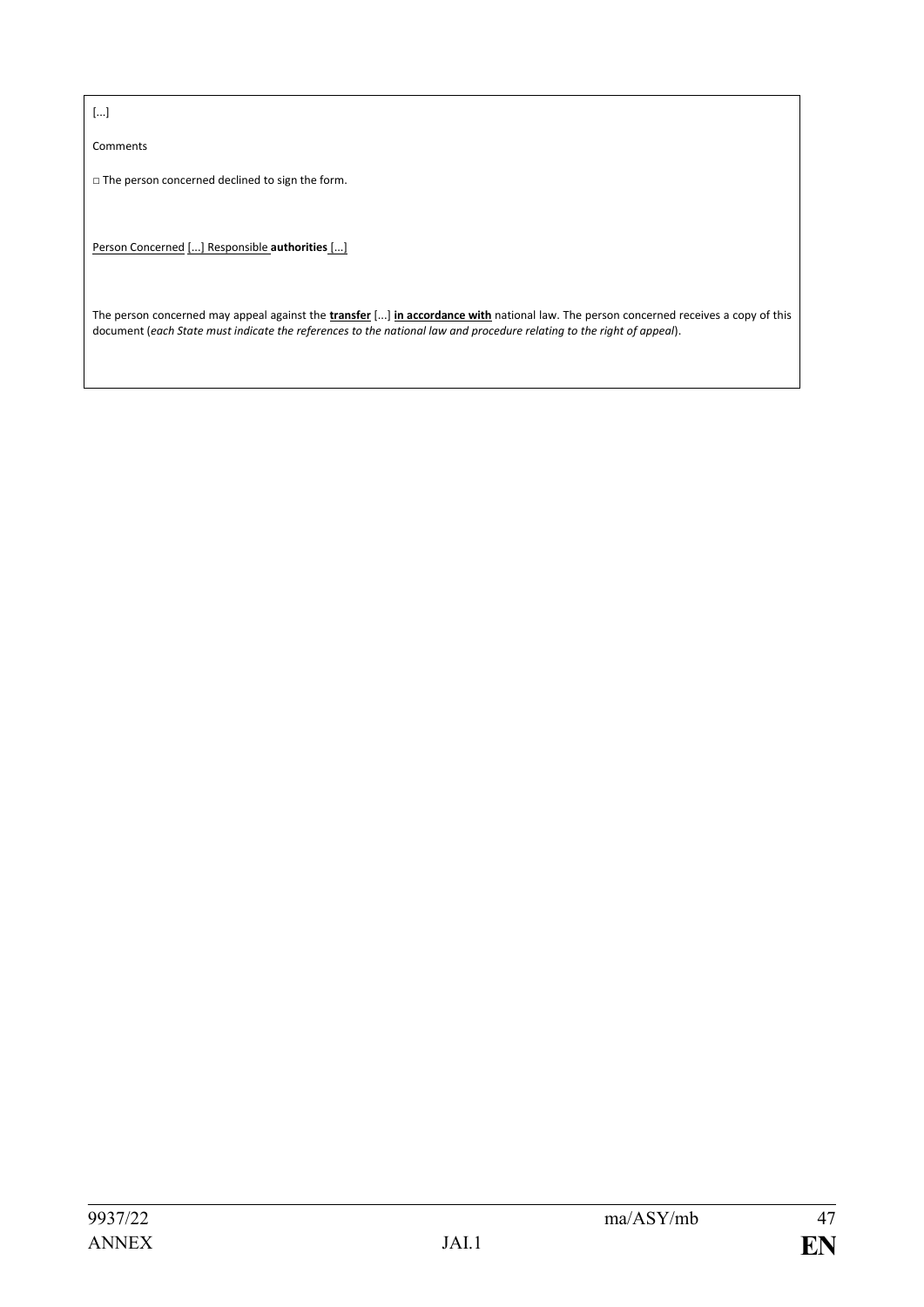# *Article 2*

# *Amendment to Directive 2008/115/EC*

# 1. Article 6(3) of Directive 2008/115/EC is replaced by the following:

"3. Member States may refrain from issuing a return decision to a third-country national staying illegally on their territory if the third-country national concerned is taken back by another Member State in accordance with the procedure provided for in Article 23a of the Regulation (EU) 2016/399 of the European Parliament and of the Council\* or under bilateral agreements or arrangements.

The Member State which has taken back the third-country national concerned in accordance with the first subparagraph shall issue a return decision in accordance with paragraph 1. In such cases, the derogation laid down in the first subparagraph shall not apply, **except for the derogation set out in Article 6(2).**

Member States shall without delay notify any existing, amended or new bilateral agreements or arrangements to the Commission."

Regulation (EU) 2016/399 of the European Parliament and of the Council of 9 March 2016 on a Union Code on the rules governing the movement of persons across borders (Schengen Borders Code) (OJ L 077 23.3.2016, p. 1).

# *Article 3*

# *Transposition of amendment to Directive 2008/115/EC*

[...] Member States shall adopt and publish, by [...] 12 months from entry into force of this Regulation at the latest, the laws, regulations and administrative provisions necessary to comply with Article 2. They shall forthwith communicate to the Commission the text of those provisions.

They shall apply those provisions from [...] **12** months from entry into force.

When Member States adopt those provisions, they shall contain a reference to Article 2 of this Regulation or be accompanied by such a reference on the occasion of their official publication. Member States shall determine how such reference is to be made.